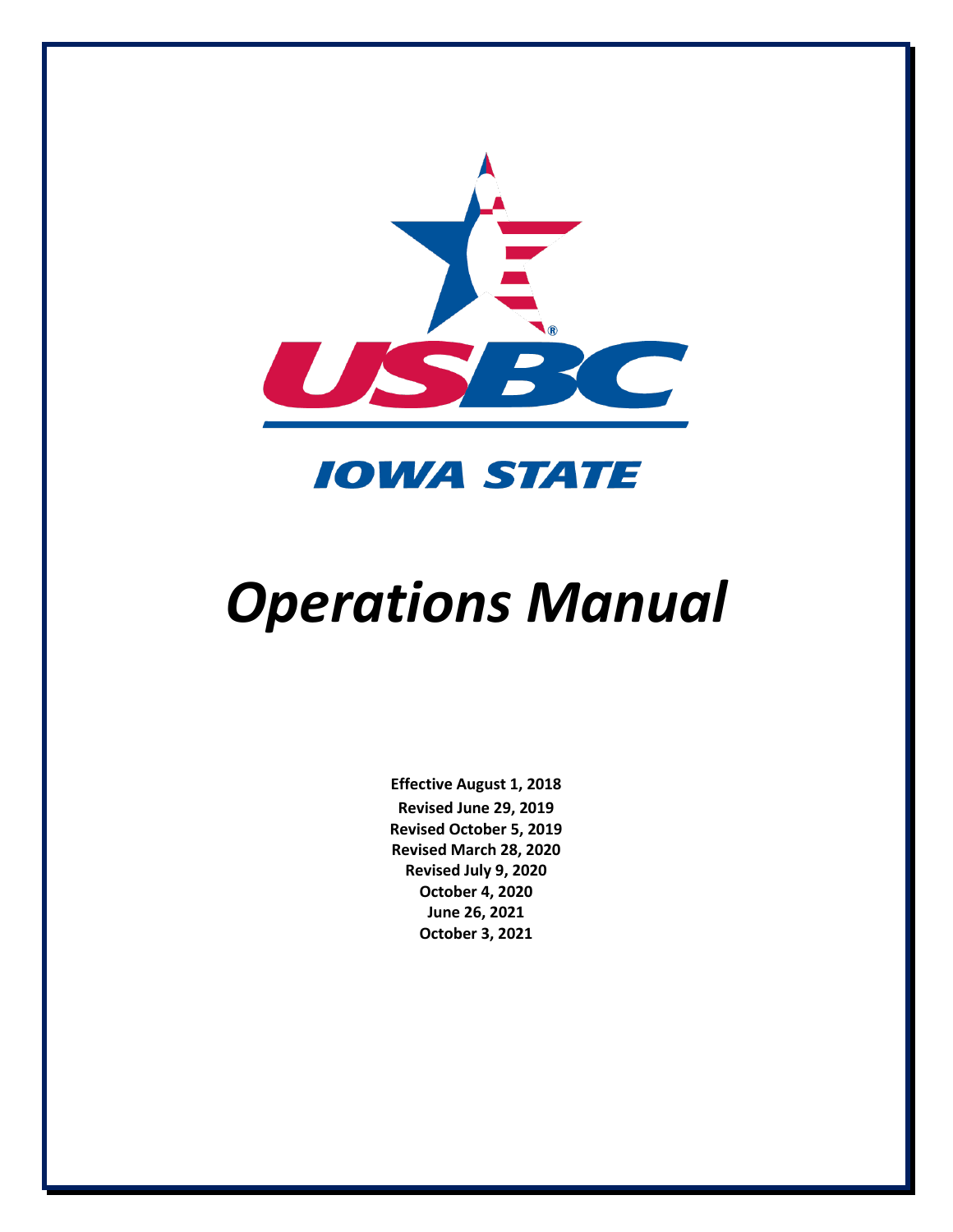

#### **TABLE OF CONTENTS**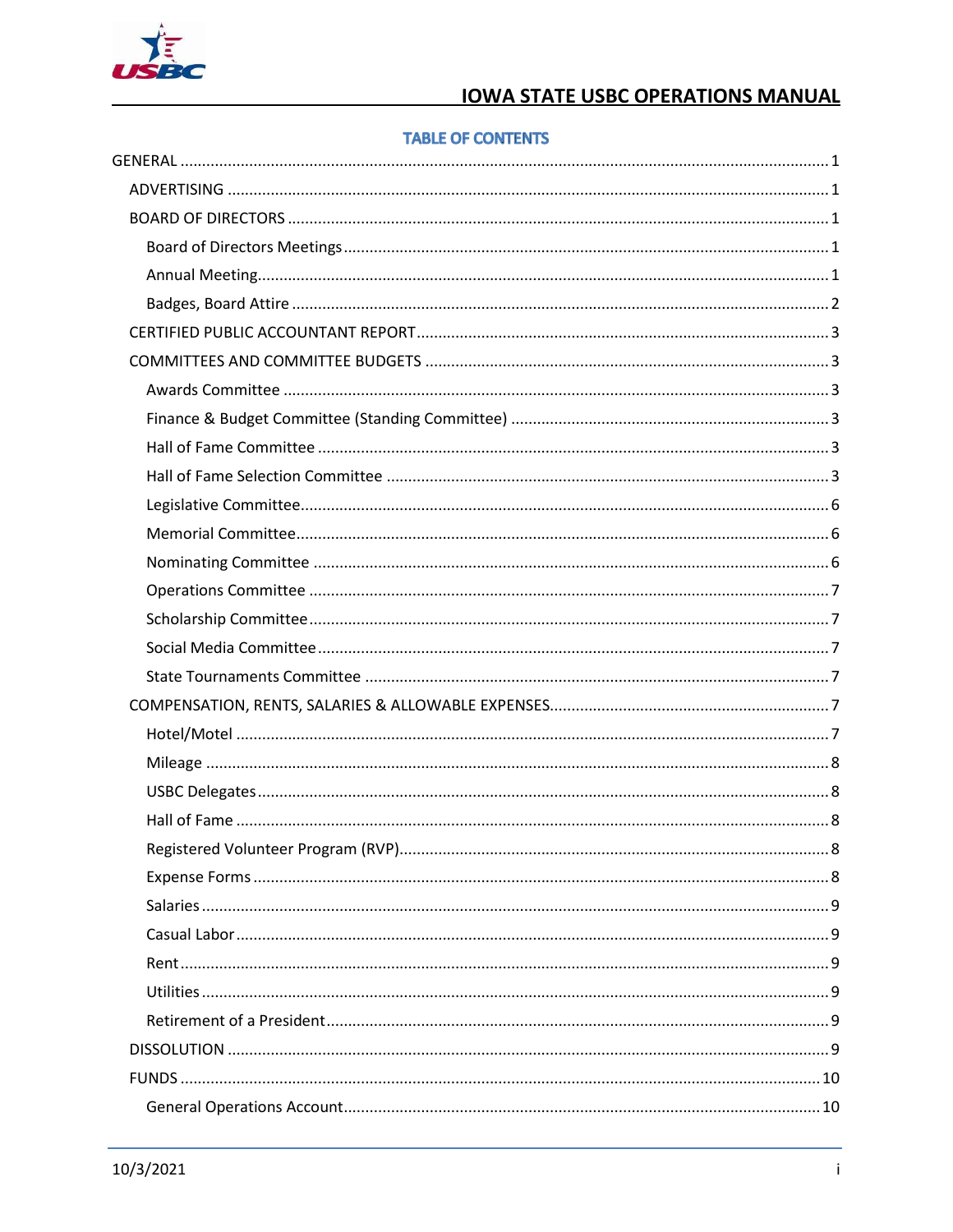

| Newsletter.                                                                               | .13 |
|-------------------------------------------------------------------------------------------|-----|
|                                                                                           |     |
|                                                                                           |     |
|                                                                                           |     |
|                                                                                           |     |
|                                                                                           |     |
| Board of Directors Confidentiality and Conflict of Interest Policy and Disclosure Form 16 |     |
|                                                                                           |     |
|                                                                                           |     |
|                                                                                           |     |
|                                                                                           |     |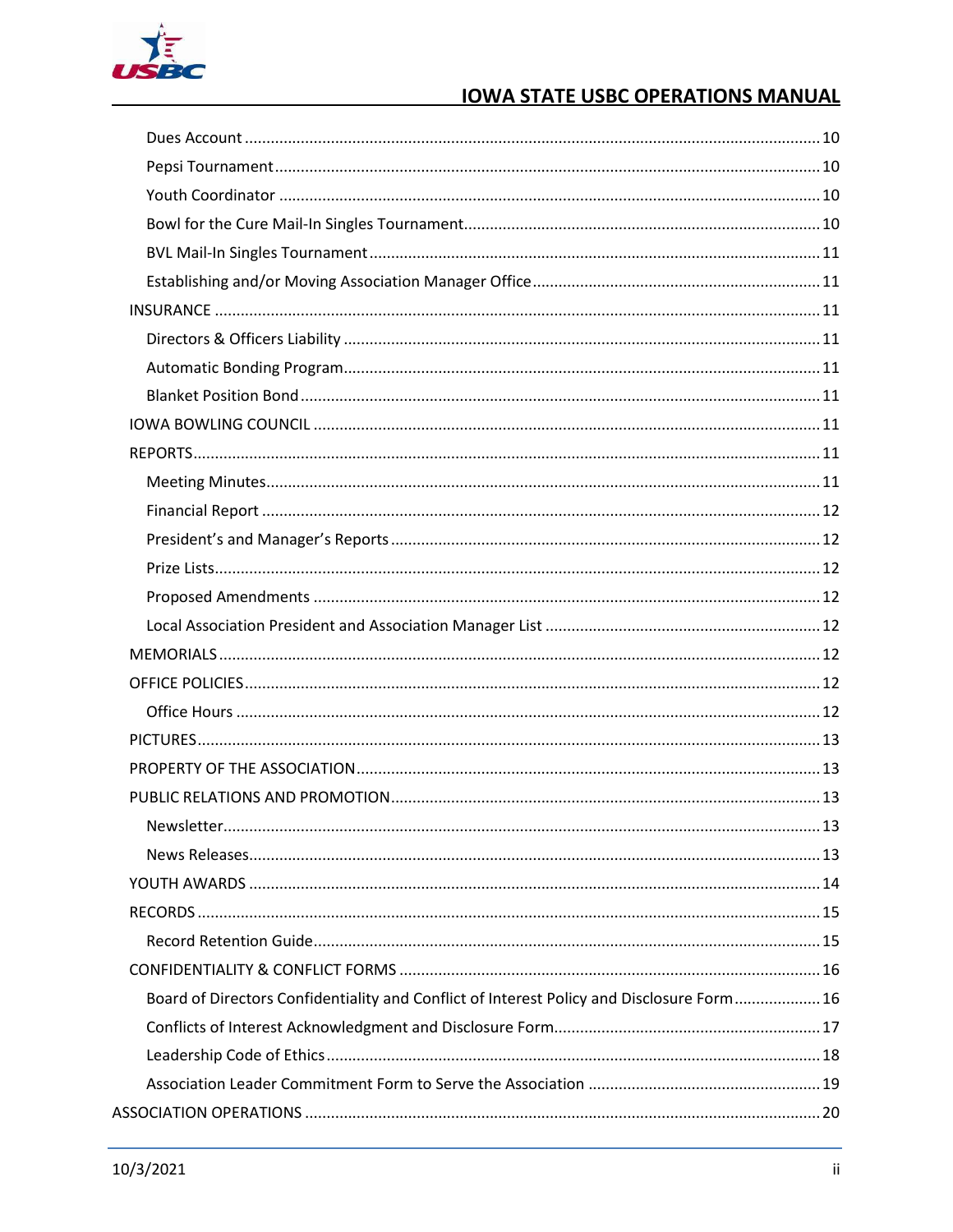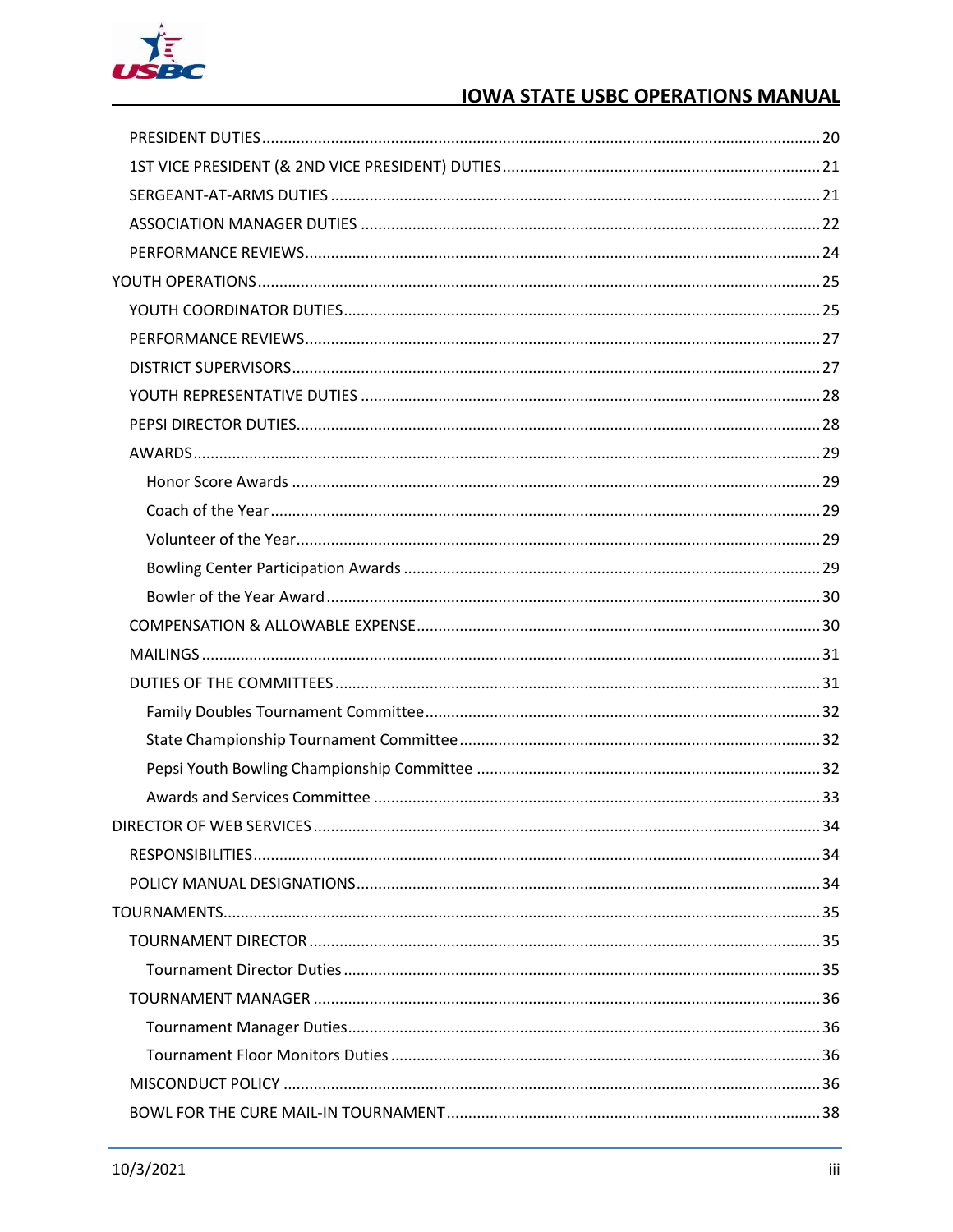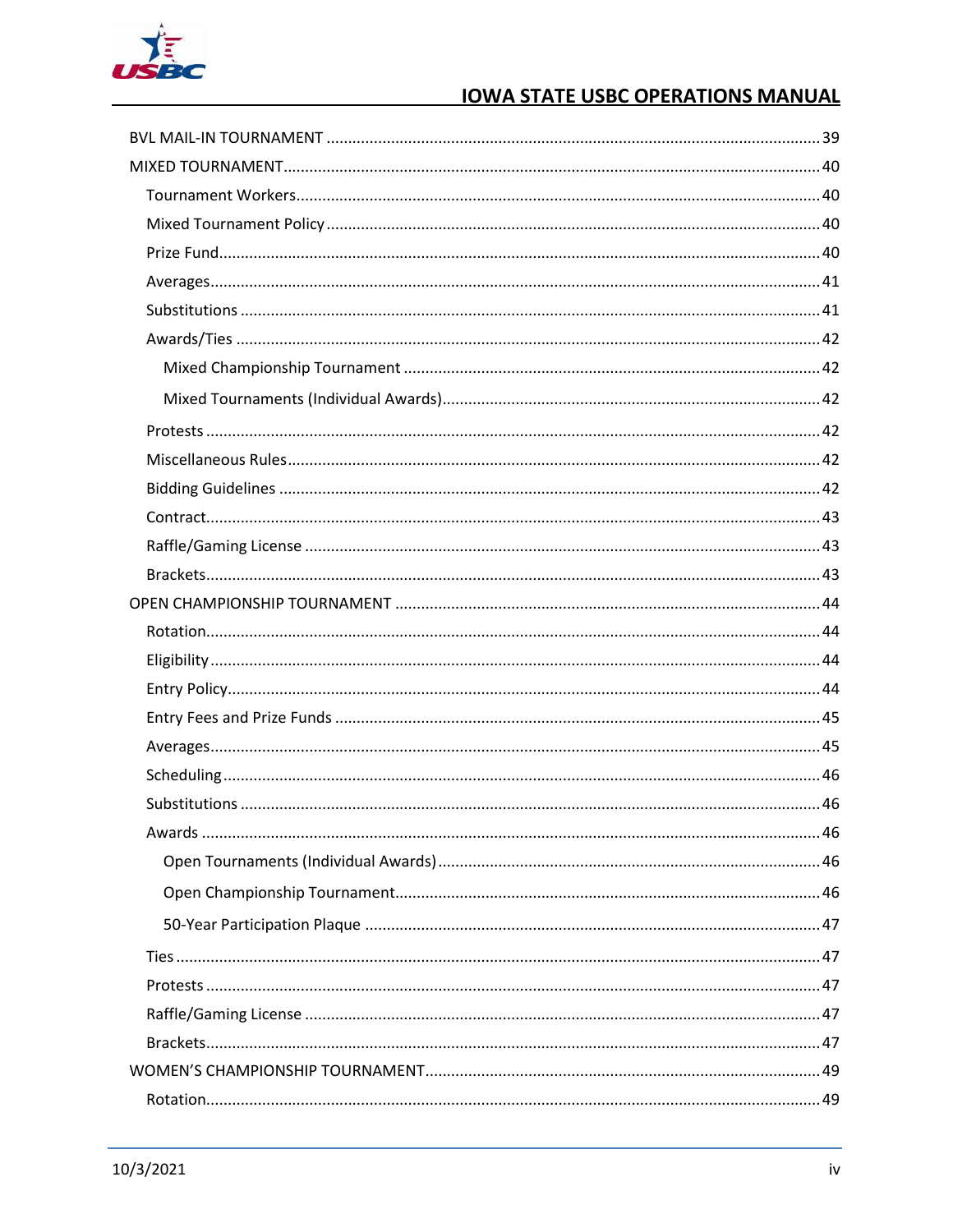

| <b>SECTION A:</b> |  |
|-------------------|--|
| <b>SECTION B:</b> |  |
|                   |  |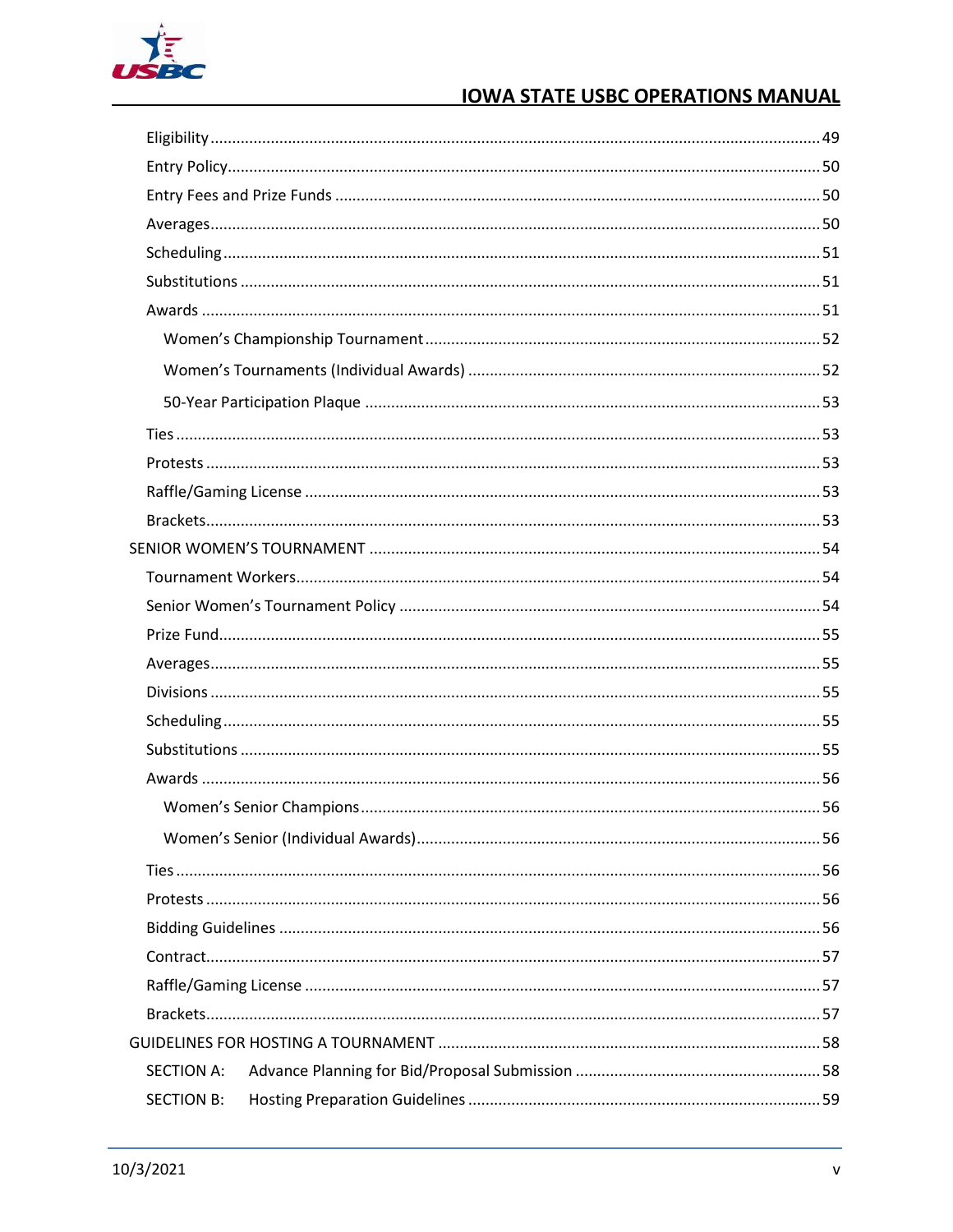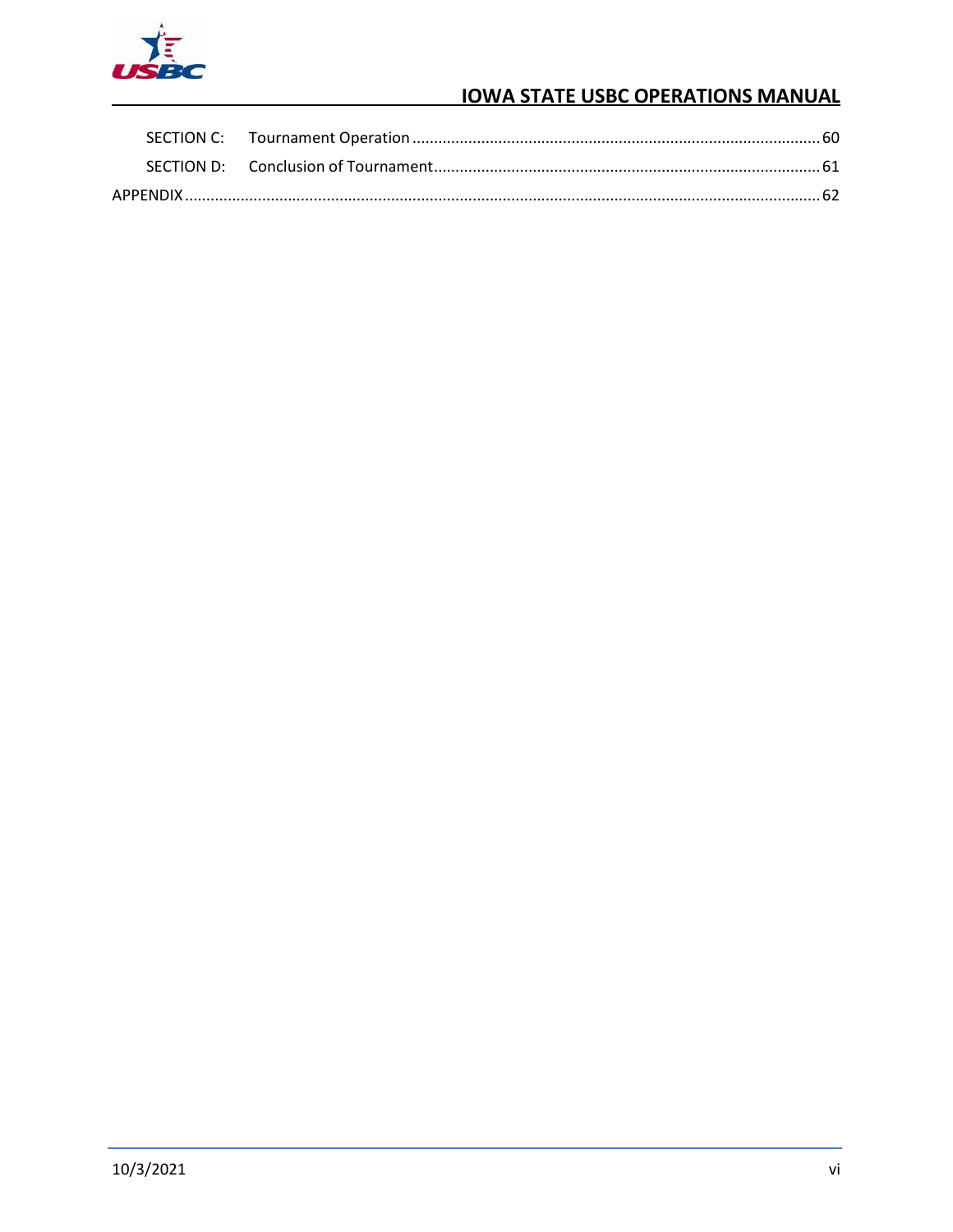

## **GENERAL**

## <span id="page-7-1"></span><span id="page-7-0"></span>*ADVERTISING*

Advertising in Iowa State USBC (hereinafter "Iowa State USBC" or "ISUSBC") publications will be allowed at the discretion of the Board of Directors.

## <span id="page-7-2"></span>*BOARD OF DIRECTORS*

#### <span id="page-7-3"></span>**Board of Directors Meetings**

Committee meetings and a Fall Board Meeting will be held the first Sunday in October. The site and time to be determined by the President.

Committee and Board meetings will be scheduled on Saturday of the Annual Meeting.

#### <span id="page-7-4"></span>**Annual Meeting**

A. The Annual Meeting will be held annually on the fourth weekend of June, to coincide with the Youth Conference.

The Annual Meeting will be held in the Des Moines area at a location selected by the President and approved by the Board of Directors (commencing in 2021) and continuing at said venue until revised by the Board of Directors.

- B. Iowa State Officers, Directors, Association Manager, Youth Coordinator, Financial Manager, and Director of Web Services:
	- 1. Lodging at meeting site, single room rate for 1 night. Exception to those who travel over 500 miles round trip to attend will be granted 2 nights lodging, at the discretion of the President.
	- 2. Hotel reimbursement to be at the contracted rate of the host hotel when staying at another facility.
	- 3. Per diem allowance of \$30.00 per day for each day in attendance. State Officer(s) and Board member(s) in host city do not need allowance other than one day's per diem.
	- 4. Travel allowance at 30¢ per mile (round trip) to driver only.
- C. Incoming Hall of Fame Members:
	- 1. Lodging at meeting/induction site for one (1) night.
	- 2. Travel allowance at 30¢ per mile (round trip) to driver only. Mileage determined from the local association which nominated the inductee to the induction site, round trip.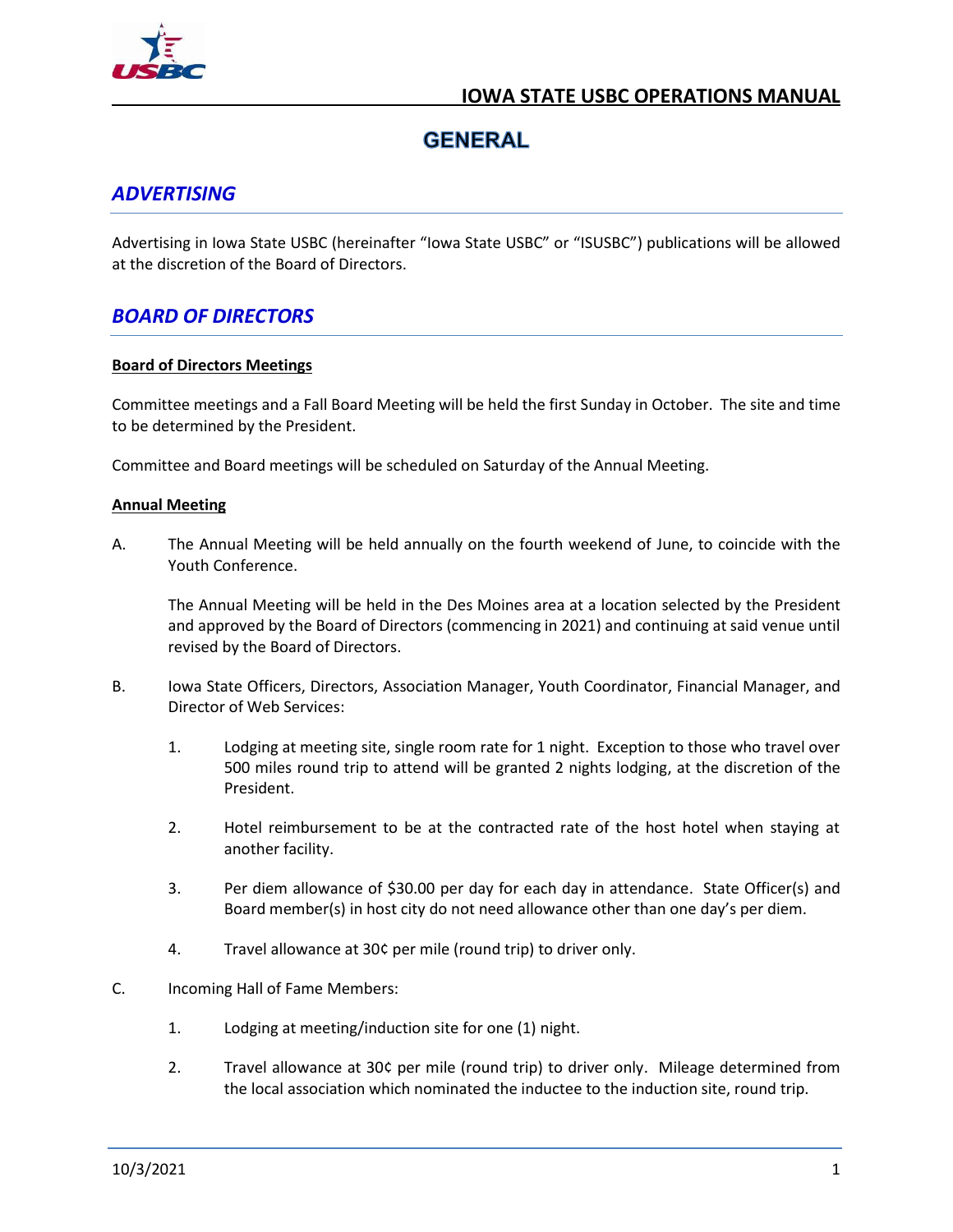

- D. Nominating Committee Chair
	- 1. Lodging at meeting/induction site for one (1) night, attendance at the Annual Meeting required.
	- 2. No per diem allowance.
	- 3. No travel allowance.

#### <span id="page-8-0"></span>**Badges, Board Attire**

The Iowa State USBC shall provide identification badges for the State Officers, Directors, Association Manager, Financial Manager, Director of Web Services, Youth Coordinator, Youth District Representatives, and Youth Tournament Managers. These badges are to be worn when officially representing the Iowa State USBC.

Board members shall wear designated board shirt and badges (identification and RVP) during official activities. The Iowa State USBC will provide the official Board shirts.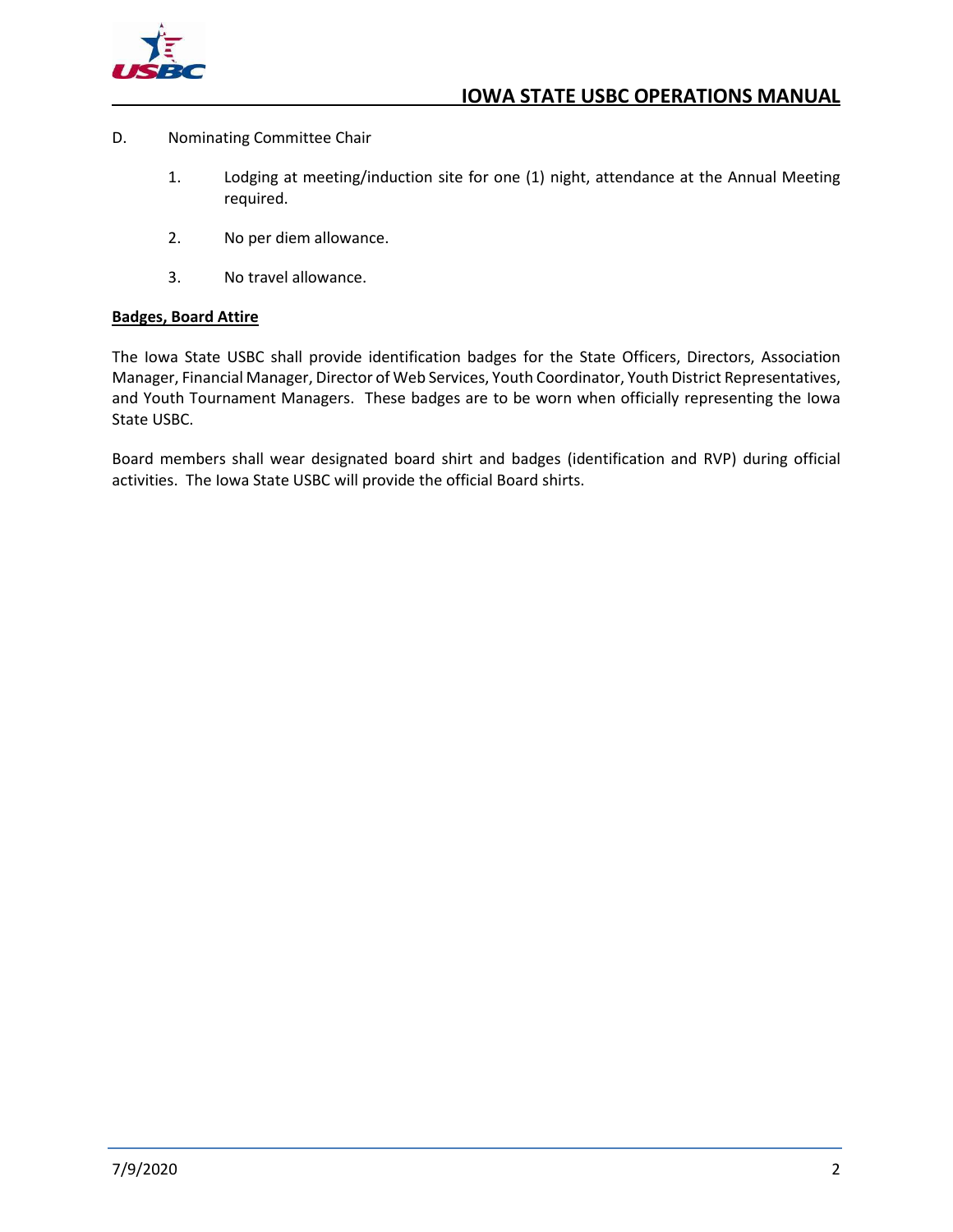

## <span id="page-9-0"></span>*CERTIFIED PUBLIC ACCOUNTANT REPORT*

The Financial Report submitted by the Certified Public Accountant and accepted by the Board of Directors shall be submitted for approval to the delegates at the Annual Meeting.

## <span id="page-9-1"></span>*COMMITTEES AND COMMITTEE BUDGETS*

The President shall appoint all committees prior to August 1. Each member of the Board of Directors shall receive a committee roster by August 10. Names of all committee chairs shall be published in the Annual Report Book.

#### <span id="page-9-2"></span>**Awards Committee**

Committee will annually review current awards programs and recommend changes as necessary.

#### <span id="page-9-3"></span>**Finance & Budget Committee (Standing Committee)**

The Finance & Budget Committee will be under the direction of the Financial Manager.

The Finance and Budget Committee shall prepare budgets for the general operations and Iowa State USBC governed tournaments. Tournament budgets shall be submitted and approved at the Fall Board Meeting. At year-end, the Finance & Budget Chair shall prepare a detailed report of income and expenses for both the general and tournament funds. The committee should receive the information before the Fall Board Meeting and they can complete the budget as a committee at the Fall Board Meeting, then the Board can approve the budget.

The Finance & Budget Committee shall review the expenditures and income of the General Operations account. The Chair will work closely with the Association Manager to compare and verify figures.

#### <span id="page-9-4"></span>**Hall of Fame Committee**

Committee will annually review current Hall of Fame procedures and recommend changes as necessary.

#### <span id="page-9-5"></span>**Hall of Fame Selection Committee**

Committee will annually review current procedures and recommend changes as necessary.

The Hall of Fame Selection Committee will consist of nine members (3 current Board members, 3 male Hall of Fame members, and 3 female Hall of Fame members) appointed by the President by August 1, and approved by the Board. Each member to serve a 3-year term, starting with a stagger 1, 2, 3 term, and Board members selected annually.

If at any time the President cannot fill any of the positions of the committee he/she shall have authority to select from the general membership with Board approval.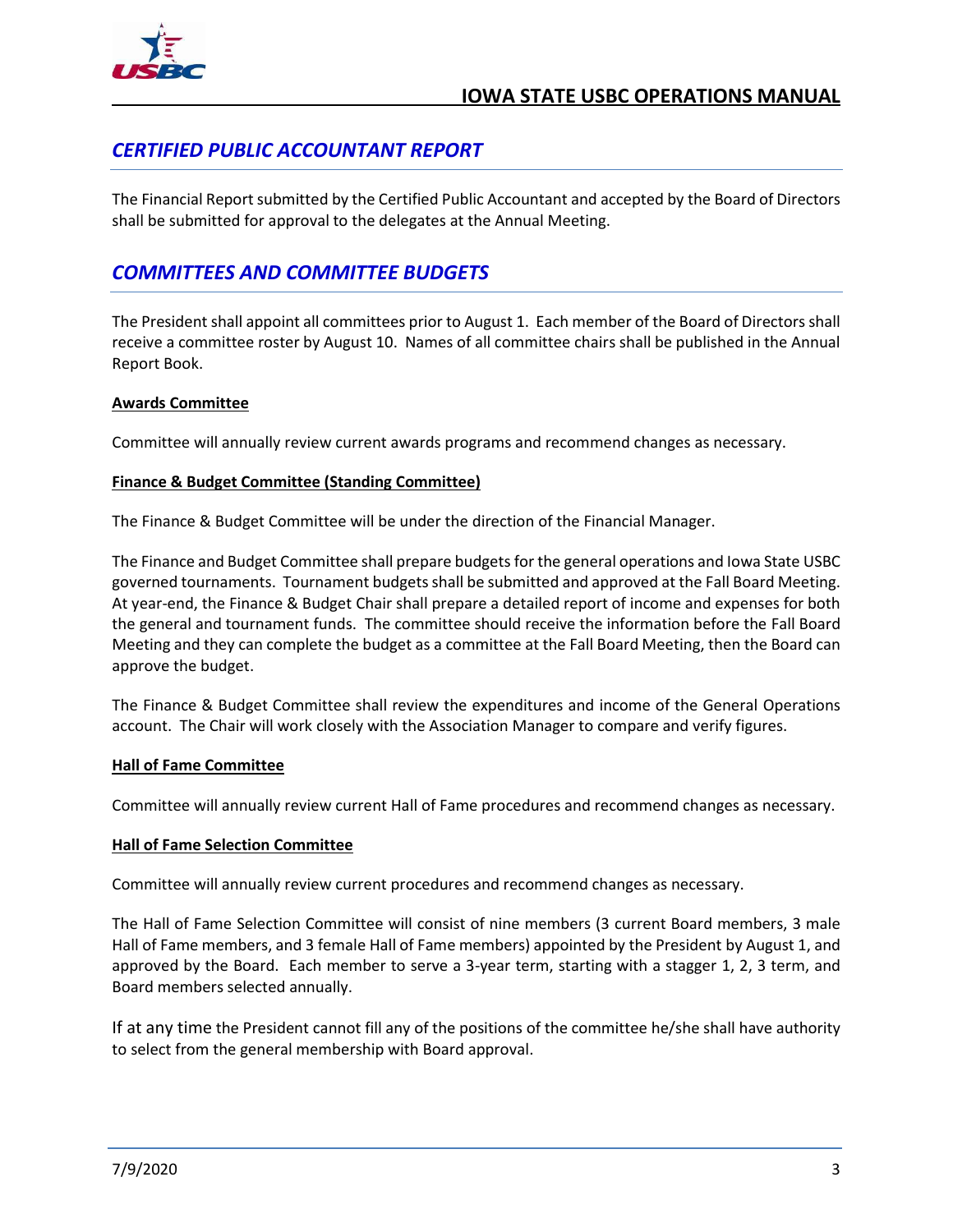

Anyone may submit a nomination of a candidate for election to the Hall of Fame. The nomination form must be signed by the local Association Manager. Nomination forms outlining the qualifications to be considered for induction to the Hall of Fame must be submitted to the State office by August 15, and be forwarded to the Selection Committee no later than September 1. The Association Manager will make copies of all nomination papers, as received, and mail to the Hall of Fame Selection Committee along with instructions and sample ballots no later than September 1 annually.

Committee members will review the information and attend a live meeting at a site and date to be determined by the committee chair before the Fall Board Meeting. Discussion of the nominations, voting, and selection of the nominees for recommendation to the Iowa State USBC Board of Directors will be the focus of the meeting. Communication between the committee members prior to a Board meeting is encouraged. The Hall of Fame Chair will be present at the meeting but will attend without voice or vote.

Compensation will be 30₵ per mile for round-trip mileage.

Nominations will be retained for three (3) years, and will qualify for another three (3) years when updated. If nominations are not updated, they will be dropped at the end of three (3) years. They must be resubmitted to be considered after they have been dropped.

Notifications will be done in the following manner:

| Submitter:         | Phone call from the President                       |
|--------------------|-----------------------------------------------------|
| Local Association: | Letter from the Iowa State USBC to the local office |
| Inductee:          | Letter from the Iowa State USBC to the inductee     |
| Submitter:         | Letter from the Iowa State USBC to the submitter    |

For nominations not selected for induction, the submitter will receive communication from the Iowa State USBC.

A point system will be used to select a candidate to the Hall of Fame. Candidates may be selected for Superior Performance, Meritorious Service, Both (Performance/Service), Ambassador, and Posthumous. The Selection Committee (each of the nine members of the Hall of Fame committee) will vote by written ballot for as many as three nominees on each ballot, awarding five points to their first choice, three points to their second choice, and one point for their third choice. The voting process will be as follows:

1st Ballot – Superior Performance 2nd Ballot – Meritorious Service 3rd Ballot – Superior/Meritorious 4th Ballot – Ambassador 5th Ballot - Posthumous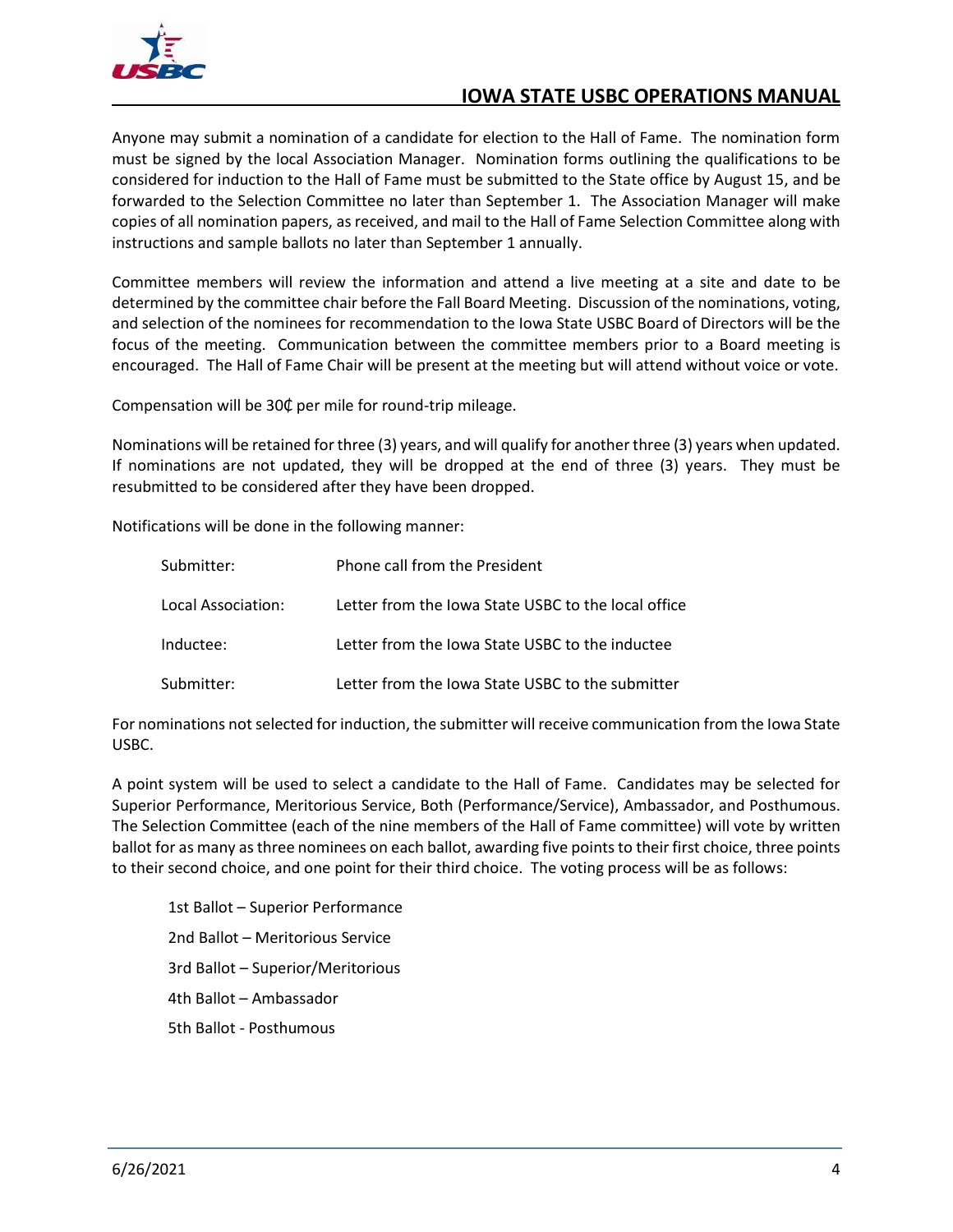

The Ambassador award shall be presented to those individuals who best exemplify the sport of bowling through their dedication and service to USBC members and the game of American Tenpins. The recipient may or may not be a member of the Iowa State USBC. The recipient is a person who has provided leadership, knowledge and cooperation in assisting the Iowa State USBC with its mission and goals in serving the bowlers of Iowa.

Posthumous Category: This category is for bowlers who have passed away prior to their nomination for the Hall of Fame. Their credentials could be either as Outstanding Performance or Outstanding Service prior to their death or both.

The committee will vote for up to three nominees in each category on the first ballot. A minimum of 27 points will be required for selection. Should no candidate receive the required 27 points, run-off ballot will be taken among the top three candidates including ties. A minimum of five yes votes from the committee will be needed for a second ballot to be conducted. If two candidates receive 27 or more points, only the candidate with the highest point total of the two will be selected.

The Committee Chair will report the actions of the committee to the Board prior to the Fall Board Meeting for their consideration. The Board will vote to accept or reject the committee's recommendations with 2/3 written ballot for selection. The Committee will vote for up to three (3) nominees in each category on the first ballot. A minimum of 27 points will be required for selection. Should no candidate receive the required 27 points on the first ballot, a run-off ballot will be taken among the top three candidates including ties. If no candidate receives the 27 points on the run-off ballot, a third ballot can be taken with 2/3 of the committee voting yes for the additional ballot with the top two candidates including ties. If any additional ballots are deemed needed by the committee 2/3 of the committee must vote yes. If two candidates receive 27 or more points, only the candidate with the highest point total of the two will be selected.

| <b>Sample Ballot</b> |          |          |         |
|----------------------|----------|----------|---------|
| <b>Nominee</b>       | 5 Points | 3 Points | 1 Point |
| Nominee #1           |          |          |         |
| Nominee #2           |          |          |         |
| Nominee #3           |          |          |         |

The Hall of Fame committee will induct the incoming nominees at a dinner the night prior to the Annual Meeting. The new inductees will be introduced to the delegates and guests during the Annual Meeting.

The Iowa State USBC will pay for the Inductee and guests (maximum of 6 total) for the Hall of Fame dinner.

Each inductee will be presented with a suitable jacket that will include the USBC logo, name and year inducted along with a plaque and a pin (to be determined by the Board). They will also receive any acknowledgement from USBC. The Association Manager shall obtain the Hall of Fame Certificate from USBC, jacket, plaque and pin in sufficient time for the Annual Spring Meeting. The Association Manager shall also submit the required information to the International Bowling Museum and Hall of Fame.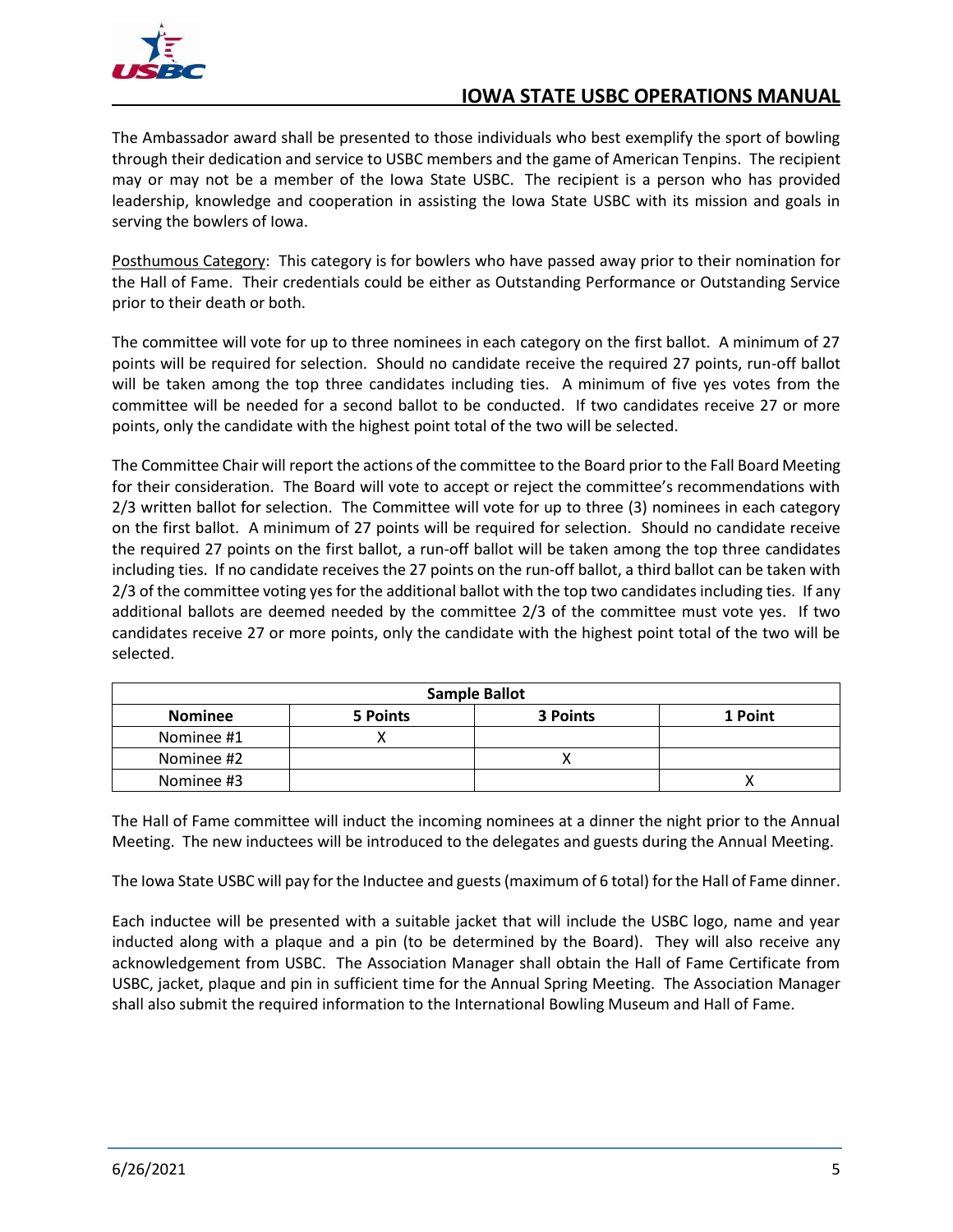

#### <span id="page-12-0"></span>**Legislative Committee**

The Legislative Committee shall receive and evaluate all proposed amendments to the Bylaws and may submit recommendations as they deem necessary.

At the discretion of the President and the Legislative Committee Chair, a meeting may be held via telephone conference call, mail or electronic mail. Said meeting shall be held no later than August 15. The Chair shall submit a report to the Association Manager by September 1, for distribution as outlined in the Bylaws.

#### <span id="page-12-1"></span>**Memorial Committee**

February 15 shall be the deadline for submitting names to be included in the Memorial Service at the Annual Meeting. Members eligible to be recognized in the Memorial Service shall have been members of local associations affiliated with the Iowa State USBC.

#### <span id="page-12-2"></span>**Nominating Committee**

The Nominating Committee is appointed by the President with Board approval, with consideration of one representative from each of five (5) local associations from different geographical areas.

Any Iowa State USBC member is eligible to submit to the Chair of the Nominating Committee or the Association Manager, on Iowa State USBC forms or facsimile, the names, and qualifications of eligible members to fill the expiring terms of officers and directors. These forms must be submitted no later than December 31 prior to the Annual Meeting.

The Chair of the Nominating Committee shall contact each incumbent, advising him/her to return the qualification form by December 31 if he/she wishes to be considered for re-election.

At the discretion of the President and the Nominating Committee Chair, the meeting may be held via telephone conference call, mail, or by electronic mail. The Chair shall submit a report to the Association Manager no later than January 15.

The committee must evaluate the qualifications of candidates. They shall meet to prepare a slate to be sent to the Association Manager and President. Copies of this slate shall be mailed to each delegate by February 1. Printed qualifications will not be read unless there are additional nominations from the floor.

Nominations from the floor: Qualifications must be submitted to the Nominating Committee at least twenty-four (24) hours prior to the opening of the Annual Meeting.

The Chair of the Nominating Committee shall return all books and materials received to the President immediately following the close of the Annual Meeting.

Campaigning for office, by means of hospitality parties, souvenirs, etc., is not permitted, either before or during the Annual Meeting.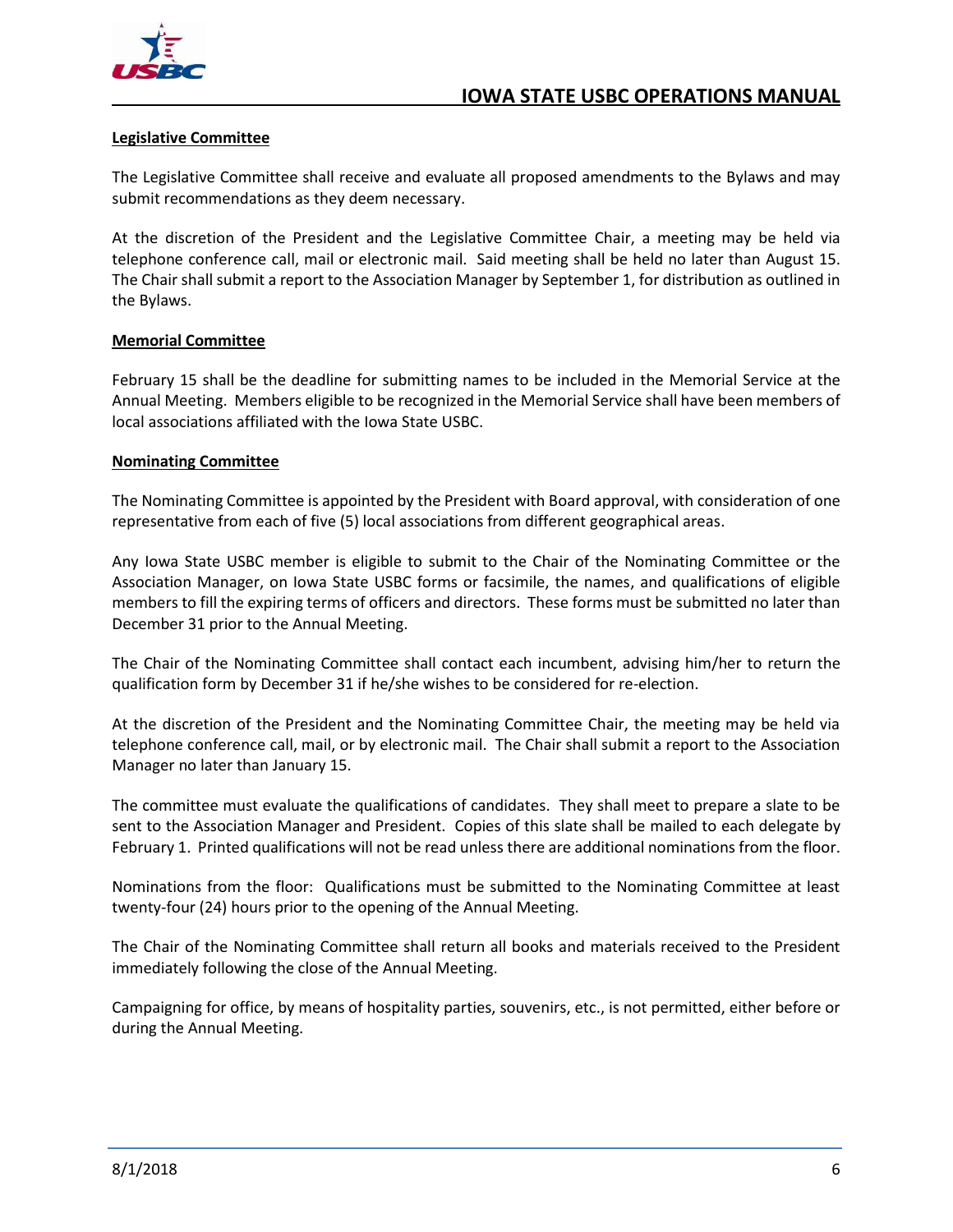

If the Chair of the Nominating Committee to the Annual Meeting is not a delegate, he/she shall be paid at the rate of 30¢ per mile for travel and per diem \$30.00 per day not to exceed two (2) days.

#### <span id="page-13-0"></span>**Operations Committee**

The Operations Committee shall receive and evaluate all proposed changes in the policies. The committee may submit recommendations as they deem necessary to the Board of Directors for their consideration and approval. All Board members should familiarize themselves with the policies.

#### <span id="page-13-1"></span>**Scholarship Committee**

The Iowa State USBC, through the USBC-managed SMART program, will offer up to four (4) scholarship(s) annually to deserving youth through an application process for post-high school education.

#### <span id="page-13-2"></span>**Social Media Committee**

The social media committee will attend meetings, bring ideas, create, maintain, promote and enhance the Iowa State USBC social media pages, including Facebook, Twitter and Instagram. They will increase visibility to interested parties and relevant discussion topics that involve the bowling community and inviting others to become involved.

The social media committee is to build a team of supporters who agree to amplify messages on social networking sites and promises to regularly retweet messages, like updates, and post good news and links about the national, state and local bowling associations.

#### <span id="page-13-3"></span>**State Tournaments Committee**

The State Tournaments Committee shall meet before or at the Fall Board Meeting and study all problems that arose during the previous season. The committee shall review all phases of the tournaments and present any recommendations to the Board of Directors.

## <span id="page-13-4"></span>*COMPENSATION, RENTS, SALARIES & ALLOWABLE EXPENSES*

Refer to section on Committee and Committee Budgets in this manual for Committee member's expenses and Committee budgets.

#### <span id="page-13-5"></span>**Hotel/Motel**

When on official business, members of the Board of Directors, Association Manager, Financial Manager, Director of Web Services, Youth Coordinator, Youth District Supervisors, Youth Tournament Managers, and non-Board committee members on official business shall be allowed the hotel/motel single room rate, and are responsible for their own meals, with a per diem of \$30.00 per day.

Any minor receiving hotel/motel accommodations must have adult supervision and be accompanied by a parent or legal guardian.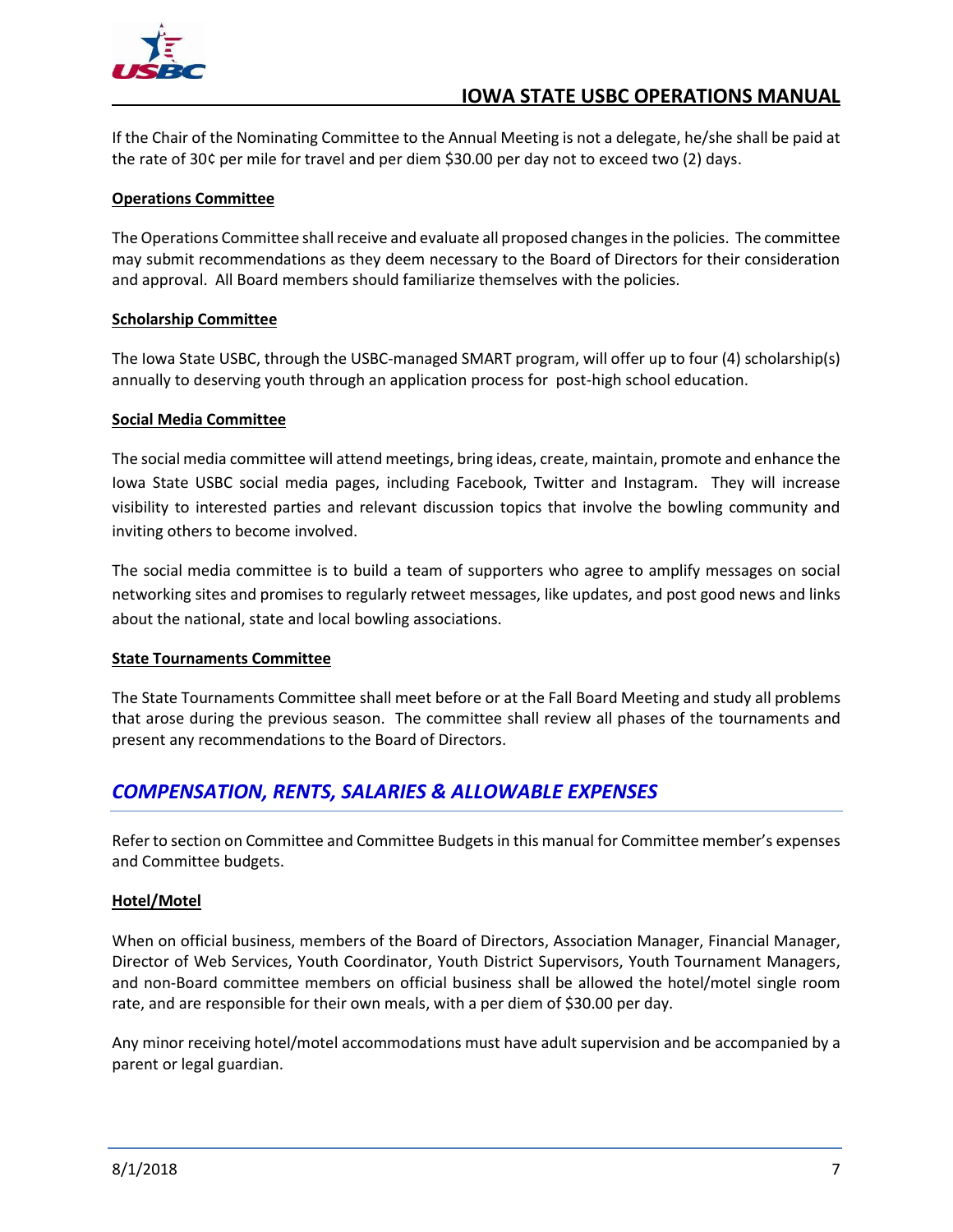

#### <span id="page-14-0"></span>**Mileage**

The reimbursement rate for mileage shall be 30¢ per mile round trip per day. Exception: Association Manager and Youth Coordinator shall be allowed 40¢ per mile.

Other meetings, when trip is for official state association business, with prior approval of the President, shall be reimbursed for mileage.

#### <span id="page-14-1"></span>**USBC Delegates**

When attending the USBC convention the delegates shall receive hotel/motel charge plus normal airfare transportation, mileage to and from the airport, the cost of a rental car, if needed, and a per diem of \$50.00 per day for a maximum of two (2) travel days and a maximum of four (4) days of convention time. Transportation may be paid in advance.

The Iowa State USBC Board recommendation is the President and Association Manager be delegates and the Vice Presidents be the alternates, and this will be forwarded to the Nominating Committee.

To receive full compensation and allowances the delegates must attend a full schedule of seminars and workshops prior to the USBC Annual Meeting deemed beneficial to the Iowa State USBC membership. They should familiarize themselves with the proposed amendments and Board of Directors candidates and vote for the benefit of all Iowa State USBC members at the USBC Annual Meeting.

A report of the USBC convention shall be jointly prepared by the Iowa State USBC delegates. The Association Manager will send a copy to each member of the Board of Directors within thirty (30) days of the convention.

#### <span id="page-14-2"></span>**Hall of Fame**

The Iowa State USBC will pay for the Inductee and guests (maximum of 6 total) forthe Hall of Fame dinner.

#### <span id="page-14-3"></span>**Registered Volunteer Program (RVP)**

Per USBC policy, all State Officers, Directors, Association Manager, Financial Manager, Director of Web Services, Youth Coordinator, Youth District Supervisors, and Youth Tournament Managers must complete the required background check (RVP) and on-line training (SafeSport) and be current with their RVP badges. The Iowa State USBC will reimburse all State Officers, Directors, Association Manager, Director of Web Services, Financial Manager, Youth Coordinator, Youth District Supervisors, and Youth Tournament Managers to be RVP certified for any expense incurred with proof of payment, not covered by their local association. Those RVP certified must complete the SafeSport training. Both of these must be done within thirty (30) days of selection to serve the membership. Certificates must be forwarded to the Association Manager as proof of training.

#### <span id="page-14-4"></span>**Expense Forms**

All Iowa State USBC expense forms shall be submitted to the President or Association Manager no later than seven (7) days after the expenses are incurred. Receipts must be attached. The President and/or Association Manager shall approve all expense accounts.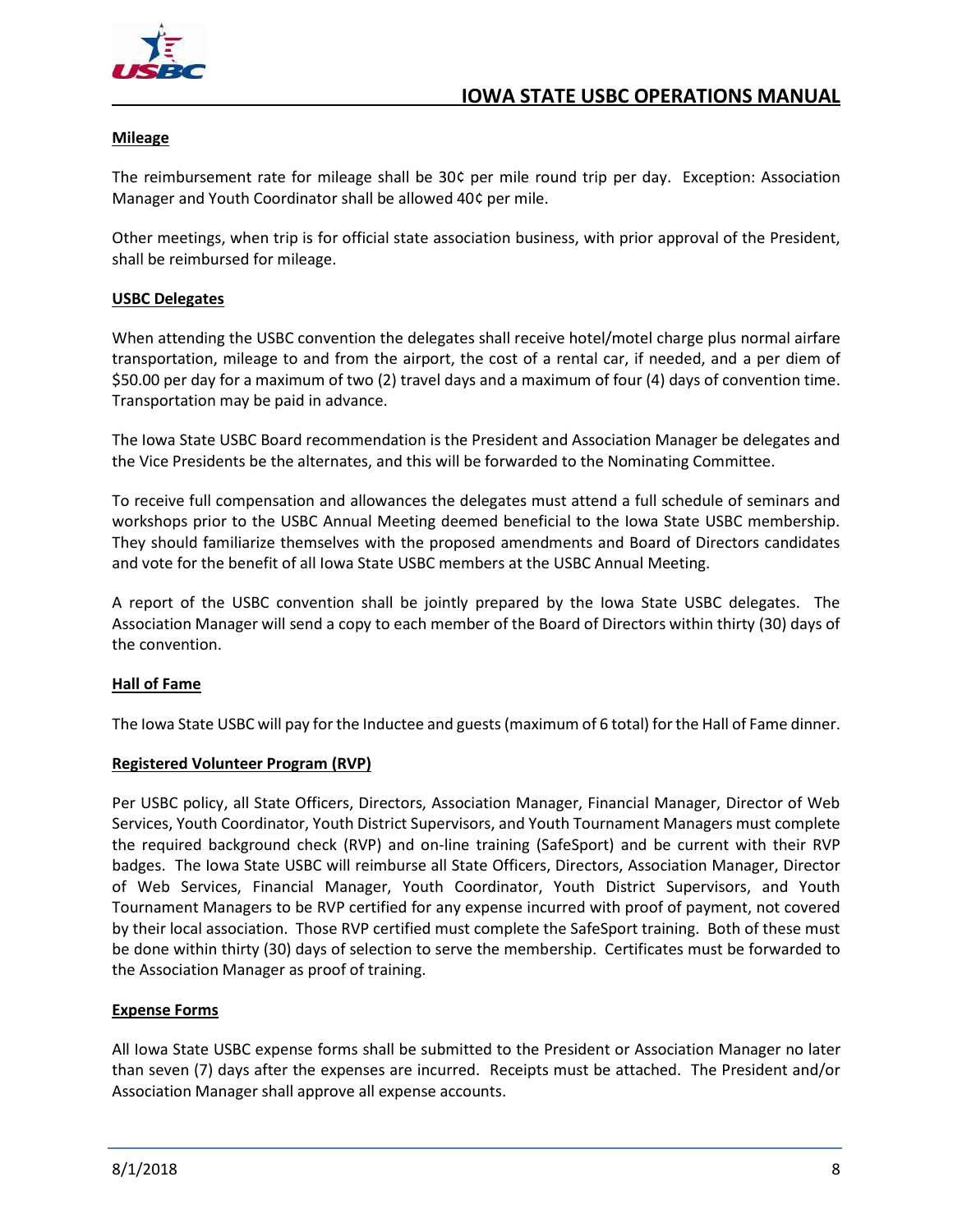

#### <span id="page-15-0"></span>**Salaries**

| first      |                                                                                       |
|------------|---------------------------------------------------------------------------------------|
|            |                                                                                       |
| first      |                                                                                       |
|            |                                                                                       |
| first      |                                                                                       |
| tournament |                                                                                       |
| tournament | Women's Tournament Manager  50¢ per bowler per event; payable at completion of        |
| tournament | Mixed Tournament Manager 50¢ per bowler per event; payable at completion of           |
| tournament | Women's Seniors Tournament Manager 50¢ per bowler per event; payable at completion of |

#### <span id="page-15-1"></span>**Casual Labor**

| 1 and July $1$ ) |  |
|------------------|--|

#### <span id="page-15-2"></span>**Rent**

Youth Coordinator ...............................................\$300 monthly on the first

#### <span id="page-15-3"></span>**Utilities**

#### <span id="page-15-4"></span>**Retirement of a President**

A \$50 donation to a bowling entity/charity shall be made in the name of an outgoing President (retroactive to July 31, 2021).

#### <span id="page-15-5"></span>*DISSOLUTION*

Upon dissolution of the Iowa State USBC, the Board of Directors, after providing for the payment of all obligations, shall distribute any remaining assets to any non-profit and tax-exempt organizations, preferably the BVL Fund, or the International Bowling Museum & Hall of Fame, or Iowa State USBC youth scholarships (Smart Program).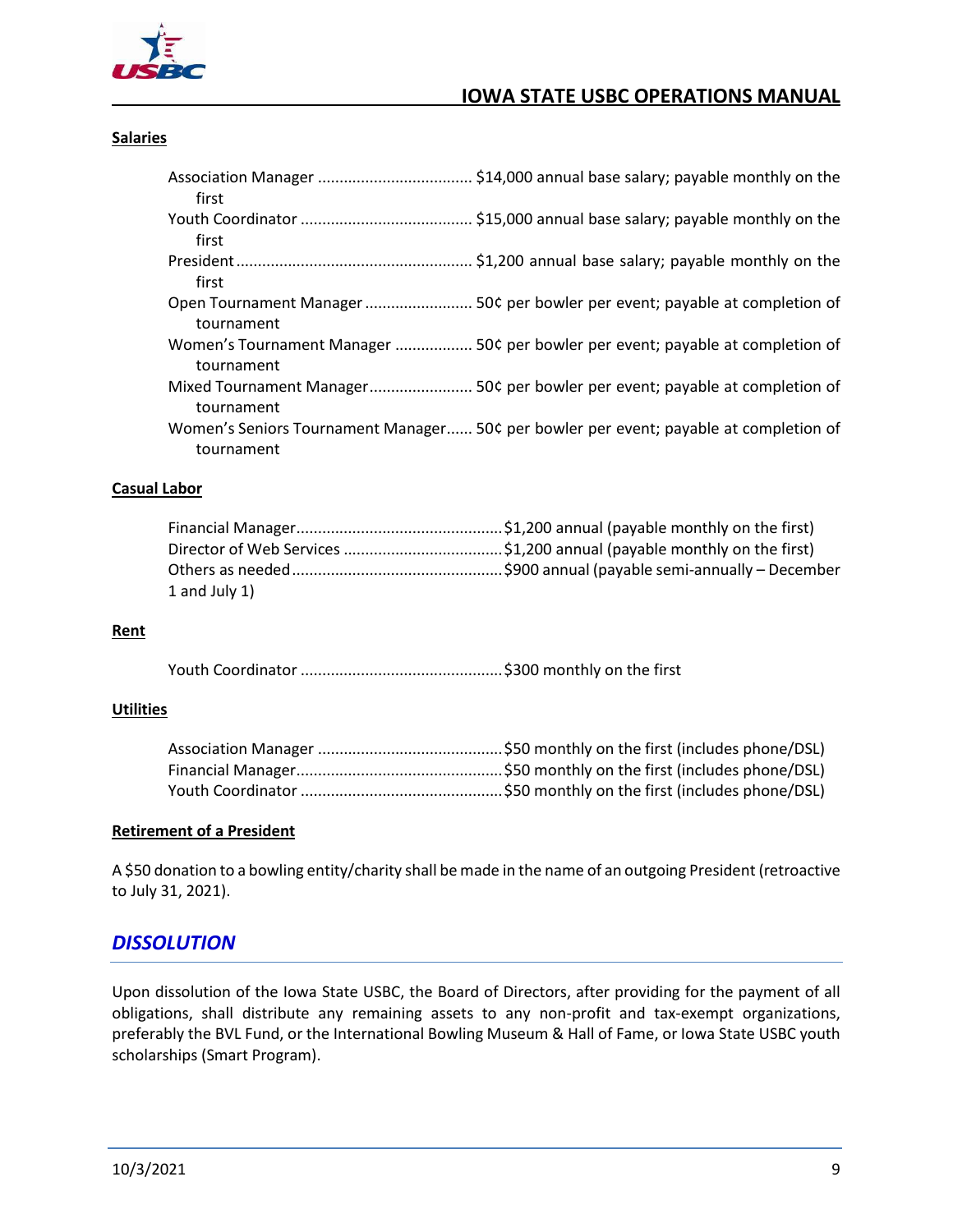

## <span id="page-16-0"></span>*FUNDS*

The Board of Directors may, if it so desires, direct the President, a Vice President, Association Manager and Finance Chair to review the amount of money currently to the credit of the Iowa State USBC. If it is determined that the amount of this balance is above that required for normal operating procedures, this surplus may be invested in U.S. government bonds, treasury bills, money market accounts, or certificates of deposit.

All financial accounts shall be in the name of the Iowa State USBC as follows:

#### <span id="page-16-1"></span>**General Operations Account**

The Association Manager shall maintain a general operations account for deposit of all funds received from general operations and tournaments. The President, 1st Vice President, and Association Manager are authorized to sign checks; 2nd Vice President is authorized to sign checks only in case of an emergency. Withdrawals require signatures of two (2) of at least three (3) authorized officers.

When necessary, the President and Association Manager are authorized to spend up to \$100.00 of unbudgeted funds without Board approval.

#### <span id="page-16-2"></span>**Dues Account**

The Association Manager shall maintain a savings account for the purpose of receiving state dues remittals from USBC. The President, 1st Vice President, and Association Manager are authorized to sign for withdrawals; 2nd Vice President is authorized to sign for withdrawals only in case of an emergency. Withdrawals require signatures of two (2) of at least three (3) authorized officers. (Internet banking is also used.)

#### <span id="page-16-3"></span>**Pepsi Tournament**

See Youth Section

#### <span id="page-16-4"></span>**Youth Coordinator**

See Youth Section

#### <span id="page-16-5"></span>**Bowl for the Cure Mail-In Singles Tournament**

A financial account shall be maintained for the Iowa State USBC Bowl for the Cure Mail-in Singles Tournament Account for the deposit of all tournament entry fees and any interest earned. All income and expenses for the Iowa State USBC Bowl for the Cure Mail-in Singles Tournament will be processed through this account. The Tournament Director shall also be listed on the account, but not be an authorized signor.

The President and Association Manager are authorized to sign checks.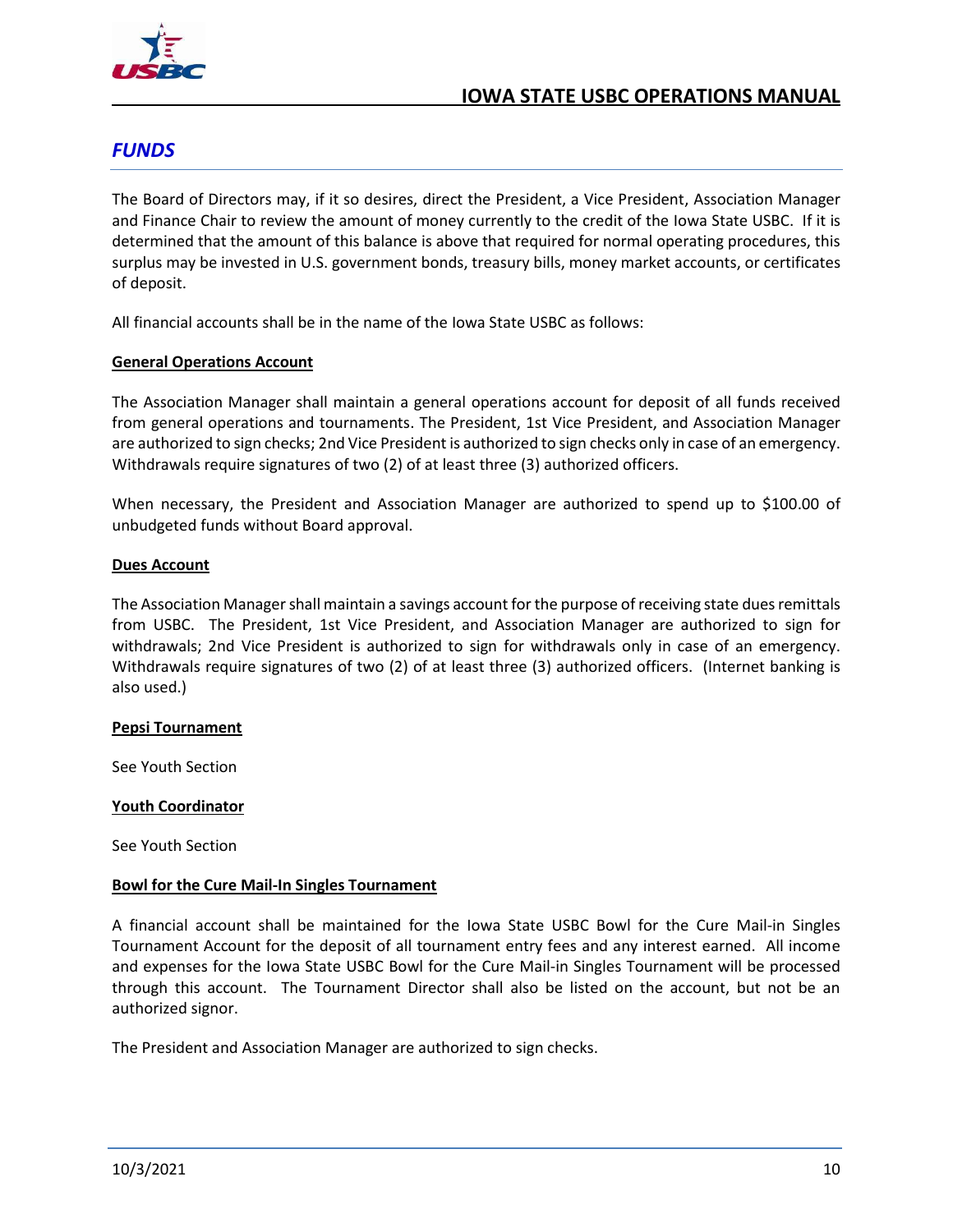

#### <span id="page-17-0"></span>**BVL Mail-In Singles Tournament**

A financial account shall be maintained for the Iowa State USBC BVL Mail-in Singles Tournament Account for the deposit of all tournament entry fees and any interest earned. All income and expenses for the Iowa State USBC BVL Mail-in Singles Tournament will be processed through this account. The Tournament Director shall also be listed on the account, but not be an authorized signor.

The President and Association Manager are authorized to sign checks.

#### <span id="page-17-1"></span>**Establishing and/or Moving Association Manager Office**

Funds, not to exceed \$1,000.00, shall be made available. Said funds shall be used for expenses incurred in establishing or moving the office. All funds not spent will be returned to the General Fund.

#### <span id="page-17-2"></span>*INSURANCE*

#### <span id="page-17-3"></span>**Directors & Officers Liability**

Directors & Officers Liability Insurance for the individual board members for actions taken by the Board of Directors is provided under USBC, in a \$1,000,000 annual aggregate liability program, with a \$5,000 deductible per claim.

#### <span id="page-17-4"></span>**Automatic Bonding Program**

The USBC Automatic Bonding Program covers the Iowa State USBC bonding.

#### <span id="page-17-5"></span>**Blanket Position Bond**

The President, the Vice Presidents, Association Manager, and Youth Coordinator [and all home office employees, if any,] shall be bonded under a blanket position bond; the Association Manager shall determine the amount of coverage needed with approval of the Board.

## <span id="page-17-6"></span>*IOWA BOWLING COUNCIL*

The Association Manager, Youth Coordinator, and Youth Committee Chair shall be designated as the representatives to the Iowa Bowling Council.

#### <span id="page-17-7"></span>*REPORTS*

The following reports will be posted to the web site:

#### <span id="page-17-8"></span>**Meeting Minutes**

A copy of the minutes of the previous Annual Meeting will not be mailed but will be included in the delegate packets.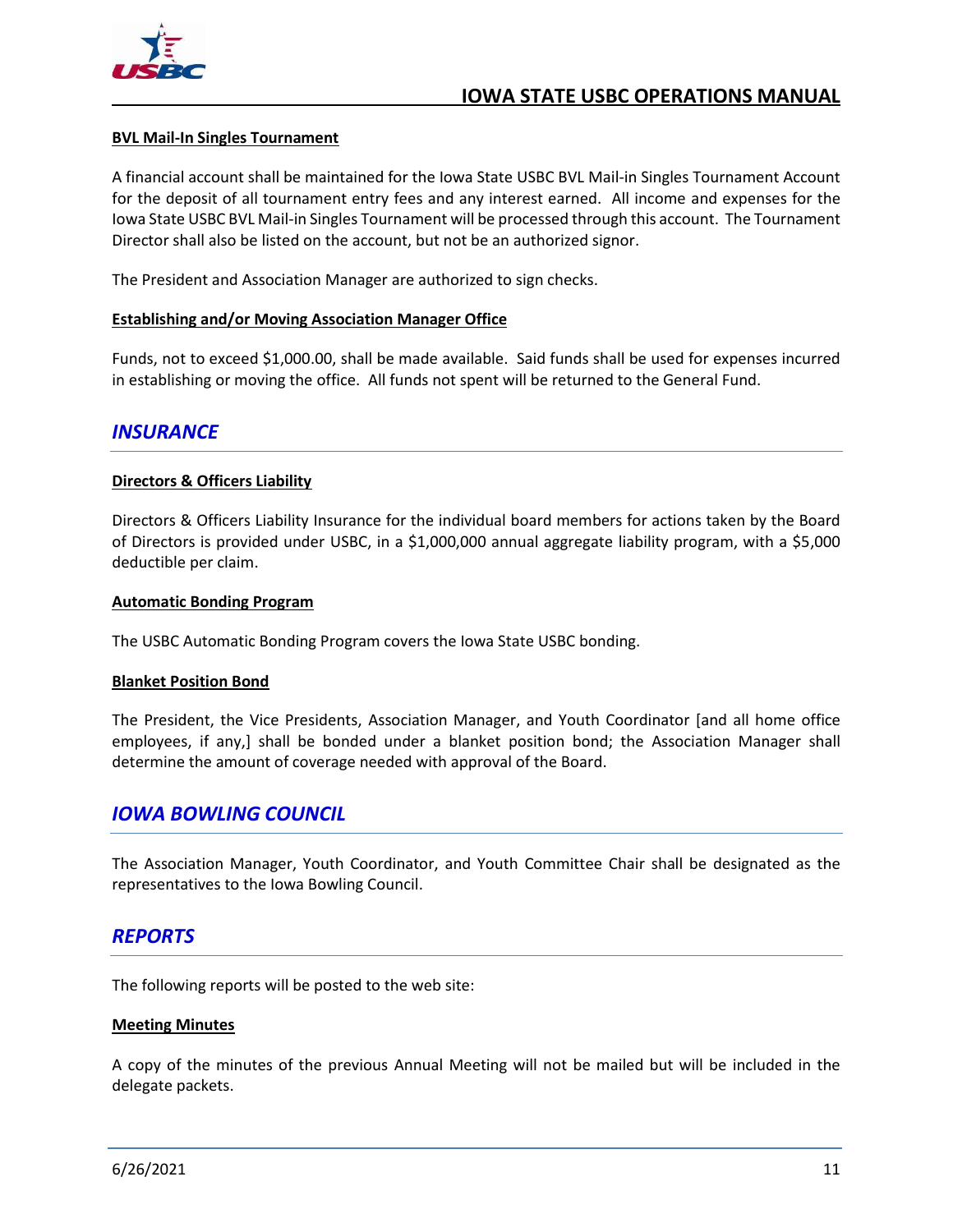

#### <span id="page-18-0"></span>**Financial Report**

A copy of the Financial Report shall be provided annually to all Board members, Annual Meeting delegates, and local association managers.

#### <span id="page-18-1"></span>**President's and Manager's Reports**

Copies of the President's and Association Manager's Reports given at the Annual Meeting shall be posted on the web site.

#### <span id="page-18-2"></span>**Prize Lists**

A complete record of all winners in all tournaments sponsored by the Iowa State USBC, and the amounts won, shall be kept in the Iowa State USBC office permanently. Complete prize lists will be posted on the web site.

#### <span id="page-18-3"></span>**Proposed Amendments**

Copies of Proposed Amendments shall be mailed to all Board members, delegates, and local association presidents and association managers at least thirty (30) days prior to the Annual Meeting, and will be posted to the web site.

#### <span id="page-18-4"></span>**Local Association President and Association Manager List**

Upon request, a copy will be mailed to any state Board member, local association president or manager, officers of the state 500, 600 and 700 Clubs, BVL and Bowl for the Cure Tournament Managers and other bowling-related organizations.

#### <span id="page-18-5"></span>*MEMORIALS*

In the event of the death of a member of the current Board of Directors or Hall of Fame member, email notification will be sent to the Officers, Directors, Association Manager, Financial Manager, Director of Web Services, Youth Coordinator, Youth District Supervisors, Youth Tournament Managers, Hall of Fame members, and Past Presidents.

## <span id="page-18-6"></span>*OFFICE POLICIES*

#### <span id="page-18-7"></span>**Office Hours**

Iowa State USBC office hours shall be 8:00 am to 5:00 pm., Monday thru Friday.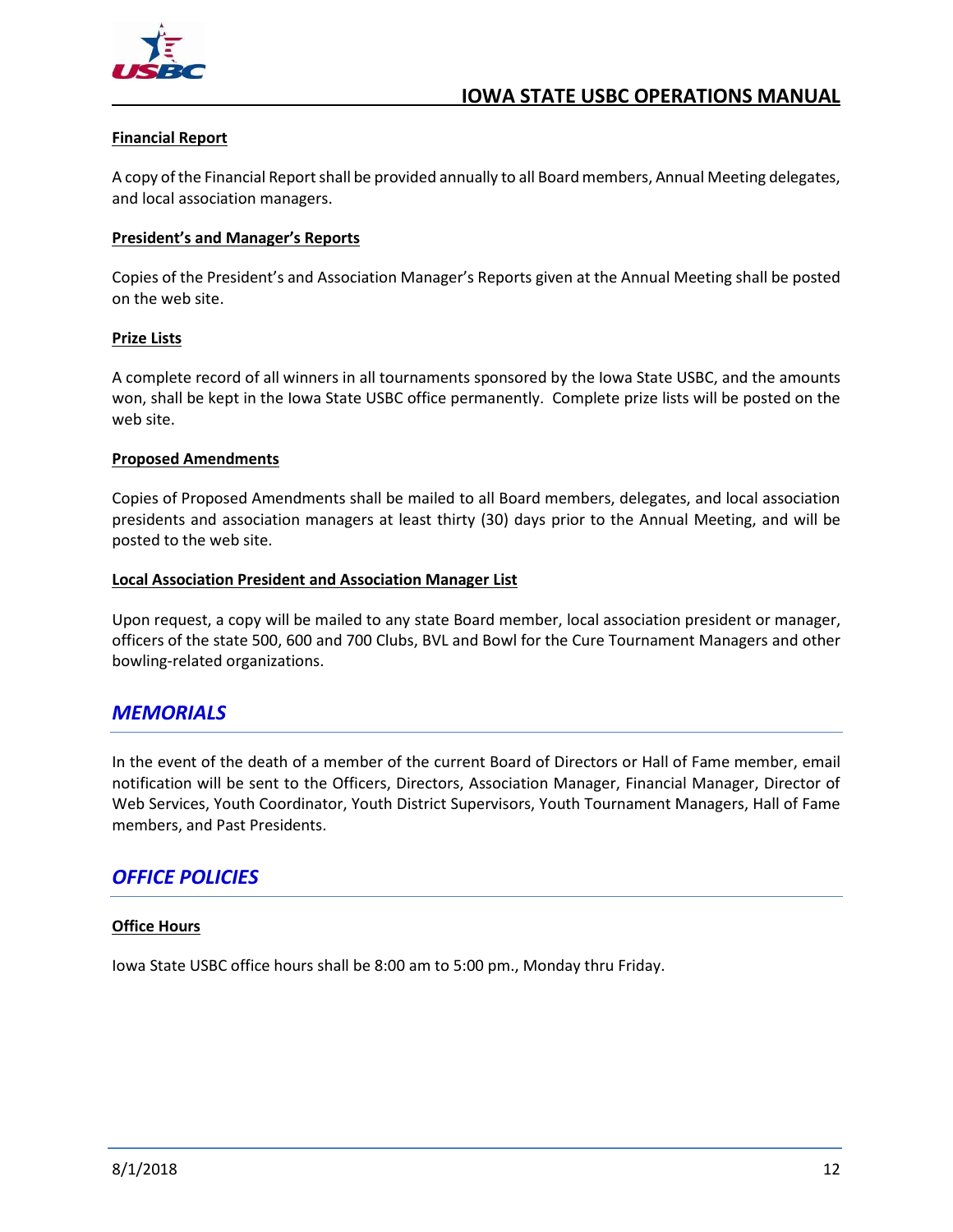

## <span id="page-19-0"></span>*PICTURES*

A group picture of the Board of Directors for the ensuing year shall be taken after each Annual Meeting, at the expense of the Iowa State USBC. Any USBC representative may be included in the picture at the discretion of the President.

Iowa State USBC will absorb the cost for individual Board photographs, which may be taken at the Annual Meeting. These photographs are to be used for Iowa State USBC purposes.

Contract is executed annually with the photographer.

## <span id="page-19-1"></span>*PROPERTY OF THE ASSOCIATION*

A complete list of association property is on file with the President and Association Manager.

## <span id="page-19-2"></span>*PUBLIC RELATIONS AND PROMOTION*

The following items will be considered Public Relations and Promotion and are to be considered a general operations expense:

- Board ID badges
- Pictures of the Board of Directors;
- Hall of Fame plaque, banners, jackets and awards; and
- Gifts to delegates, if any.

Any other items not listed may be charged to the proper account at the discretion of the President and Association Manager.

#### <span id="page-19-3"></span>**Newsletter**

The *Iowa Bowler* newsletter will be discontinued but information/articles and budgeting will be continued on the social media sites (web site, Facebook).

#### <span id="page-19-4"></span>**News Releases**

The Association Manager or designated representative will send or fax a news story to the local newspapers for the following:

- 1. Newly-elected Board members provided the name and address of said newspaper is available.
- 2. Newly-selected Iowa State USBC Hall of Fame inductees.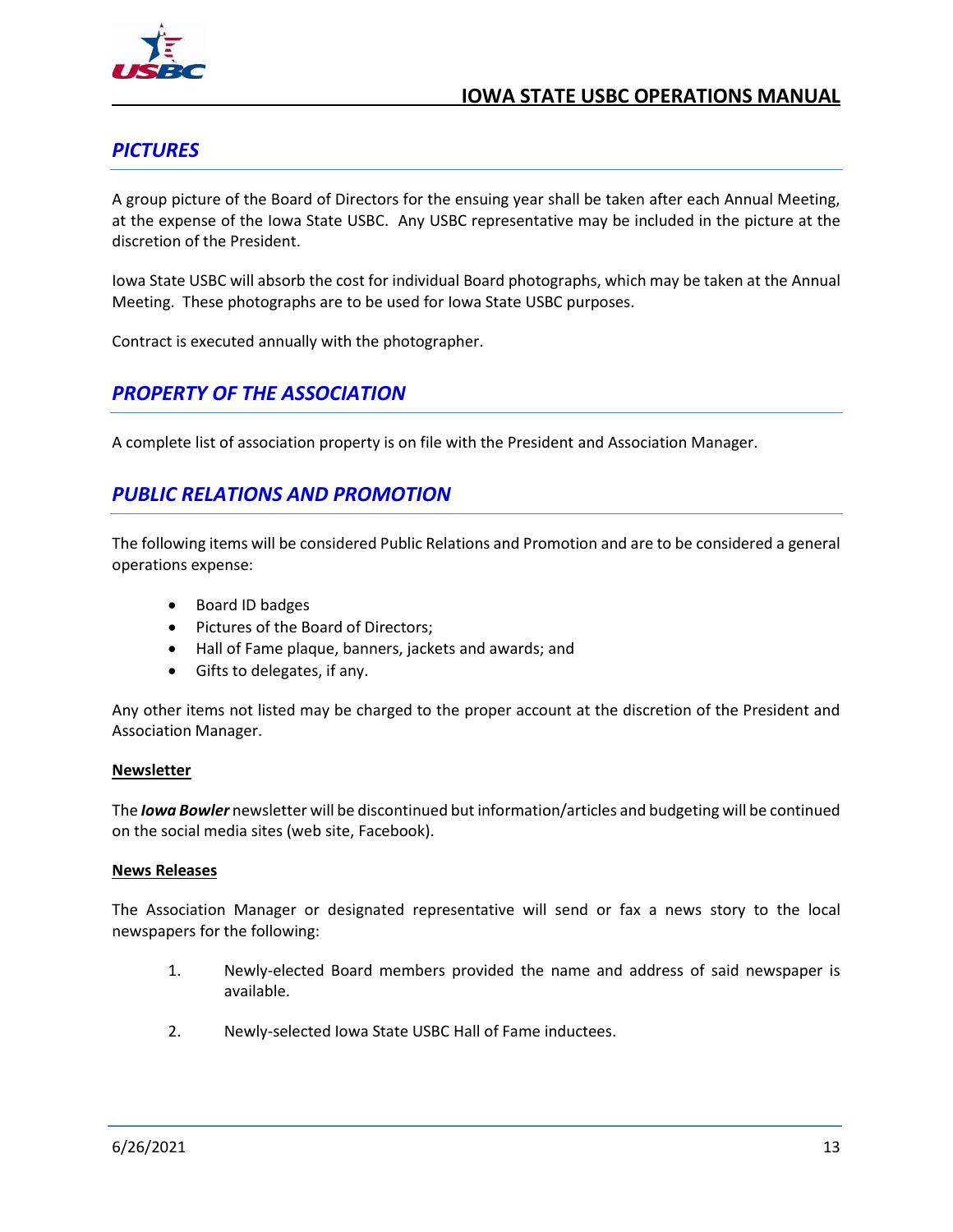

## <span id="page-20-0"></span>*YOUTH AWARDS*

See the Youth Section for a list of awards.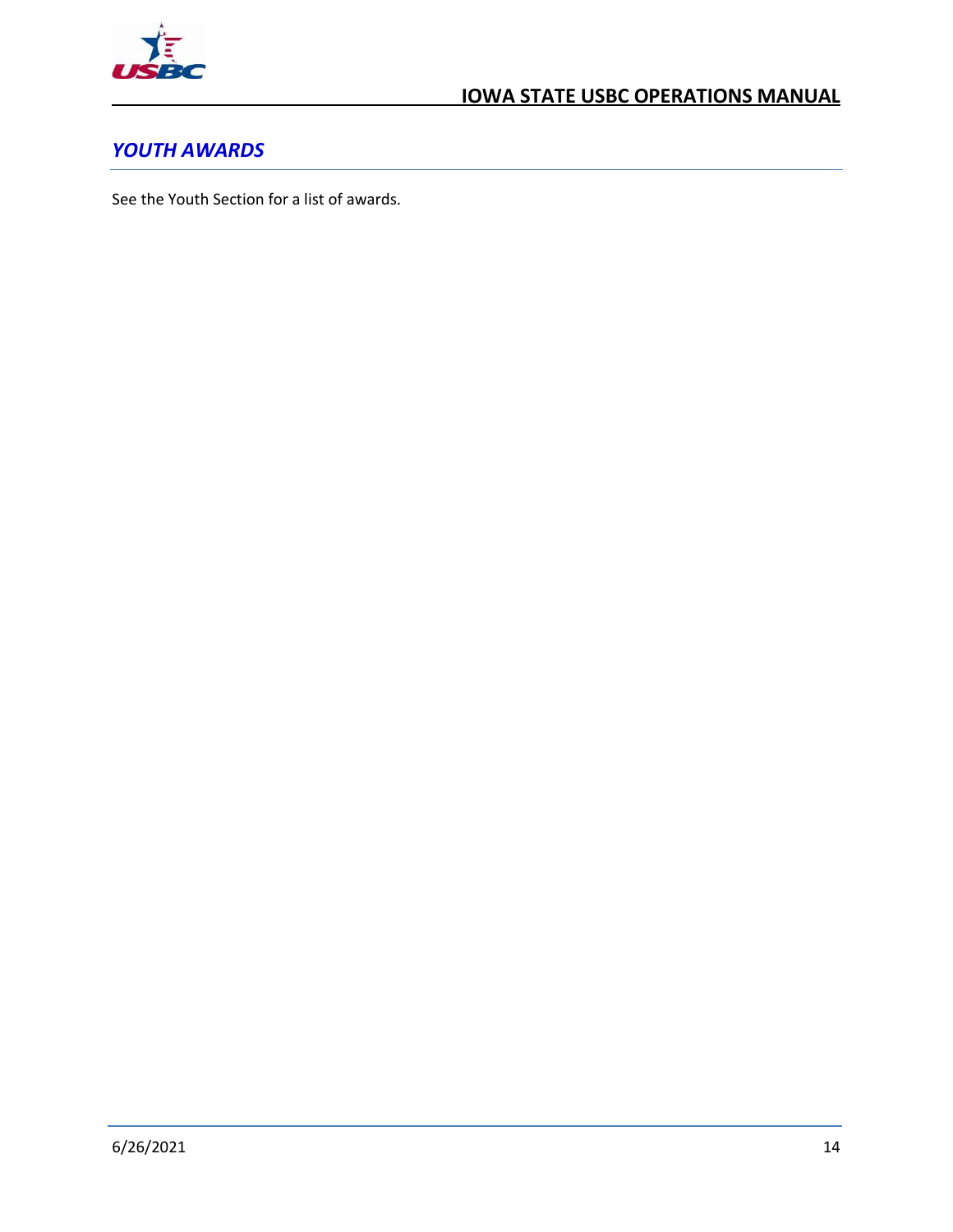

## <span id="page-21-0"></span>*RECORDS*

#### **Record Retention Guide**

<span id="page-21-1"></span>*Association records may be kept electronically. Any procedure involving the electronic retention of records must include a system of backups.*

At a minimum, an association must adhere to the following; bearing in mind state laws may vary:

#### **Permanent Retention**

#### *Legal Documents*

- Articles of Incorporation / Certificate of Incorporation
- Bylaws / Amendments
- Association Operations Manual
- Certificate of Association (Charter)
- Deeds / Mortgages
- Legal correspondence
- Merger / Acquisitions
- Patents / Trademarks / Copyrights

#### *Tax Documents*

- Tax returns and supporting documentation
- Tax correspondence
- Tax bills / statements
- Other tax reports (social security, unemployment, etc.)
- W2 and 1099 Forms
- IRS 990 filings

#### *Financing / Accounting*

- External audit reports
- Financial statements
- Fixed asset records
- General ledgers

#### *Personnel*

- Retirement and pension plans
- Employment / Employee records as mandated by the U.S. Fair Labor Standards Act

#### *Other*

- All association run and/or sponsored tournaments lists of winners
- Hall of Fame inductees
- Annual Report books (on the website)

#### **Other Items (Years to retain)**

#### *2 Years*

- Association tournament entries
- Operational records (2)
- Budgets (2)

#### *3 Years*

• Bank statements / reconciliations (3)

#### *5 Years*

- Accounts payable / receivable records (5)
- Insurance policies / claims / settlements (5)
- Weekly / Monthly payroll records (5)
- Contracts / leases that have expired (5)

#### *7 Years*

- Cancelled checks (7) (on internet)
- Inventories (7)
- Employee withholding statements (7)

#### *Permanent*

• Minutes (unless open business remains, or there is foreseeable concern for old business beyond 7 years to reopen – then should be permanent)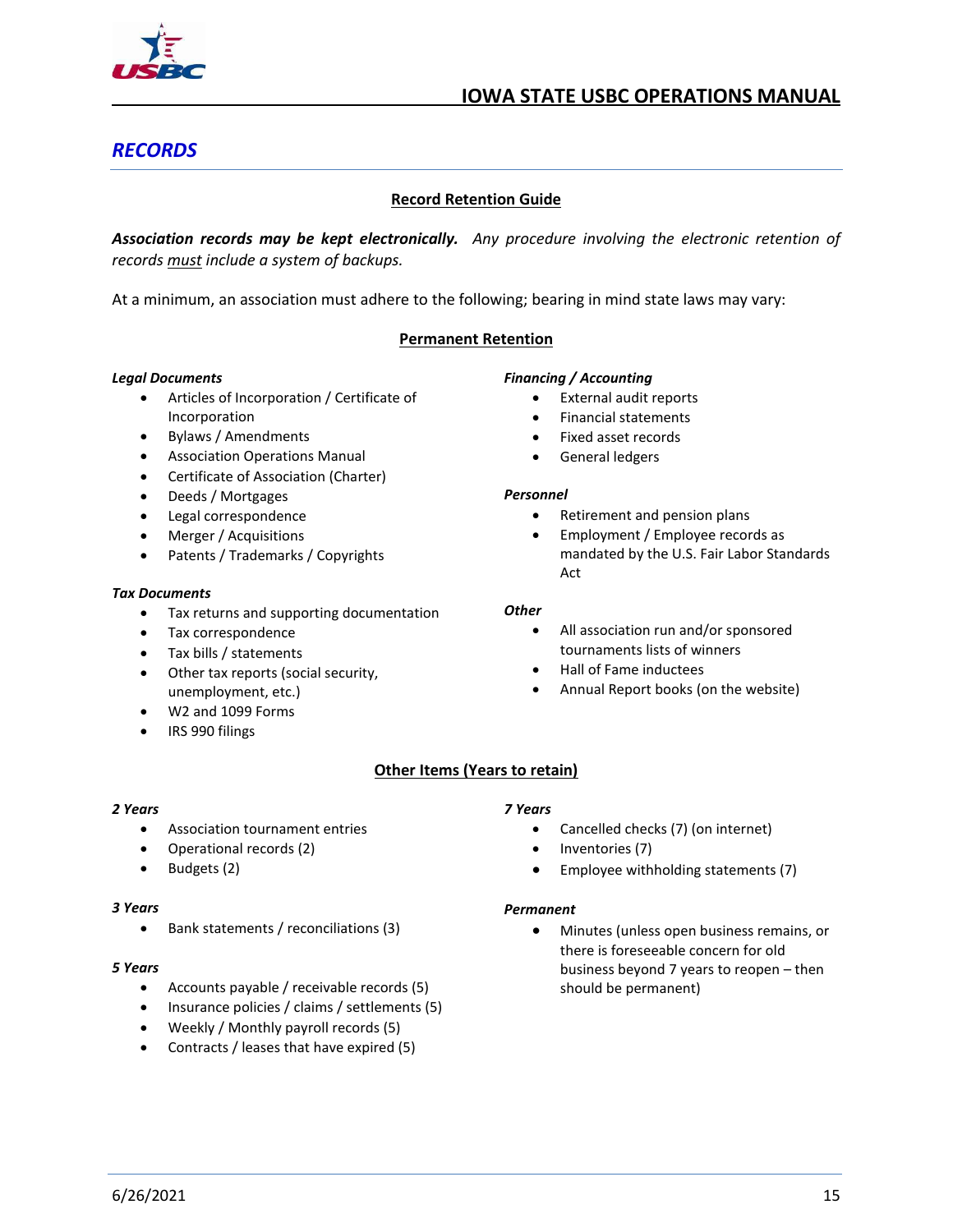

## <span id="page-22-1"></span><span id="page-22-0"></span>*CONFIDENTIALITY & CONFLICT FORMS*

#### **Board of Directors Confidentiality and Conflict of Interest Policy and Disclosure Form**

#### **IOWA STATE USBC**

#### **Confidentiality**

As a member of the Iowa State USBC Board of Directors (the "Board") (the "Association"), I recognize that I owe a fiduciary duty of care to this Association. This includes a duty of confidentiality. All information and documentation that I receive from the Association and others in connection with my service on the Board will be treated with strict confidentiality. This includes information in all forms (oral, written, or electronic) including all information contained or stored in computers and discs. Neither the contents nor the existence of this information or documentation will be shared with anyone other than the officers, directors, employees, and attorneys of the Association, as directed by the Board. I will direct any questions regarding my confidentiality obligations to the Association President.

#### **Conflicts of Interest**

As a member of the Board, I recognize that I owe a fiduciary duty of loyalty to the Association. This duty requires me to avoid conflicts of interest and to act at all times in the best interests of the Association. The purpose of the conflicts of interest policy (set forth below) is to help inform the Board about what constitutes a conflict of interest, assist the Board in identifying and disclosing actual and potential conflicts, and help ensure the avoidance of conflicts of interest where necessary. This policy may be enforced against individual Board members as described below:

- 1. Board members have a fiduciary duty to conduct themselves without conflict to the interests of the Association. In their capacity as Board members, they must subordinate personal, individual business, third party, and other interests to the welfare and best interests of the Association.
- 2. A conflict of interest is a transaction or relationship which presents or may present a conflict between a Board member's obligation to the Association and the Board member's personal, business or other interests.
- 3. All conflicts of interest are not necessarily prohibited or harmful to the Association. However, full disclosure of all actual and potential conflicts, and a determination by the disinterested Board members – with the interested Board member(s) recused from participating in debates and voting on the matter – are required.
- 4. All actual and potential conflicts of interest shall be disclosed by Board members to the Association Manager through the annual disclosure form and/or whenever a conflict arises. The disinterested members of the Board shall make a determination as to whether a conflict exists and what subsequent action is appropriate (if any). The Board shall retain the ultimate enforcement authority with respect to the interpretation and application of this policy.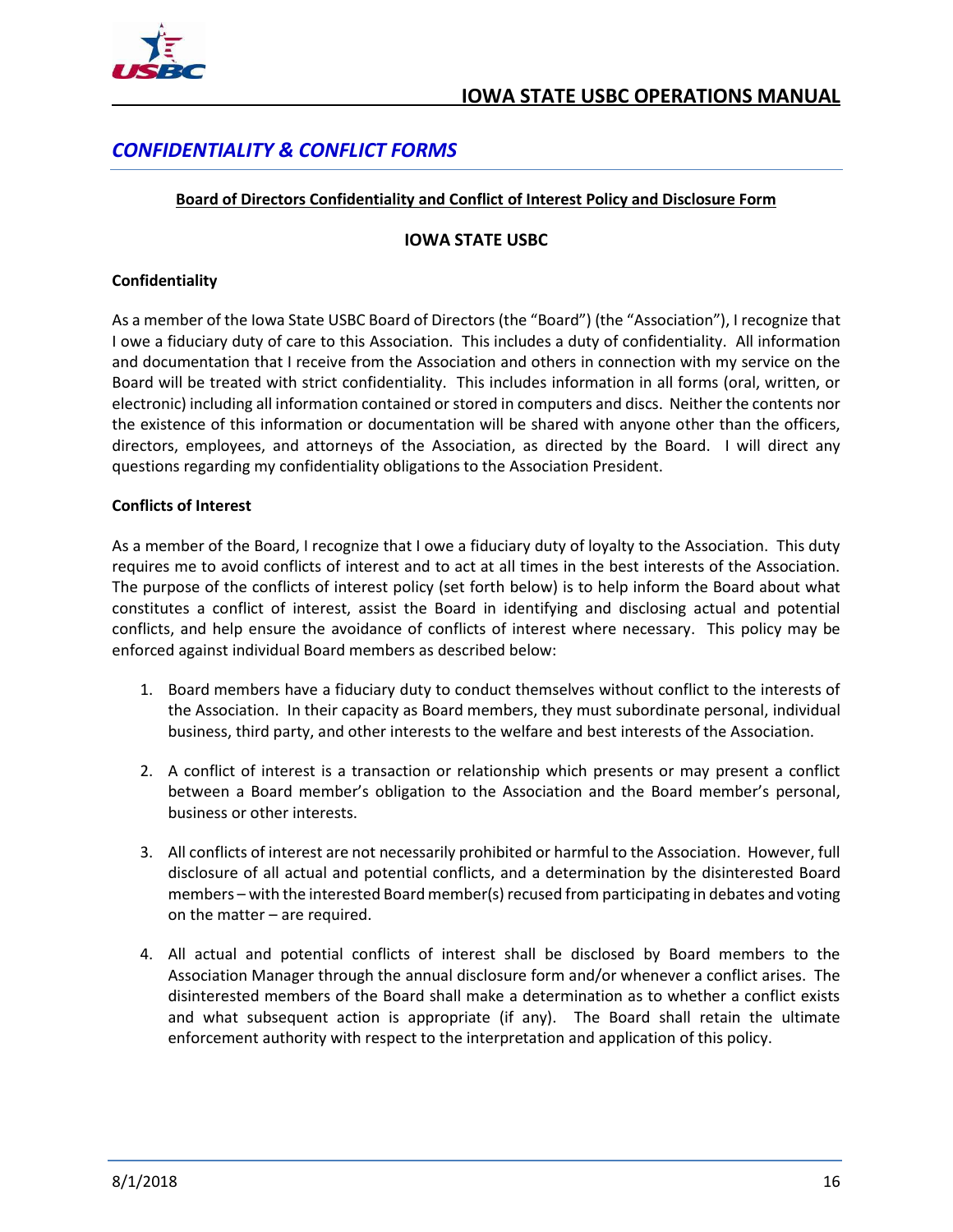

5. On an annual basis, all Board members shall be provided a copy of this policy and required to complete and sign the acknowledgment and disclosure form below. All completed forms shall be provided to and reviewed by the Association Manager, as well as all other conflict information, if any, provided by Board members.

#### **Conflicts of Interest Acknowledgment and Disclosure Form**

<span id="page-23-0"></span>I have read the conflicts of interest policy set forth above and agree to comply with its terms and conditions at all times during my service as an Iowa State USBC Board member. If at any time following the submission of this form I become aware of any actual or potential conflicts of interest, or if the information provided below becomes inaccurate or incomplete, I will promptly notify the Association President in writing.

**Disclosure of Actual or Potential Conflicts of Interest** (please refer to pages 8-13 through 8-15 of the USBC Association Leaders' Handbook for examples):

I acknowledge and agree that my selection for service on the Board and the opportunities made available to me by serving on the Board constitute good and valuable consideration for entering into this agreement, the receipt and sufficiency of which I hereby acknowledge.

Signature Title

Name Date and Date and Date Date of the Date of the Date of the Date of the Date of the Date of the Date of the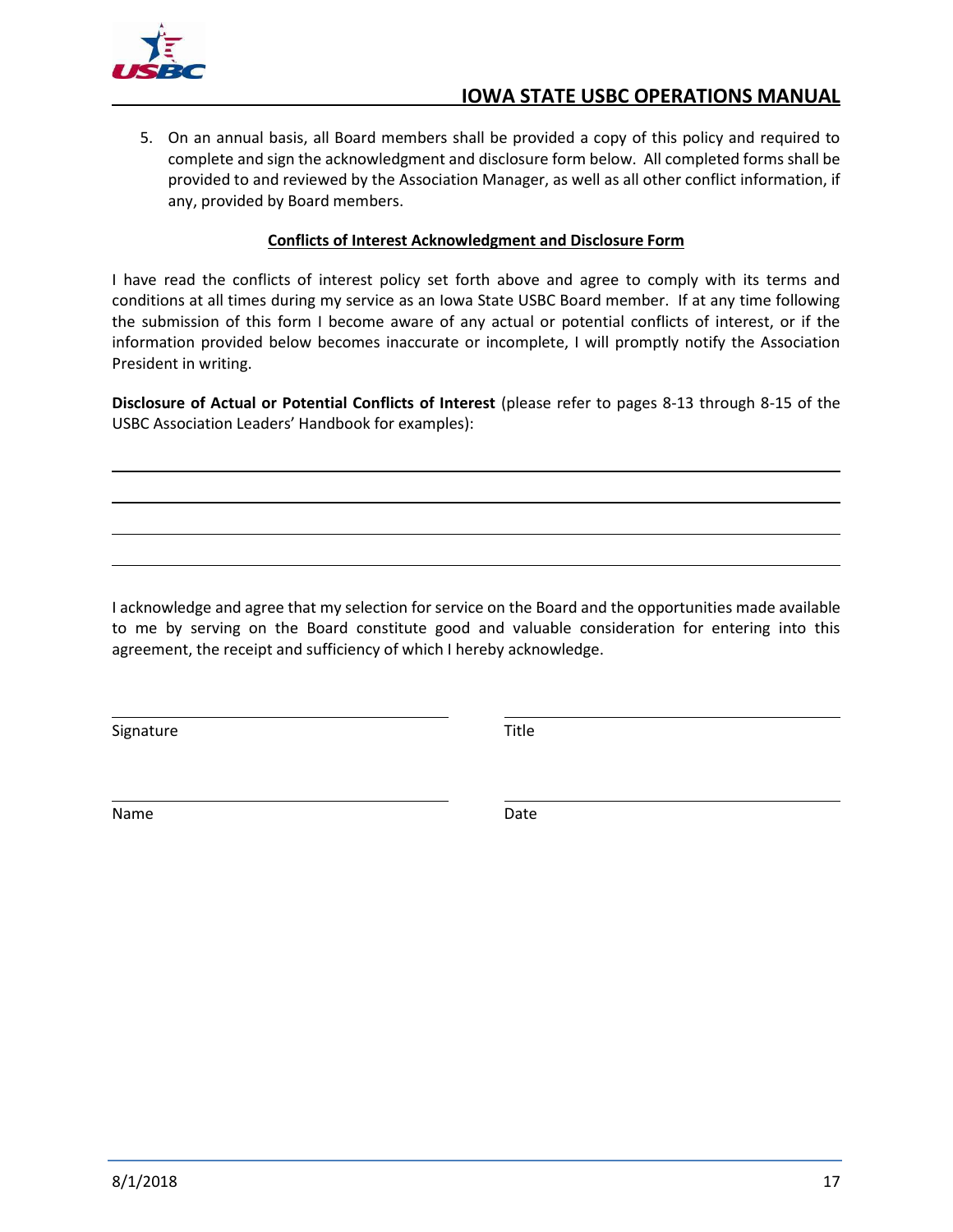

#### **Leadership Code of Ethics**

<span id="page-24-0"></span>As a member of this Board I will:

- Represent the interests of all people served by this organization, and not favor special interests inside or outside of this Association.
- Not use my service on this Board for my own personal advantage or for the advantage of my friends or supports.
- Keep Board and sensitive information confidential.
- Approach all Board issues with an open mind, prepared to make the best decisions for everyone involved.
- Do nothing to violate the trust of those who elected or appointed me to the Board or of those we serve.
- Focus my efforts on the mission of the Association and not on my personal goals.
- Never exercise authority as a Board member except when acting in a meeting with the full Board or as I am delegated by the Board.

Association Leader

Date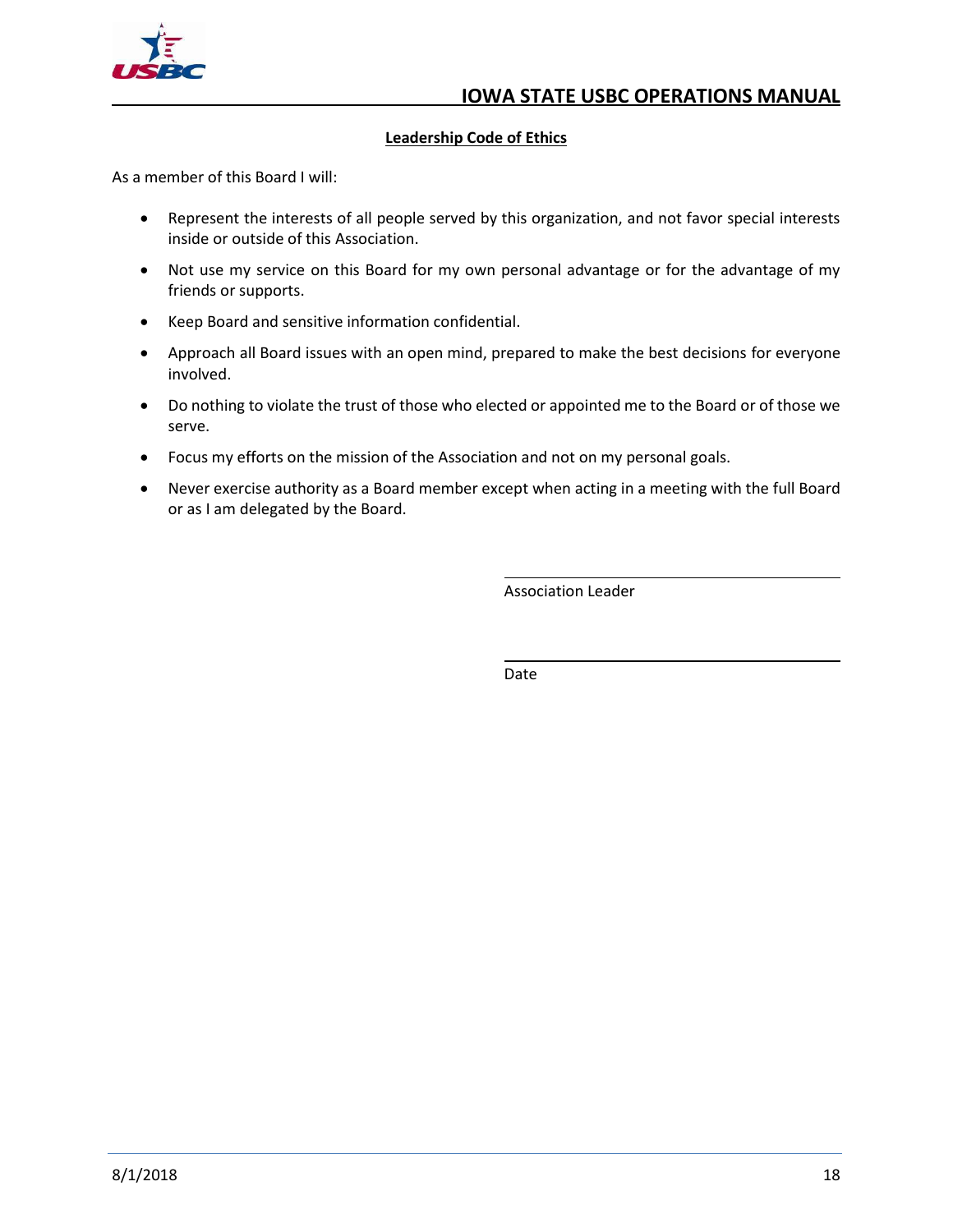

#### **Association Leader Commitment Form to Serve the Association**

<span id="page-25-0"></span>I pledge my commitment to the Iowa State USBC to serve, with other Board members, the bowlers of our association.

I commit myself to the goals and purpose of our association. These goals will be our members' needs.

I will seek our members' responses with regard to the successes of our programs and services.

I commit myself to cooperate and willingly put forth the effort to establish and maintain good working relationships with other Board members.

I commit myself to participate and help to resolve conflict that may arise among Board members.

I commit myself to maintain a professional demeanor when serving as an officer or director of our association.

I commit myself to fulfill the responsibilities of my position on the Board of Directors to the best of my abilities.

If I cannot meet my commitment, I will set a deadline for improvements. If I cannot meet that deadline, I will work to find a replacement person who is willing to meet these commitments.

Association Leader

Date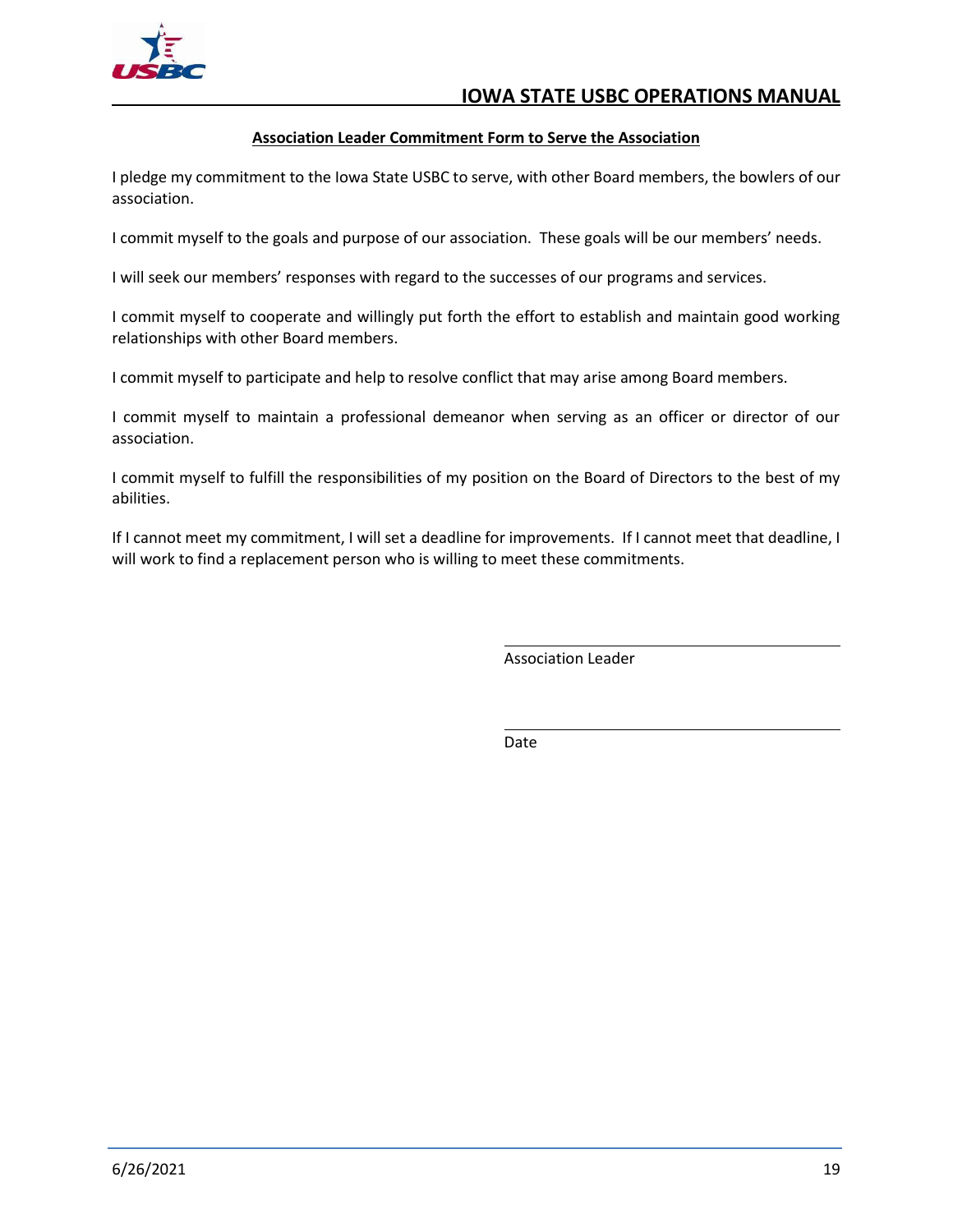

## **ASSOCIATION OPERATIONS**

## <span id="page-26-1"></span><span id="page-26-0"></span>*PRESIDENT DUTIES*

The President is the leader of the association and has additional roles/duties in comparison to other Board members but does not have any additional authority. These duties are centered on the principles of overseeing association activities and providing guidance in helping the association meet its goals. Authority and duties:

- 1. Presides at all meetings.
- 2. Calls all Board meetings, setting the date, time and location.
- 3. Acts as spokesperson for the association.
- 4. Obtains financial records either by mail, email or by having access to any online banking features necessary. If online banking is used, he/she must have their own access code.
	- (a) If already reconciled, the President would check to see the reconciliation is correct.
	- (b) Compares itemized deposits and receipts.
	- (c) Verifies:
		- (1) That all deposits are made within 7 days of receipt.
		- (2) All checking, savings, CD, etc., accounts
		- (3) That all deposits of scholarship funds are made into SMART account(s) as required.
		- (4) Checks book entries including voids and cancelled checks.
		- (5) That all checks and/or receipts have two authorization signatures.
- 5. Appoints and/or removes committee members and chairman with Board approval. If a replacement is needed, appoints a person, with Board approval.
- 6. Provides an agenda to the Board within one week in advance of the meeting, and at last least 60 days in advance to the Association Manager for the Annual Meeting mailings.
- 7. May attend President-appointed committee meetings in ex-officio, non-voting capacity, unless the Board directs otherwise.
- 8. Ensure all Board members and the Association Manager are RVP compliant.
- 9. Annual Meeting:
	- (a) Arrange for the Annual Meeting and banquet with the help of the Association Manager. Sign contracts.
	- (b) Reserve a block of rooms for the board, Hall of Fame Inductees, and USBC and other guests, giving names to the hotel. Ask for another block of at least 30 rooms for delegates and other guests to reserve.
	- (c) Arrange for a meeting room with seating capacity for at least 100 people (depends on registered delegates) and 2 microphones, one at the podium and one in the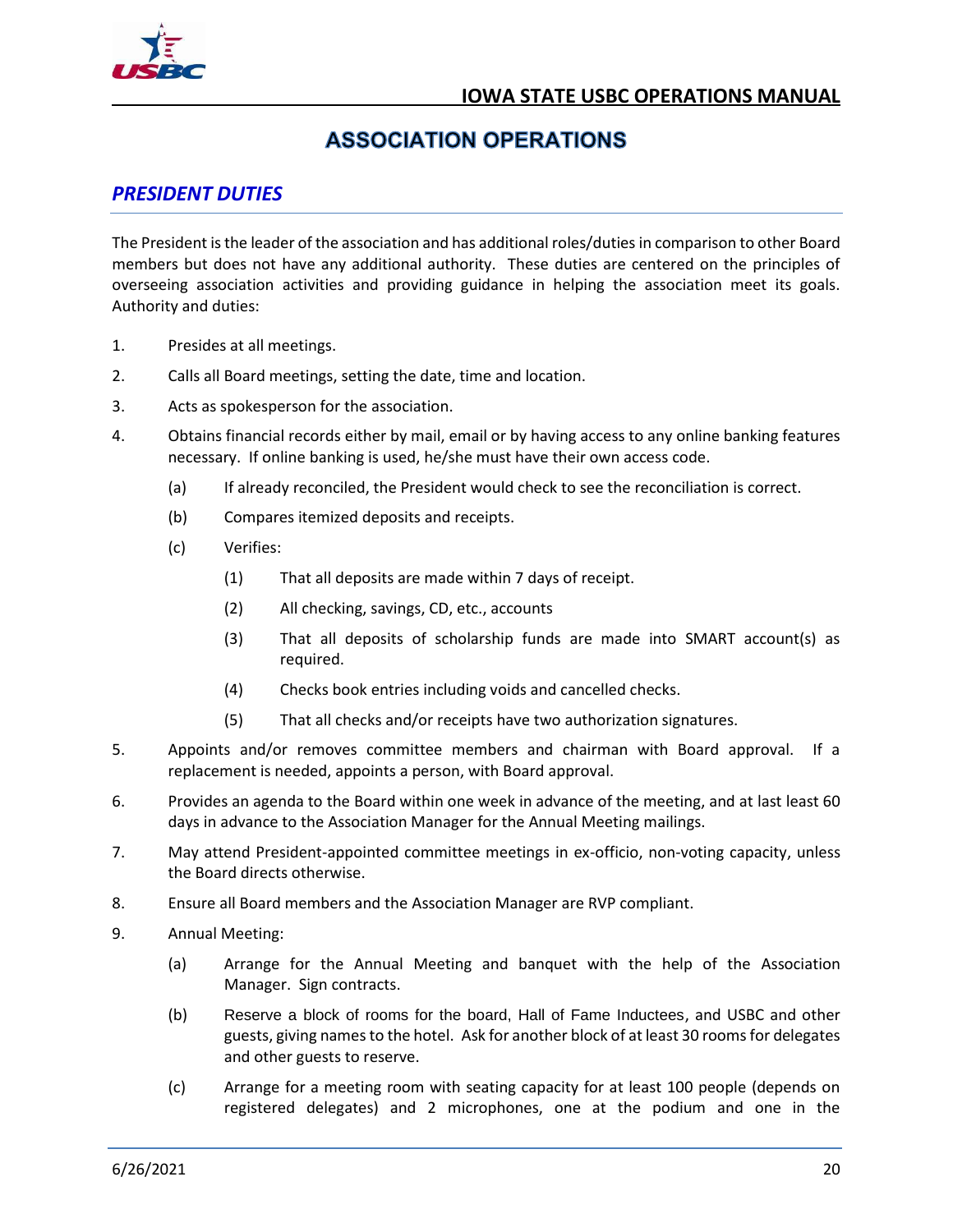

delegation. Have either tables and chairs or just chairs for delegates for the Annual Meeting (tables work best if there is room).

- (d) See that sufficient space is available for the credentials, tournament host and future hosts, affiliated clubs and organizations.
- (e) Arrange to have long, skirted tables and chairs for the Board of Directors and guest(s) at the front of the meeting room and one skirted table for the Sergeant-at-Arms at the back of the room.
- (f) Will determine seating arrangements at the speakers' table and give Sergeant-at-Arms list.
- (g) Arrange for the Hall of Fame banquet with seating for amount of tickets purchased and extra seats for guests. Select the meal plan at least 60 days before dinner to include information to the delegates for purchase of banquet tickets.
- (h) Furnish the Association Manager with the President's Report to be included in the delegate packets.

## <span id="page-27-0"></span>*1ST VICE PRESIDENT (& 2ND VICE PRESIDENT) DUTIES*

Authority and duties:

- 1. Presides at all meetings when President is absent.
- 2. Performs other duties as prescribed by the Board or requested by the President.
- 3. Should be prepared to serve as presiding officer by:
	- (a) Having a copy of the next meeting's agenda before the meeting.
	- (b) Having a good understanding of parliamentary procedure.
	- (c) Being familiar with the association's governing documents (bylaws, USBC Association Policy Manual, association operations manual, etc.)

## <span id="page-27-1"></span>*SERGEANT-AT-ARMS DUTIES*

- 1. Counting votes during hand/standing votes.
- 2. Distributing/collecting ballots (if there are no tellers)
- 3. Speaking up if meeting drifts off topic.
- 4. Removing disruptive attendees from the meeting.
- 5. See that the public address system is working with one microphone on the speakers' table and at least one with the delegation.
- 6. Arrange name plates for the head table seating with the list from the President.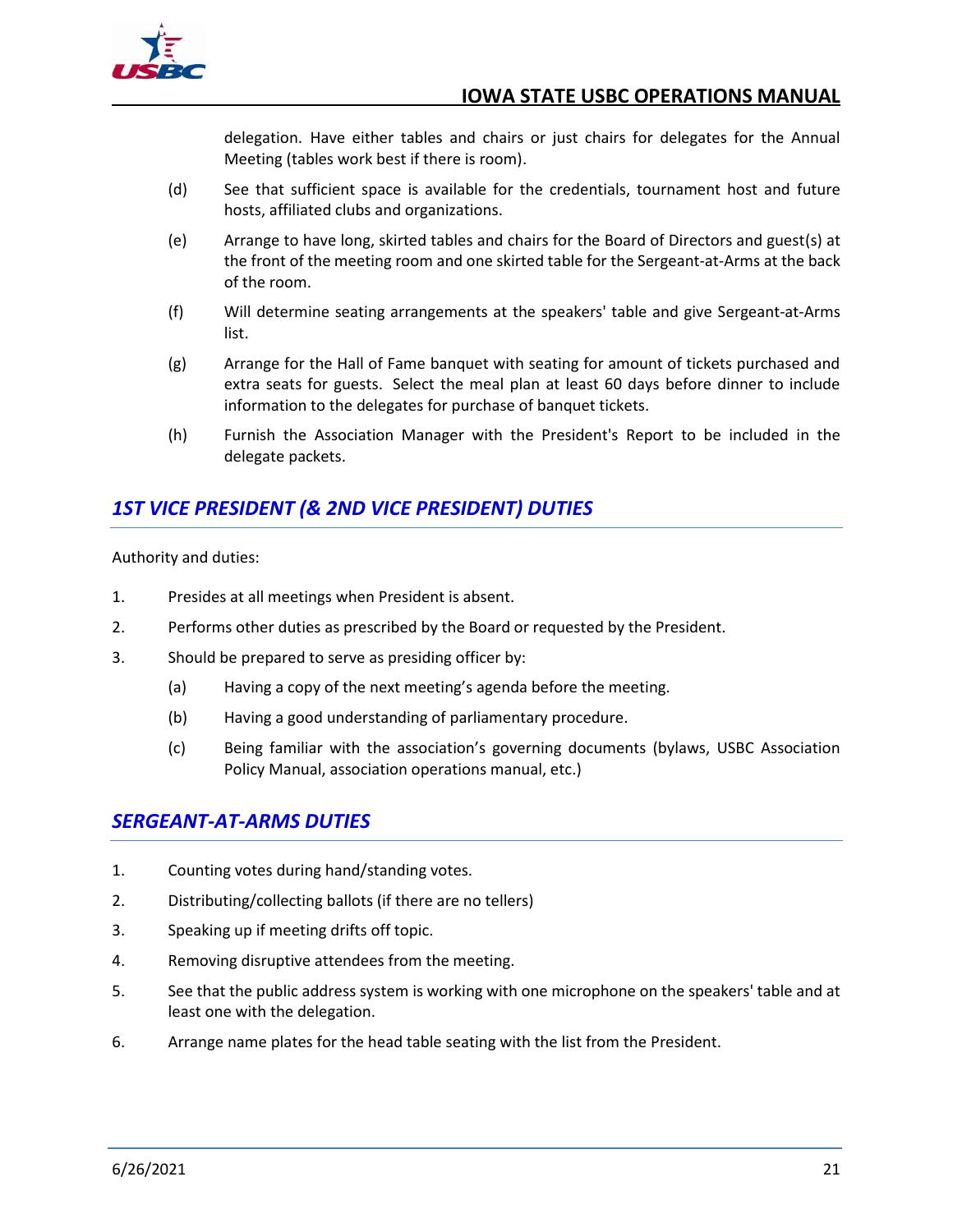

## <span id="page-28-0"></span>*ASSOCIATION MANAGER DUTIES*

- 1. Acts as the ex-officio, non-voting secretary/treasurer of the Board.
- 2. Has voice only, does not count towards the quorum and cannot make or second motions at Board meetings. He/she may be excused from Board meetings based on the issue/discussion at hand.
- 3. Has voice and vote at membership meetings.
- 4. Is appointed by, and accountable to, the Board and USBC.
- 5. Must be a minimum age of 18, unless state laws mandate a specific age, and be USBC bondable.
- 6. Is required to be a member of the Association.
- 7. Is not eligible to serve concurrently as an officer of the Association.
- 8. Is not eligible to serve as a director.
- 9. Authority and duties.
	- (A) Reporting.
		- (1) To USBC Headquarters, as required.
		- (2) To the Board, delegates, youth representatives, and members at every meeting and as needed.
		- (3) A written financial report at every Board and membership meeting.
		- (4) A written year-end audit report at a Board and membership meeting.
	- (B) Financial. Comply with the established bookkeeping procedures and accounting of assets and disbursements, as approved by the Board, which must include:
		- (1) Receive and issue a receipt for all funds paid to the association within ten (10) days.
		- (2) Deposit association funds in the association's account, in a financial institution which must be federally insured or its equivalent, within seven days of receipt. Non-Board members are not bonded through USBC.
		- (3) Ensure all withdrawals have two signatures. (Two members of an immediate family cannot cosign for withdrawals.)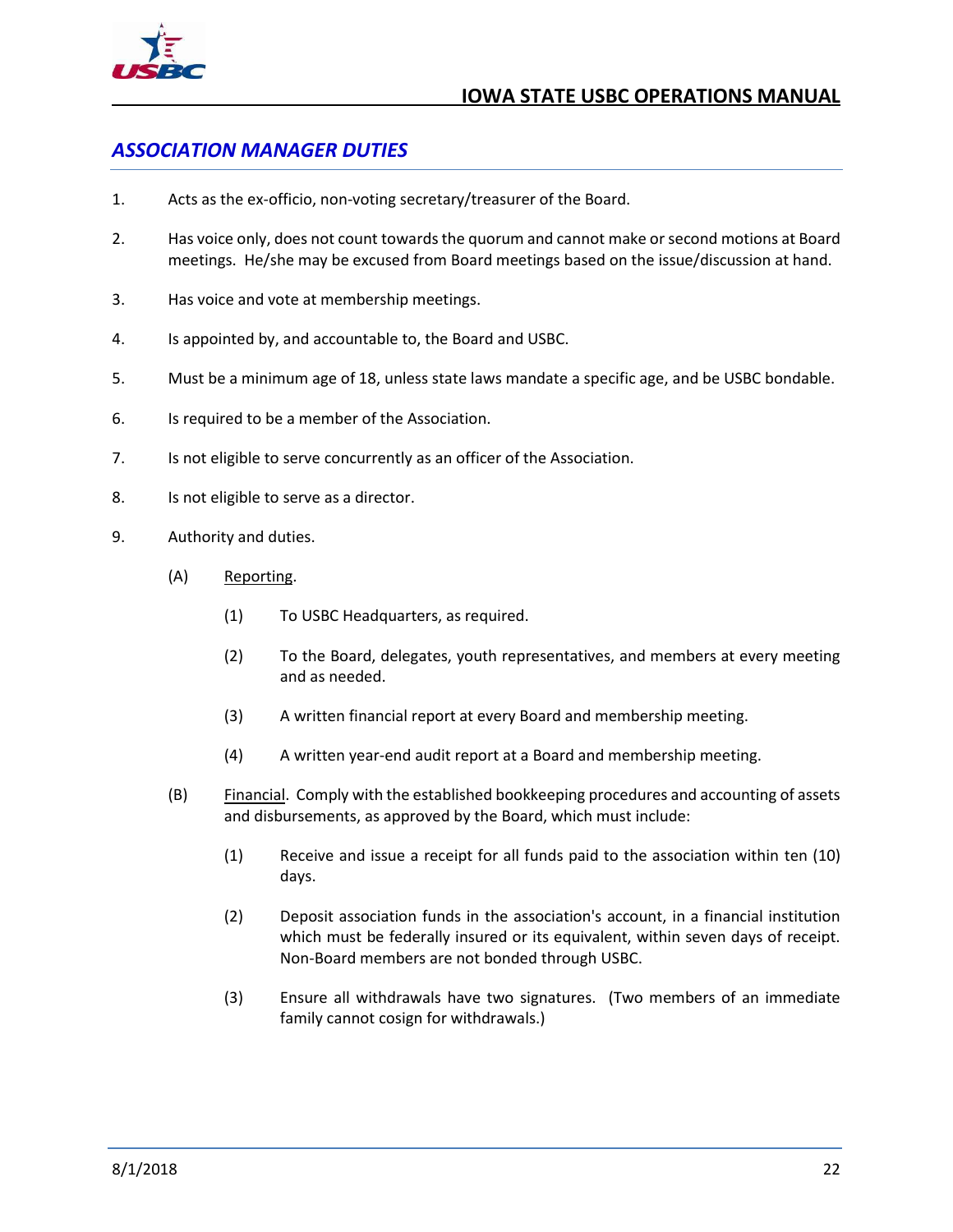

- (4) Provide the president with all records for monthly verifications.
- (5) Ensure all required financial reports are filed. (IRS, payroll taxes, state taxes, etc. Refer to Section D of this chapter.)
- (6) Provide all documentation for the examination of the organization's financial documents.
- (7) He/she is accountable to maintain the operating costs within the approved budget. If additional funds are needed, he/she must make the request per the Board's approved policy.
- (8) Establish a procedure for retention of records that must include the financial records, to be approved by the Board.
- (9) Provide a report of financial transactions as requested by the Board or USBC Headquarters.
- (10) Pay all bills authorized by the Board.
- (C) Other.
	- (1) Handle association correspondence, including distributing information to and from USBC Headquarters to the respective Board, proprietors and members.
	- (2) Ensure Board members have a current copy of the association's bylaws.
	- (3) Distribute meeting notifications, as designated in the bylaws.
	- (4) Maintain the association's operations manual, if applicable.
	- (5) Receive, compile and file committee reports.
	- (6) Record and maintain meeting minutes.
	- (7) Assist President with set up of Annual Meeting.
	- (8) The Association Manager is the tournament manager, or acts as the supervisor of the tournament managers.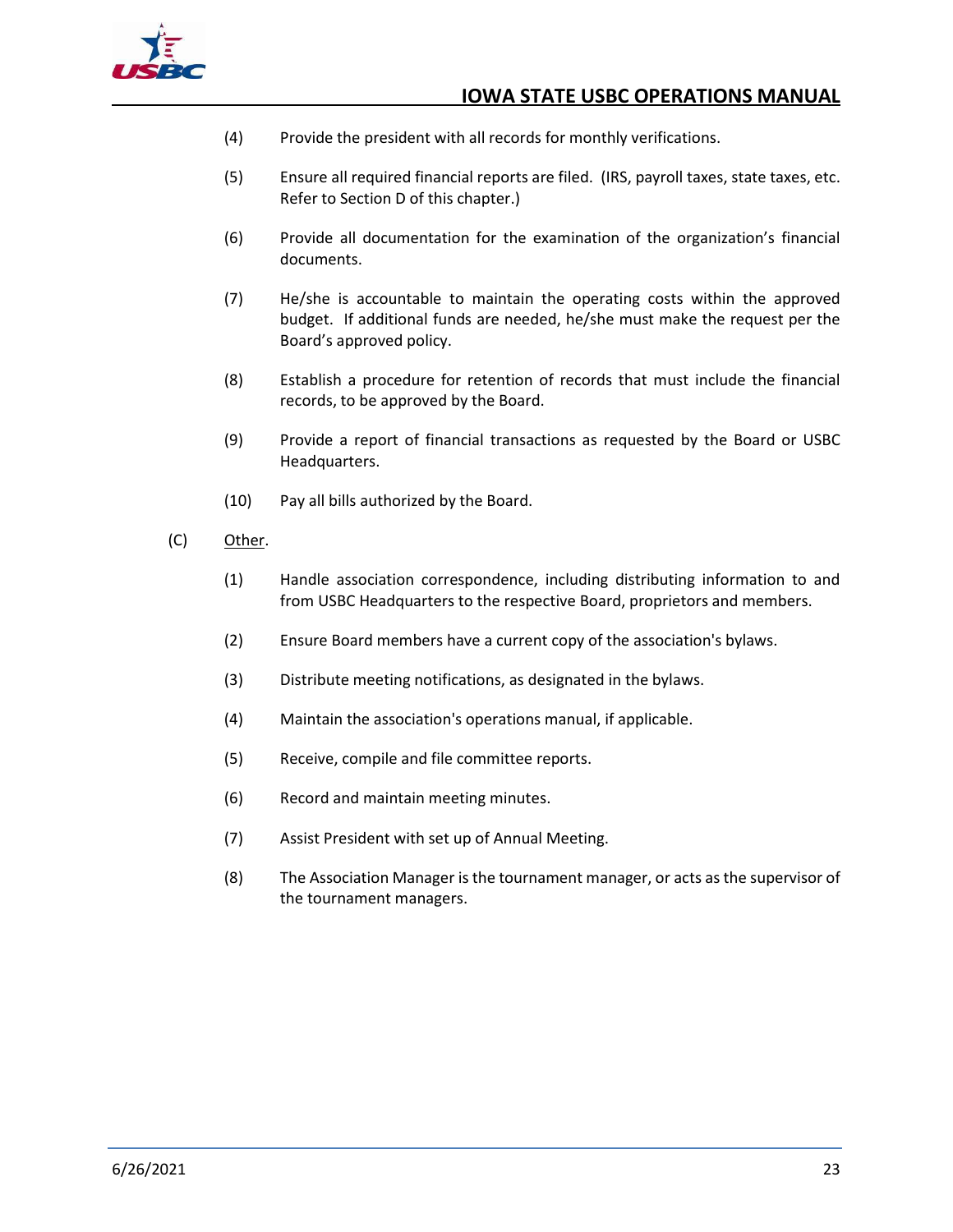

- (9) Maintain for at least one year, a prize list with the name and score of each prize winner, the prize issued and a financial statement listing all prize receipt disbursements for each tournament conducted. Tournament managers will submit all required reports to the Association Manager.
- (10) Order association supplies.
- (11) Submit the association's delegates/alternates credentials to USBC.
- (12) Transmit all Board member information to USBC Headquarters within 20 days of election and maintaining the accuracy of the information.
- (13) Oversee volunteer activities.
- (14) Perform other duties as prescribed by the Board, the USBC Bylaws, *USBC Association Policy Manual*, and the association's operations manual, as applicable.

## <span id="page-30-0"></span>*PERFORMANCE REVIEWS*

- 1. The Association Manager reports and is accountable to the Board and USBC Headquarters.
- 2. Federal and state laws on employment must be taken into consideration.
- 3. The Board should, at a minimum, review the Association Manager's performance annually.
- 4. Documentation of performance items (both good and bad) should start from the day of the Association Manager's hiring/appointment.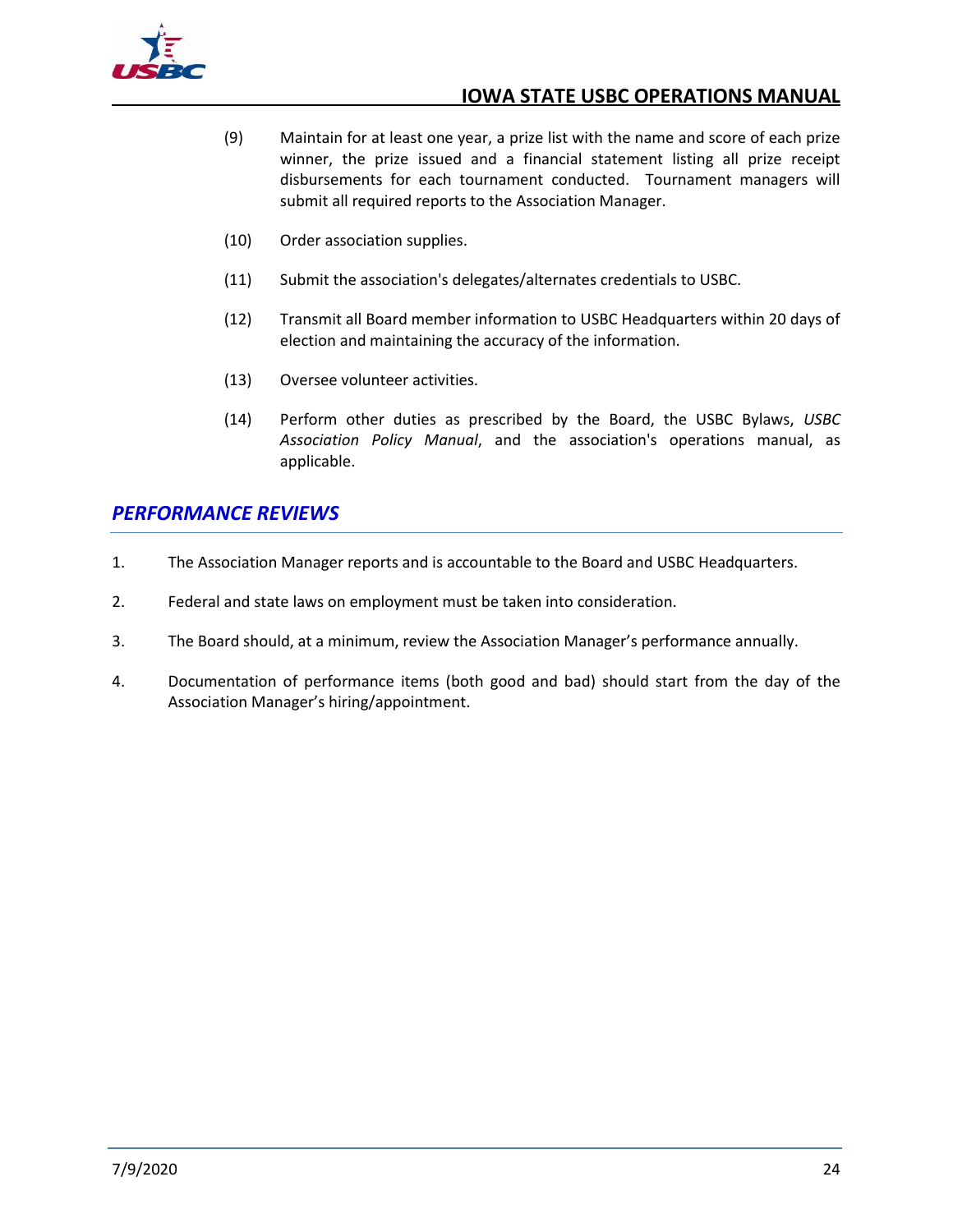

## YOUTH OPERATIONS

<span id="page-31-0"></span>The Youth Subcommittee consists of the Iowa State USBC Youth Committee, the Youth Coordinator, ten (10) District Supervisors, four (4) youth, and the Pepsi Director.

## <span id="page-31-1"></span>*YOUTH COORDINATOR DUTIES*

The Youth Coordinator shall perform the following duties:

- 1. With the Youth Committee Chair will make arrangements for the Annual Conference of Youth Representatives (hereinafter referred to as the "Annual Conference"), with Iowa State USBC Board of Directors (hereinafter "State Board") approval.
- 2. With the Youth Committee Chair will set the location, date and lineage fees of the Family Doubles Tournament.
- 3. Send names and addresses of Youth Representatives available for committee appointment to the Youth Committee Chair by May 15.
- 4. Process and submit all financial obligations to the Association Manager for payment.
- 5. Record the minutes of all Iowa State USBC youth meetings and furnish the President and Association Manager with copies within fifteen (15) days, and submit all committee recommendations for approval by the State Board.
- 6. All tournament changes and recommendations will be submitted to the State Board for approval for implementation on August 1.
- 7. Compile a calendar of events for the upcoming Iowa State USBC youth season, and distribute to all officers, directors, local association managers, and bowling centers.
- 8. Welcome letter to proprietors, including Family Double entries, district site sheet, handicap sheet, and State Board and Youth Committee roster by August 1.
- 9. Furnish all members of the Youth Committee, Youth Subcommittee, District Supervisors, Association Manager, and State Board with minutes of the Annual Conference no later than October 1.
- 10. Retain in Iowa State USBC files, dated copies of all correspondence sent by the Youth Committee. Copies of all correspondence shall be sent to the President and Association Manager within five (5) days of mailing.
- 11. Prepare all expense vouchers/warrants and submit to the Association Manager for payment.
- 12. Process and submit scholarship transactions to SMART fund at USBC within 30-day deadline of an event. Submit warrant or payment request to the Association Manager for payment.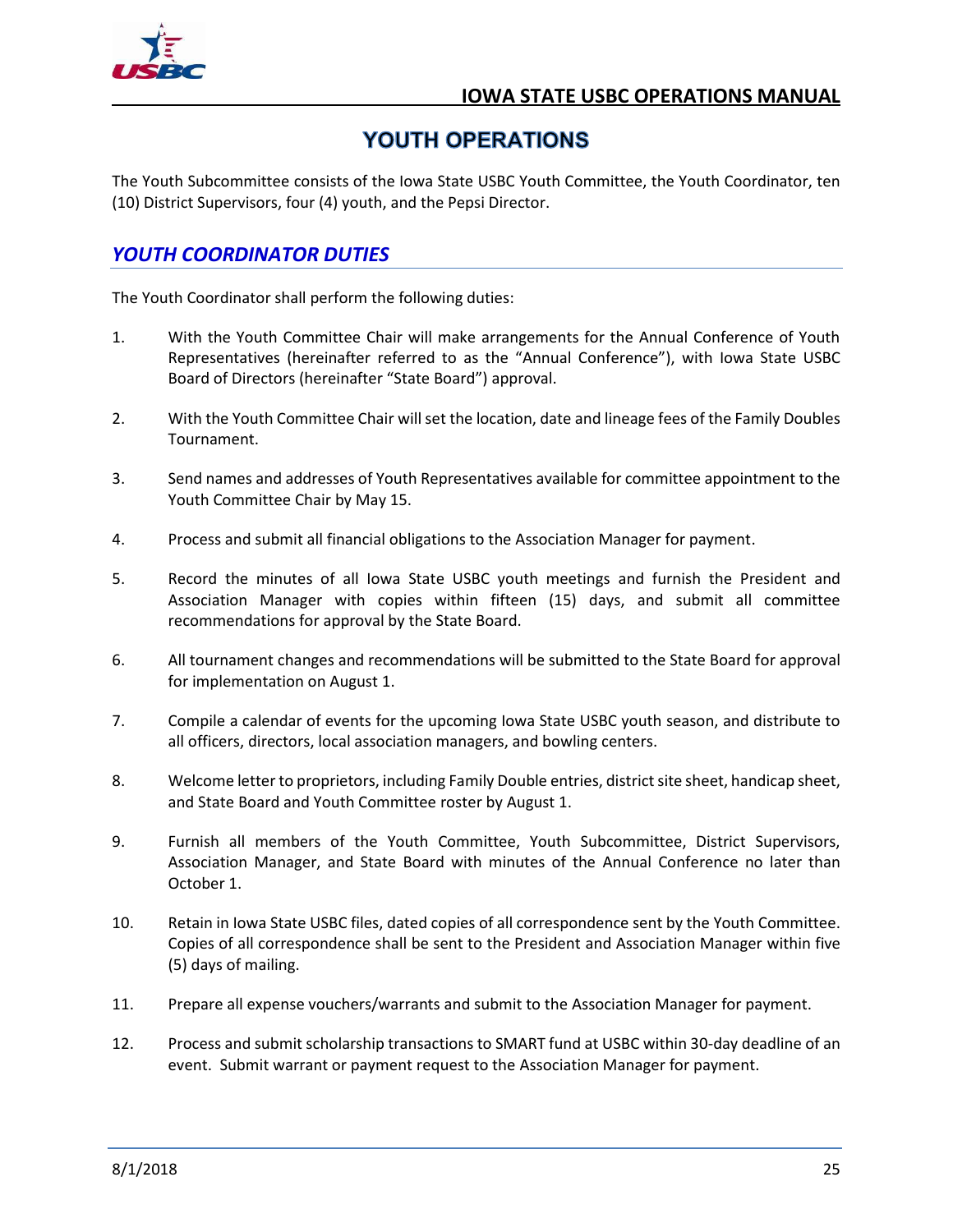

- 13. Maintain a separate ledger for petty cash fund.
- 14. Has charge of and conducts all correspondence.
- 15. Sends written notices for meetings fifteen (15) days in advance.
- 16. Records and maintains all proceedings of the Youth Conference.
- 17. Maintains a current list of names and addresses of all Youth Representatives.
- 18. Reports to the President, State Board and the Youth Committee as requested.
- 19. Detailed accounting and funds will be forwarded to the Association Manager weekly.
- 20. Attach any damaged or voided checks to warrant and submit to Association Manager.
- 21. Attach all invoices or receipts to the voucher/warrant and submit to the Association Manager.
- 22. All bank statements forwarded to the Association Manager monthly.
- 23. Assist the Finance & Budget Committee in preparation of the budgets.
- 24. Serve as Tournament Director for the Family Doubles and State Tournament(s). In this capacity, the Youth Coordinator will have supervisory control of all technical parts of the operation of the tournaments, including the printing of the entry form and rules, scheduling of entrants, selection of awards, and will certify all tournaments with USBC. Manages the blind draw and youth 9-pin tournaments at the Youth Conference.
- 25. Turn over to the appointed successor all books, records and files, equipment and property owned by or belonging to the Iowa State USBC within ten (10) days after the Youth Coordinator vacates the position.
- 26. Update annually the inventory of equipment and property and keep on file and forward to the Association Manager by October 1.
- 27. Shall provide to the District Supervisors the names of all associations and bowling centers in their district.
- 28. Shall maintain permanent plaques for Hall of Fame, Bowler of the Year, Harry Tuma, Coach of the Year, Volunteer of the Year, Stacia Richardson Sportsmanship Award, and the Iowa State USBC Sportsmanship Award, listing the winners and the dates along with Past President and Past Secretary-Treasurer/Association Manager plaques. These plaques shall be kept in the youth office.
- 29. Submit scholarship funds to USBC Headquarters for administration by SMART within 30 days of the completion of the league/tournament/event, including academic or meritorious accomplishments
- 30. Is a representative to the Iowa Bowling Council.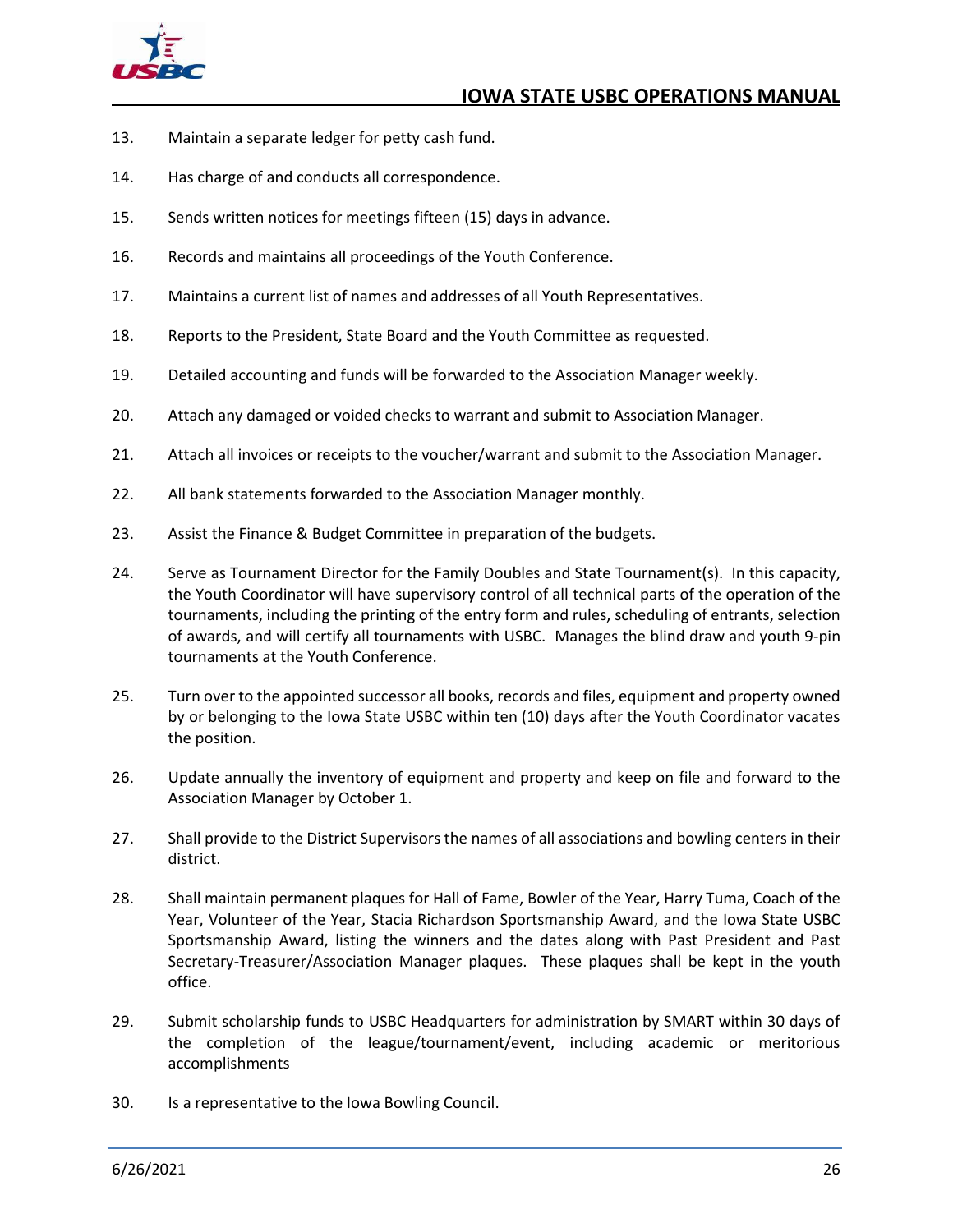

## <span id="page-33-0"></span>*PERFORMANCE REVIEWS*

- 1. The Youth Coordinator reports and is accountable to the Board and USBC Headquarters.
- 2. Federal and state laws on employment must be taken into consideration.
- 3. The Board should, at a minimum, review the Youth Coordinator's performance annually.
- 4. Documentation of performance items (both good and bad) should start from the day of the Youth Coordinator's hiring/appointment.

## <span id="page-33-1"></span>*DISTRICT SUPERVISORS*

- 1. District Supervisors shall be appointed by the President, with recommendation of the Youth Committee.
- 2. District Supervisors shall retain their position for three (3) years.

District Supervisors who do not wish to continue in that capacity, shall submit a written resignation to the President. Said request should be made by April 15 prior to the Annual Conference.

- 3. The State of Iowa shall be divided into ten (10) districts composed of the following counties.
	- (a) District 1 Buena Vista, Cherokee, Clay, Dickinson, Emmet, Lyon, O'Brien, Osceola, Pala Alto, Plymouth, Pocahontas, Sioux and Woodbury.
	- (b) District 2 Butler, Cerro Gordo, Floyd, Franklin, Hancock, Humboldt, Kossuth, Mitchell, Winnebago, Worth and Wright.
	- (c) District 3 Allamakee, Blackhawk, Bremer, Buchanan, Chickasaw, Clayton, Delaware, Fayette, Howard and Winneshiek.
	- (d) District 4 Boone, Grundy, Hamilton, Hardin, Marshall, Story and Webster.
	- (e) District 5 Benton, Cedar, Iowa, Johnson, Jones, Linn, Poweshiek and Tama.
	- (f) District 6 Clinton, Dubuque, Jackson, Muscatine and Scott.
	- (g) District 7 Audubon, Calhoun, Carroll, Crawford, Greene, Guthrie, Harrison, Ida, Monona, Sac and Shelby.
	- (h) District 8 Adair, Adams, Cass, Fremont, Mills, Montgomery, Page, Pottawattamie and Taylor.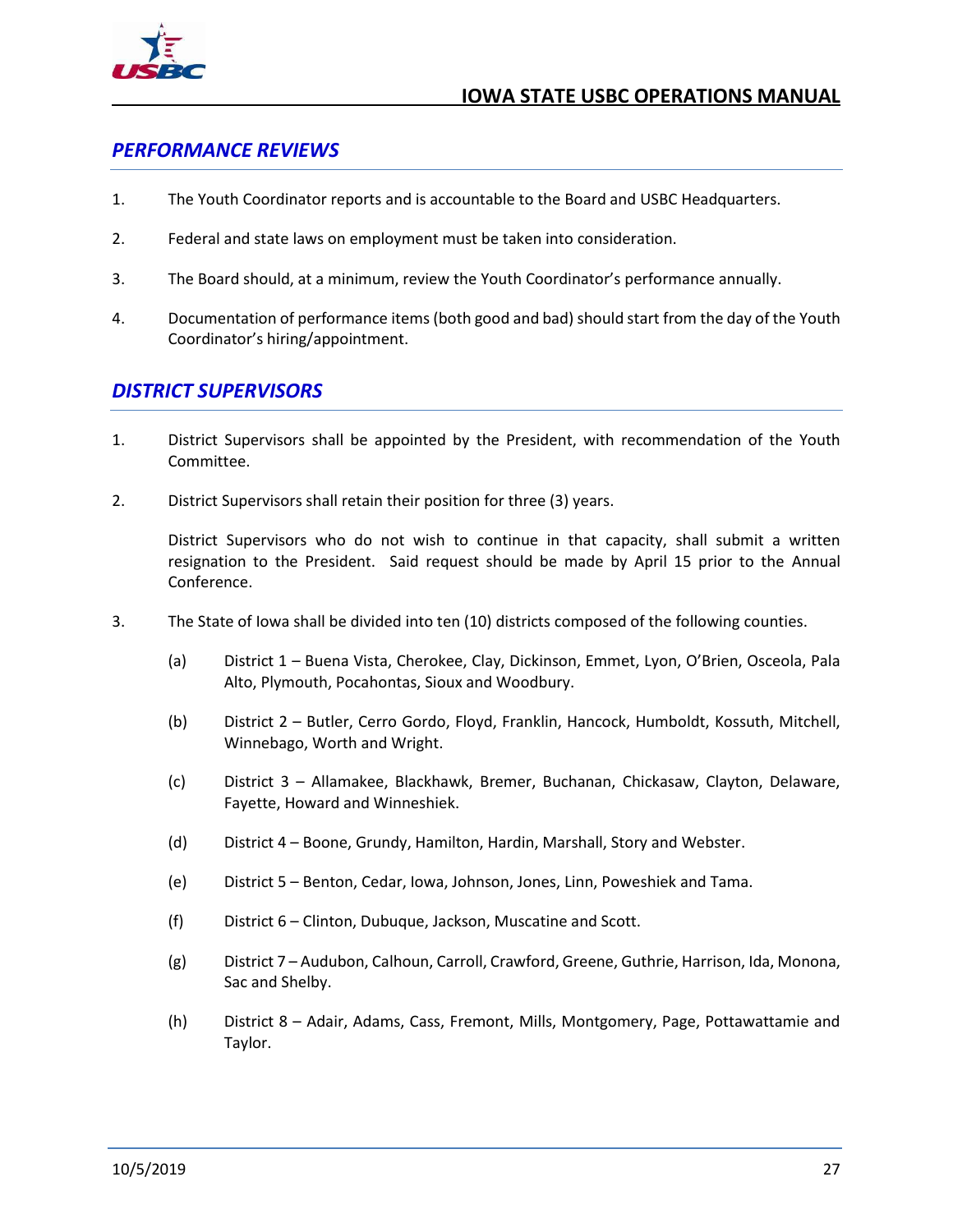

- (i) District 9 Clarke, Dallas, Decatur, Jasper, Lucas, Madison, Marion, Monroe, Polk, Ringgold, Union, Warren and Wayne.
- (j) District 10 Appanoose (moved to 10 from district 9), Davis, Des Moines, Henry, Jefferson, Keokuk, Lee, Louisa, Mahaska, Van Buren, Wapello and Washington.
- 4. Shall run the district Family Doubles and Pepsi events.
- 5. Shall be compensated as provided in the Operations Manual approved by the State Board.
- 6. Shall assist in the formation of youth bowling programs.
- 7. May make recommendations for the site of District Family Doubles to the Youth Coordinator prior to May 1 of each year.

## <span id="page-34-0"></span>*YOUTH REPRESENTATIVE DUTIES*

- 1. Youth Representatives shall be appointed by the President with recommendations of the Youth Committee.
- 2. Youth Representatives shall retain their position on the Subcommittee for one (1) year. They can serve an unlimited amount of terms as appointed.
- 3. Youth will reside on committees as appointed by the Youth Coordinator at the Annual Conference.
- 4. Shall have voice and vote in all decisions brought forth at the Annual Youth Conference or any of the Subcommittee meetings called.
- 5. Shall bring forth recommendations to the Youth Committee for suggested changes on youth tournaments.

## <span id="page-34-1"></span>*PEPSI DIRECTOR DUTIES*

- 1. Shall be appointed by the President for a three (3) year term with input from the Youth Coordinator and Youth Committee.
- 2. Shall work with the District Supervisors to run the Pepsi tournament in all 10 districts.
- 3. Shall run the State Pepsi Finals tournament in a format that considers input from the youth at the Annual Youth Conference.
- 4. Shall maintain accurate records of bank statements, SMART fund accounts and physical assets. An audit shall be conducted at the Annual Youth Conference of said holdings with a report by the Audit Committee provided to the President.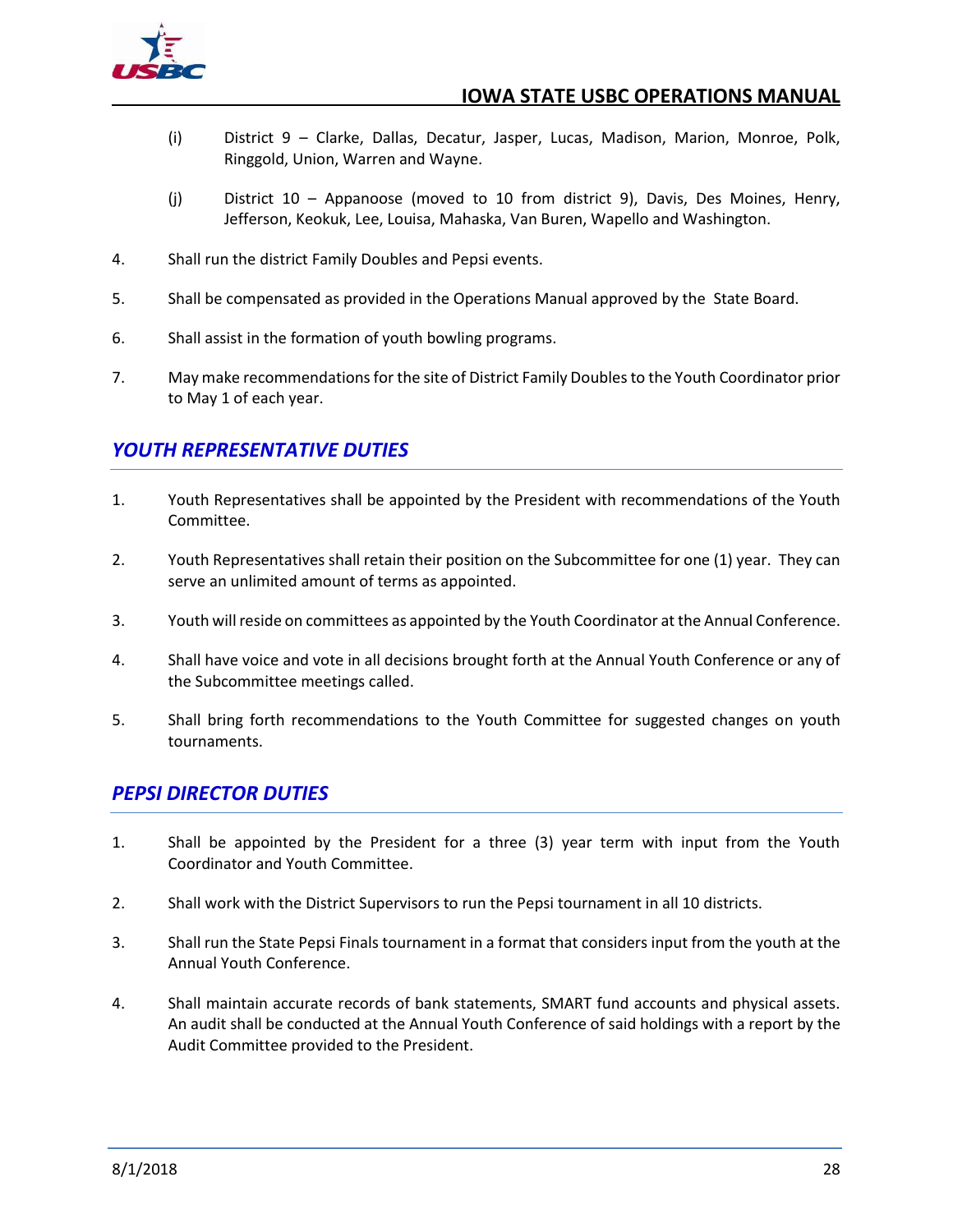

## <span id="page-35-0"></span>*AWARDS*

#### <span id="page-35-1"></span>**Honor Score Awards**

- (a) Games of 298, 299 or 300 bowled by boys and girls.
- (b) Series of 800 or more bowled by boys and girls.
- (c) Series of 700 799 bowled by girls.

Honorees must be Iowa State USBC youth members, and only those scores rolled in Iowa State USBC youth certified leagues or tournaments will be recognized. Presentation of the honor awards shall be made on the weekend of the Annual Conference of Youth Representatives or at a meeting of the youth's home association, whichever the youth member prefers. For the first honor score bowled a plaque will be awarded. For each succeeding honor score, a bar will be awarded. One plaque per award will be awarded to the Iowa State USBC youth member.

#### <span id="page-35-2"></span>**Coach of the Year**

A plaque shall be presented to the Iowa State USBC Youth Coach of the Year. The award shall be presented on the weekend of the Annual Conference. The Iowa State USBC Youth Coach of the Year and the person(s) submitting the winning applicant shall be invited to the Annual Conference. A plaque listing all Coach of the Year winners and years shall be kept in the youth office. Recipient can only receive this award one time.

#### <span id="page-35-3"></span>**Volunteer of the Year**

A plaque shall be presented to the Iowa State USBC Youth Volunteer of the Year. The award shall be presented on the weekend of the Annual Conference. The Iowa State USBC Youth Volunteer of the Year and the person(s) submitting the winning applicant shall be invited to the Annual Conference. A plaque listing all Volunteer of the Year winners and years shall be kept at the youth office. Recipient can only receive this award one time.

#### <span id="page-35-4"></span>**Bowling Center Participation Awards**

Framed certificates or plaques shall be awarded to the bowling centers with the highest percentage of entries into the Family Doubles and State Tournament (based on current year membership as of May 1), in the following categories:

- (a) Centers with 50 and under certified Iowa State USBC Youth members.
- (b) Centers with 51 to 100 certified Iowa State USBC Youth members.
- (c) Centers with more than 101 certified Iowa State USBC Youth members.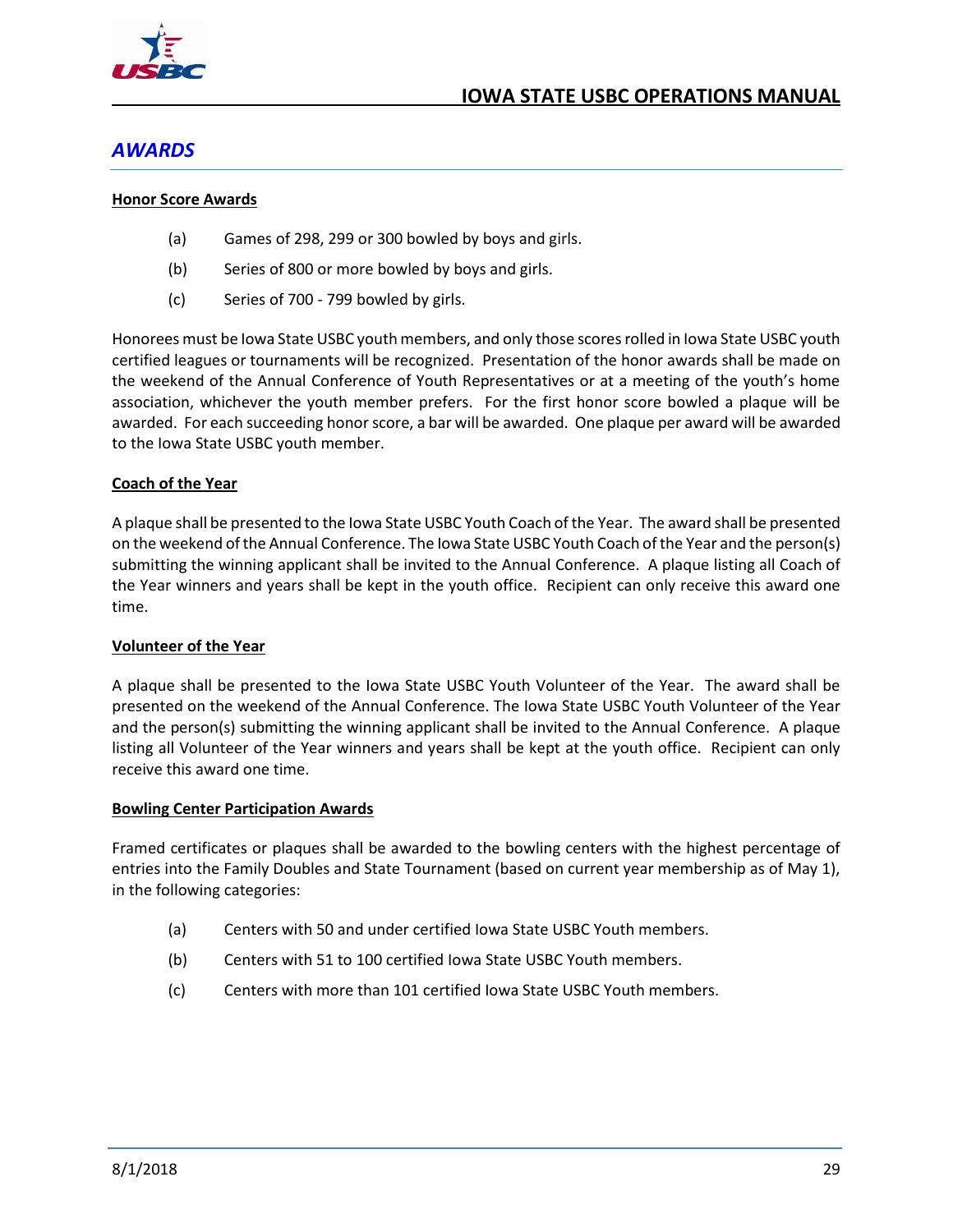

#### <span id="page-36-0"></span>**Bowler of the Year Award**

This award will be three separate categories:

- (a) Bowling Ability (boy)
- (b) Bowling Ability (girl)
- (c) Local Association Leadership (up to 2 with minimum of 4 applicants)

Each category will have its own form and requirements, but they all will be included in the same packet. A person can only win one of the categories per year, but they will be eligible to receive at least three of the different categories over the time of involvement in youth bowling. This award will be presented during the Annual Conference. A \$400.00 scholarship will also be awarded in each of the categories and these funds will be placed in the SMART fund.

While we do understand that many of our USBC Youth bowlers also bowl in high school, this Bowler of the Year award will be based on their membership in USBC. We feel the high school program offers their own award system, so we hope the bowlers will be recognized through the Iowa High School bowling programs.

## <span id="page-36-1"></span>*COMPENSATION & ALLOWABLE EXPENSE*

- 1. Members of the Youth Committee, Youth Subcommittee and District Supervisors who are not members of the State Board who attend meetings of the State Board, Annual Conference, or state bowling functions, shall be reimbursed at the following rates.
	- (a) Mileage \$.30 per mile
	- (b) Meals a maximum per diem of \$30.00 per day.
	- (c) Lodging rate of single occupancy
- 2. When conducting authorized Iowa State USBC Youth Association tournaments or Pepsi tournaments, District Supervisors shall receive compensation from entry fees of \$0.25 per entry, minimum \$40.00 per day, in addition to reimbursement for expenses as specified in #1.
- 3. The Pepsi Tournament Director shall receive compensation of \$0.25 per line per entry, minimum of \$100.00. If the Pepsi Tournament Director requires assistants for the State Finals, the assistants shall receive \$40.00 per day in addition to reimbursement for expenses as specified in #1. This reimbursement shall be recovered from expenses of the Pepsi tournament. Also, if the Pepsi Tournament Director is not a member of the State Board, their attendance at the Annual Conference will be reimbursed from the Pepsi funds.
- 4. The Youth Coordinator's salary shall be determined by the Iowa State USBC Board. In addition, the Youth Coordinator shall receive reimbursement for expenses as specified in #1.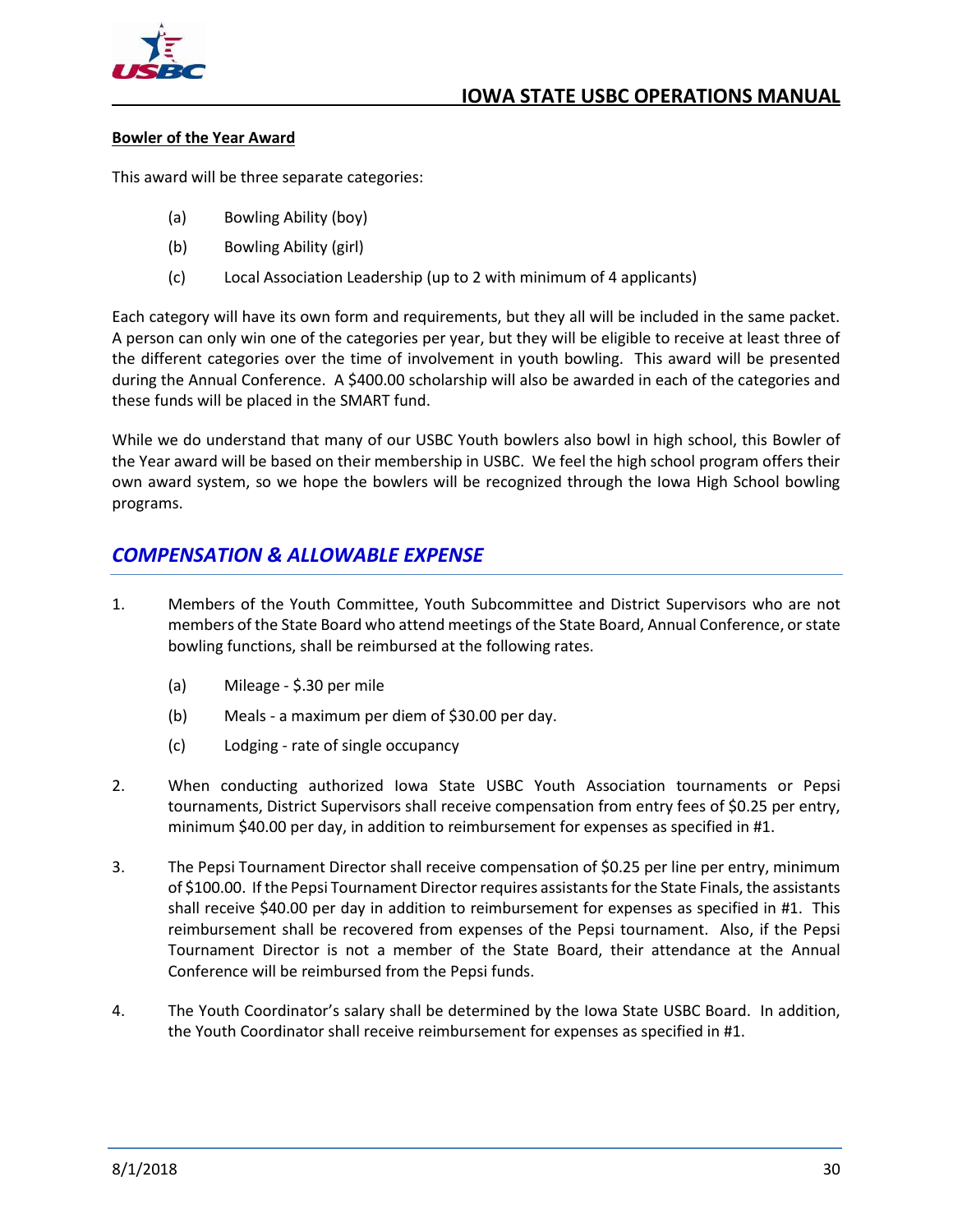

- 5. The Youth Coordinator shall be authorized to hire assistants to help conduct the state finals for Family Doubles or State Championship Tournament, if necessary. The assistants shall receive \$40.00 per day in addition to reimbursement for expenses as specified in #1.
- 6. The Youth Coordinator shall be paid rent for home office space at the rate of \$300.00 per month (\$3,600.00 per year).
- 7. All requests for reimbursements should be submitted within one (1) week on an Iowa State USBC expense form to the Association Manager.
- 8. Whenever possible, the Association Manager shall honor all requests for reimbursement within two (2) weeks of receipt.

## <span id="page-37-0"></span>*MAILINGS*

Mutual agreements to all Family Doubles District Site proprietors during the month of May.

Packets including Family Doubles information shall be mailed by August 1 to local association managers and District Supervisors.

The December mailing shall include applications for the following awards: Bowler of the Year, Coach of the Year, and Volunteer of the Year. All award applications shall have a due date of May 1. Also included in this mailing shall be the State Championship Tournament entry forms and District Supervisors and Youth Subcommittee member's application forms.

Bid sheets for Family Doubles shall be included with the late November/early December mailing.

Annual Conference credential forms shall be distributed to all the Youth Committee, Youth Subcommittee, District Supervisors, and local associations no later than April 1. Forms shall have a due date of May 1.

## <span id="page-37-1"></span>*DUTIES OF THE COMMITTEES*

All committees shall meet at the Annual Conference to review their committee duties. The committees shall make recommendations for changes they deem necessary to improve the operation, management, or purpose and objectives of the Iowa State USBC youth.

All committee recommendations shall be forwarded to the Youth Committee for approval or rejection. The Youth Committee Chair will present all recommendations for approval or rejection as required to the State Board for their consideration. Rationale for proposed changes shall be stated and should convey the true intent of the change.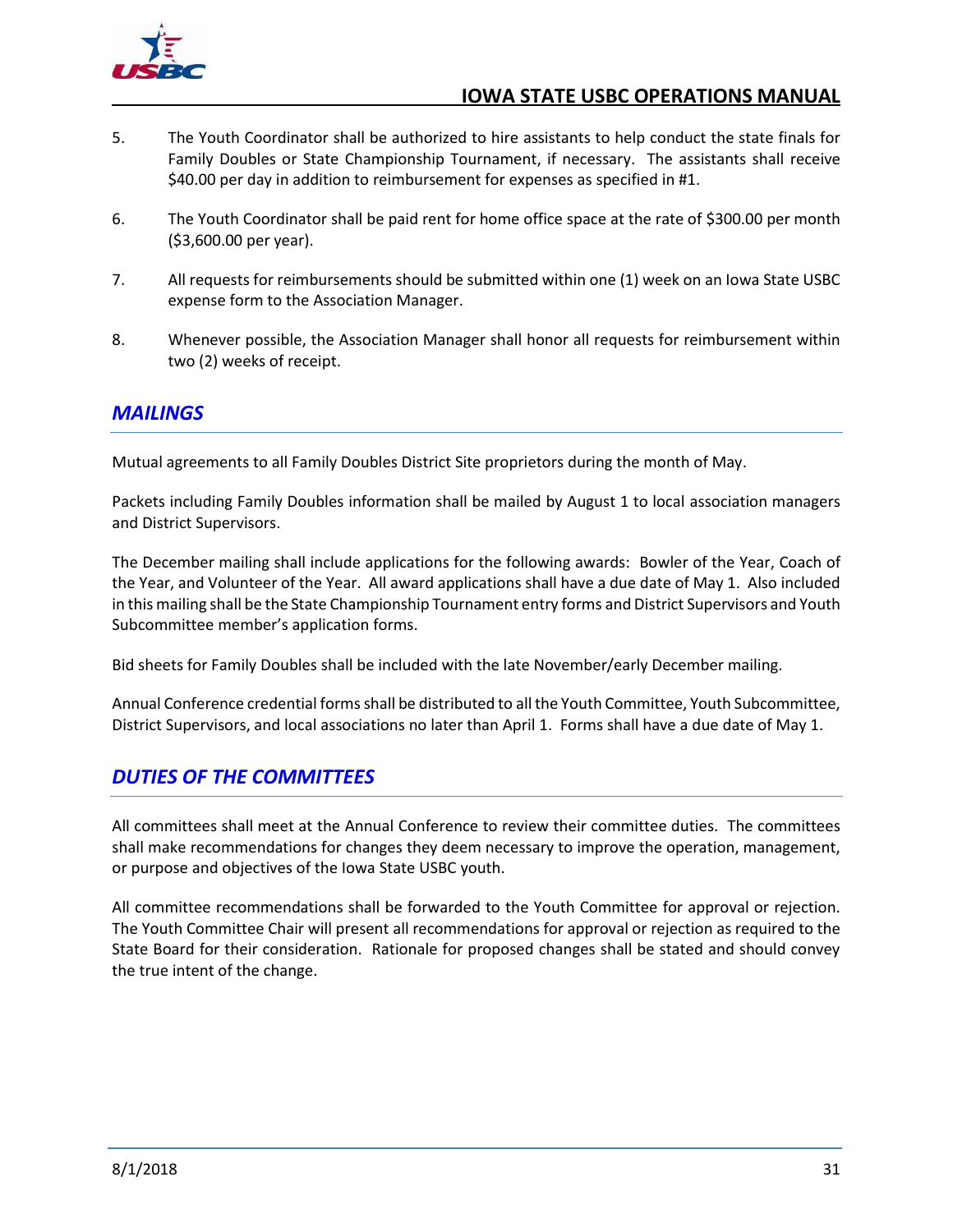

#### <span id="page-38-0"></span>**Family Doubles Tournament Committee**

This committee shall review all tournament rules, entry forms, dates, and fees. Their recommendations shall be presented to the Youth Committee, Youth Subcommittee and District Supervisors for approval prior to being submitted to the Youth Representatives.

- 1. District Sites. District Supervisors shall make recommendations to the Youth Coordinator for the upcoming tournament by May 1 of each year.
- 2. State Finals. The Youth Committee Chair and Youth Coordinator shall have the authority to select the location and negotiate the lineage fees for this event.
- 3. Submit a final written report to the Youth Coordinator by the end of the Annual Conference.

#### <span id="page-38-1"></span>**State Championship Tournament Committee**

This committee shall review all tournament rules, entry forms, dates, and fees. Their recommendations shall be presented to the Youth Committee, Subcommittee and District Supervisors for approval prior to being submitted to the Youth Representatives.

- 1. The tournament rules shall be governed by the USBC General Playing Rules and Certified Tournament rules.
- 2. Submit a final written report to the Youth Coordinator by the end of the Annual Conference.

The youth committee to seek and select invitations, two years in advance, from sites to host State Youth tournament. The site must be in compliance with policies established by the operations manual.

The host association would be required to have a minimum of 4 teams' participation for each of the 3 consecutive years prior to their hosting the tournament. If unable to meet the additional criteria, it would be opened up for bids, with final approval by the Board.

1. If it becomes advisable to relocate, the President and Association Manager, with State Board approval, will award the annual tournament to another bowling center(s).

#### <span id="page-38-2"></span>**Pepsi Youth Bowling Championship Committee**

- 1. The Tournament Director(s) shall serve as committee chairperson(s). The committee shall determine all dates, locations, rules and bowling format.
- 2. Submit a final written report to the Youth Coordinator by the end of the Annual Conference.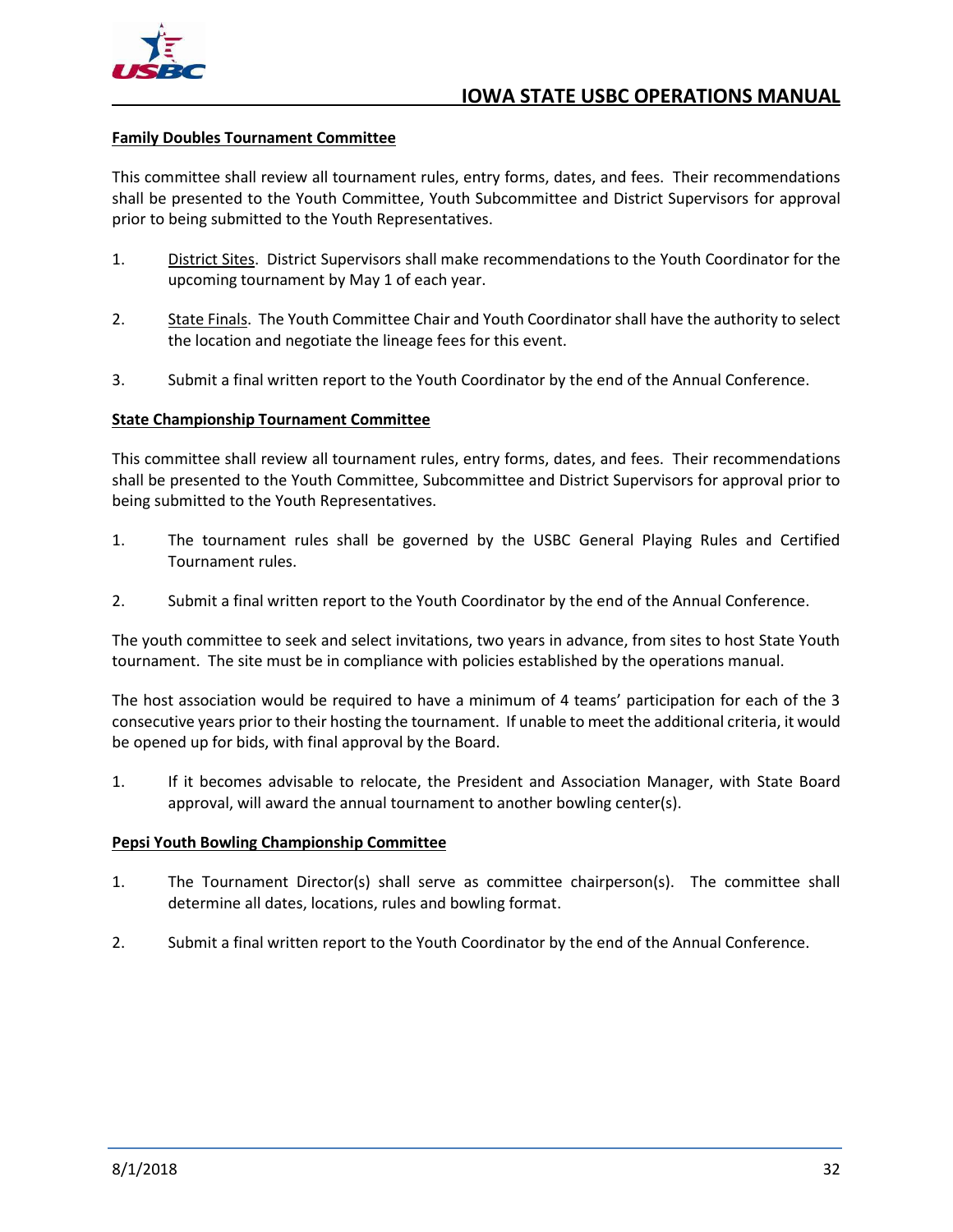

#### <span id="page-39-0"></span>**Awards and Services Committee**

- 1. The purpose of this committee is to recognize and award members of the Iowa State USBC youth community for their contributions to youth bowling. This committee will look over and make recommendations of any changes to be made to the Coach of the Year, Volunteer of the Year and the Bowler of the Year award forms and/or points sheet.
- 2. The Youth Coordinator will determine 10 voting members of the Youth Committee, Youth Subcommittee and District Supervisors based on nominations received. If a voting member sends in a nomination, he/she will not vote. If there is a nomination from a voting member's local association, that member(s) will not vote.
- 3. Returned nomination forms will be mailed to the Youth Coordinator and must be postmarked no later than May 1.
- 4. Selection shall be made by mail vote.
- 5. The Iowa State USBC shall pay all copying and postage expense.
- 6. The Youth Coordinator shall notify the person who nominated the recipient. The person making the nomination shall make necessary arrangements to have the recipient at the Annual Conference to receive their award.
- 7. The Association Manager, upon recommendation from the Youth Committee, may submit the names and credentials of the Coach of Year and Volunteer of the Year to the USBC headquarters for consideration for National Coach of the Year and Volunteer of the Year.
- 8. The Youth Committee Chair will turn in all forms submitted and submit a final written report to the Youth Coordinator by the end of the Annual Conference.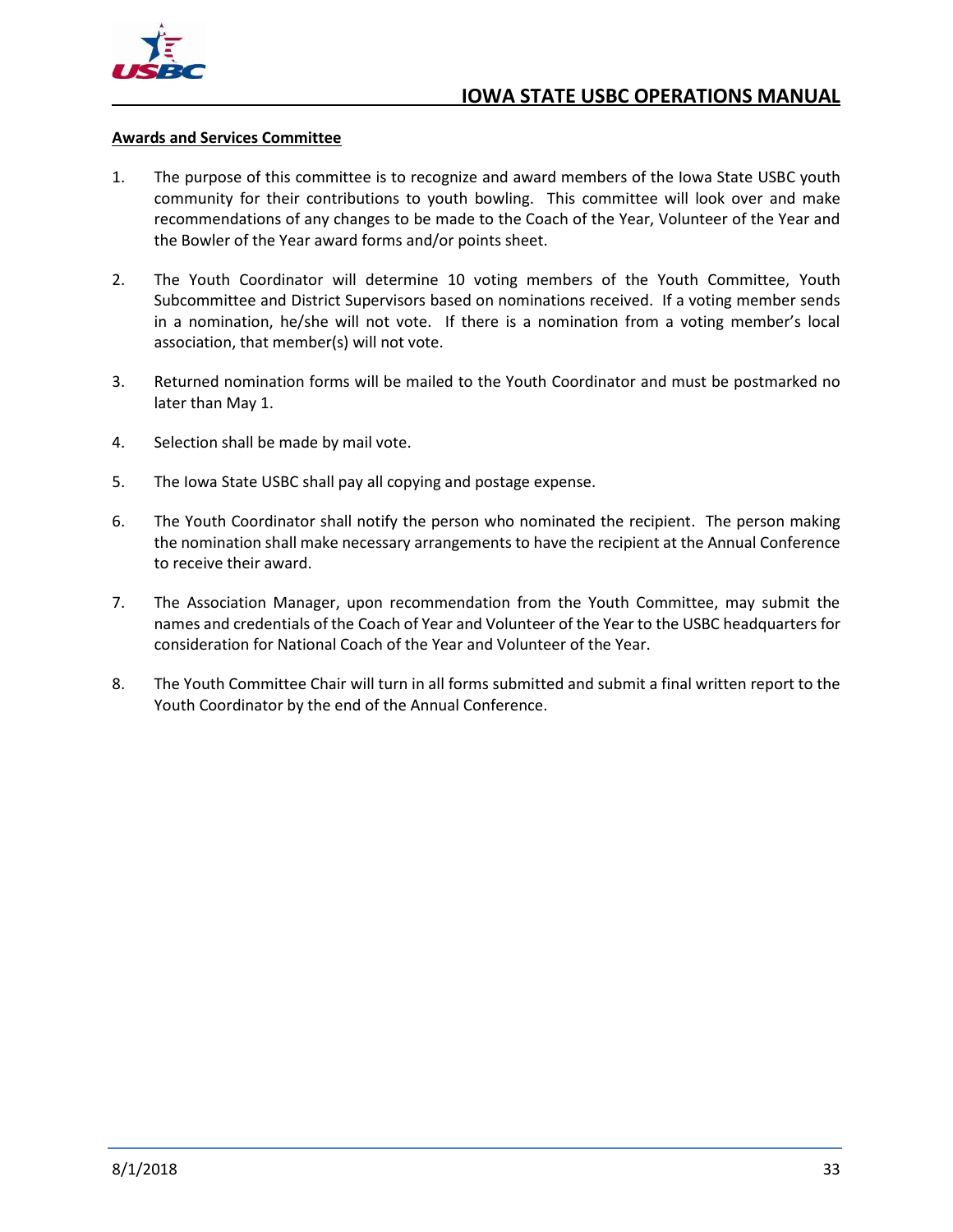

## **DIRECTOR OF WEB SERVICES**

## <span id="page-40-1"></span><span id="page-40-0"></span>*RESPONSIBILITIES*

- 1. Build and maintain functional and easy-to-use web content.
- 2. Provide a responsive design by testing content or applications across browsers, operating systems and devices.
- 3. Liaison between hosting company or service provider to maintain, configure and troubleshoot any server or access issues.
- 4. Update website content.
	- (a) Correspond with social media committee, Association Manager, and Board of Directors to establish a steady flow of website content.
	- (b) Interact with appropriate content providers including social media committee, Association Manager, and Board members to establish publishing standards which utilizes the best solution for the user's experience.
	- (c) Explore and utilize content ideas from all sources including but not limited to end users, Board members, local association members, proprietors, and USBC affiliates.
- 5. Organize the storage of the website content into a logical and functional structure.
- 6. Debug pages and fix broken links or images.
- 7. Monitor and analyze site performance and traffic statistics as well as optimize loading speeds and capacity.
- 8. Address user comments, questions, and issues either directly, or via correspondence to the appropriate board members and association manager.

## <span id="page-40-2"></span>*POLICY MANUAL DESIGNATIONS*

- 1. Meeting Participation:
	- (a) Annual Board of Directors Meeting
	- (b) Fall Board Meeting
- 2. Travel Allowance:
	- (a) Equivalent allowances as provided for officers, directors, association managers, and the financial officer.
- 3. Salary and Expense:
	- (a) Technology Web Master salary of one thousand two hundred (\$1,200.00).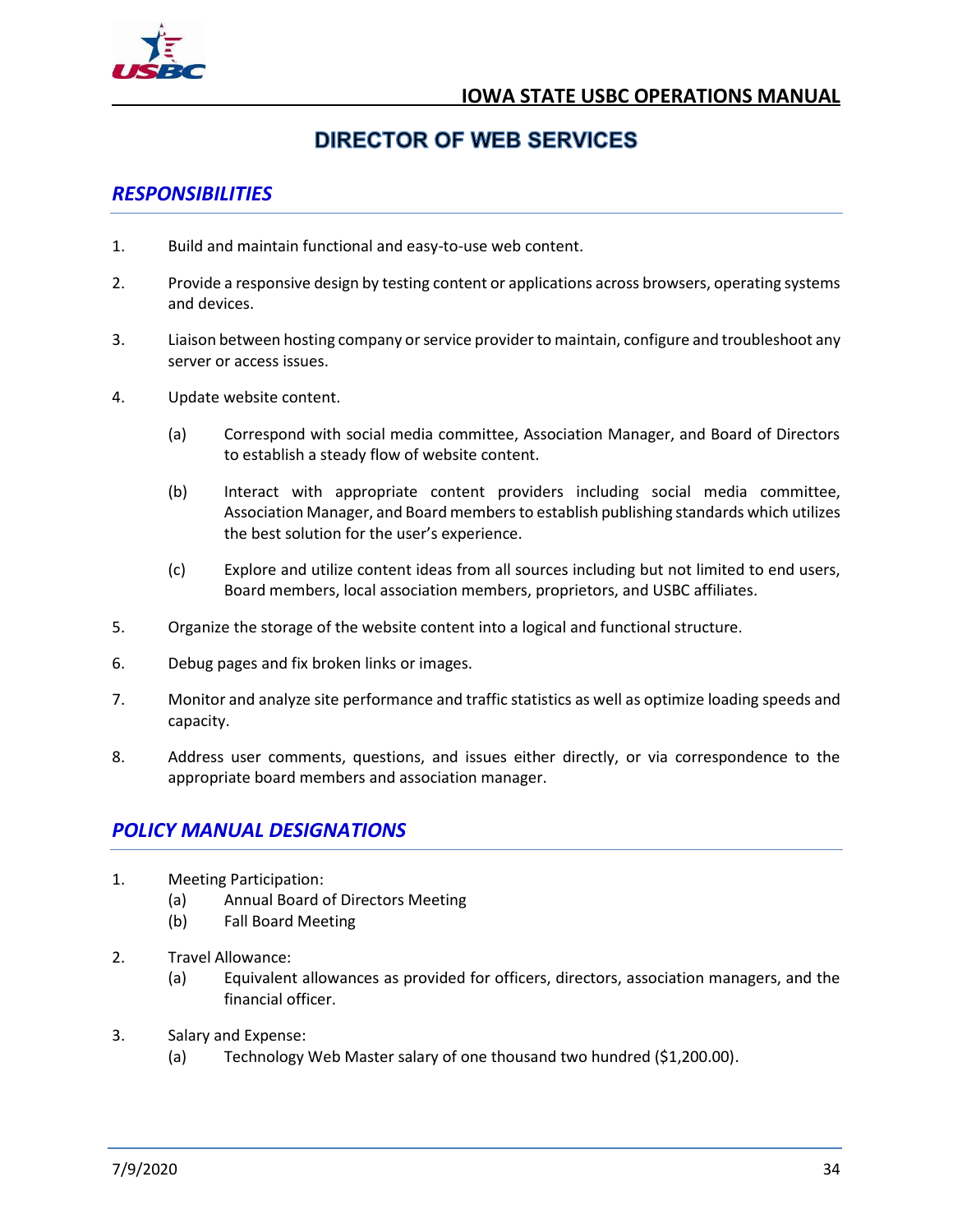

## **TOURNAMENTS**

<span id="page-41-0"></span>The Iowa State USBC will sponsor the following adult tournaments annually.

- Bowl for the Cure Mail-in Tournament
- BVL Mail-in Tournament
- Mixed State Tournament
- Open Championship Tournament
- Women's Championship Tournament
- Women's Seniors Tournament

## <span id="page-41-1"></span>*TOURNAMENT DIRECTOR*

The Iowa State Association Manager shall act as Tournament Director of all tournaments (exception of both Mail-Ins) and receive compensation of \$0.50/event per person. The Iowa State Board of Directors shall appoint a Tournament Director for the BVL and Bowl for the Cure Mail-In tournaments. Compensation shall be \$0.40/entry.

#### <span id="page-41-2"></span>**Tournament Director Duties**

Responsibilities determined by Iowa State Board of Directors and include but not limited to:

- 1. Update entry forms yearly and make available to members.
- 2. Certify tournament with USBC.
- 3. Train and support local host volunteers.
- 4. Receive and process entries, verify averages and send confirmations to captains.
- 5. Schedule squads.
- 6. Provide local with weekly schedule including any changes or substitutions.
- 7. Post scores weekly.
- 8. Close tournament and prepare and distribute prize fund.
- 9. Submit final report.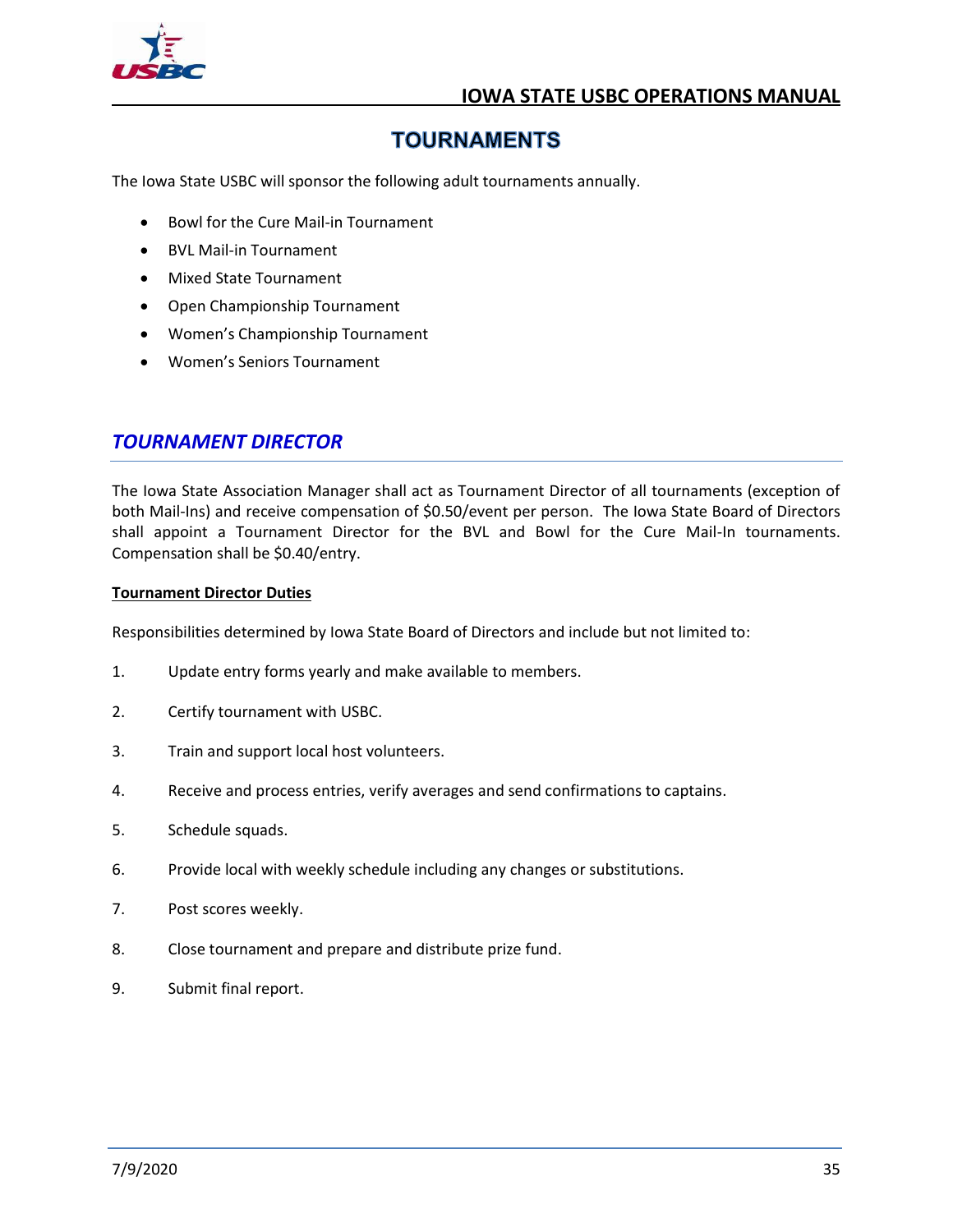

## <span id="page-42-0"></span>*TOURNAMENT MANAGER*

The host association(s) shall appoint a qualified individual to act as Tournament Manager, typically the local Association Manager, to work under the discretion of the Tournament Director (State AM) in running the tournaments. Compensation to the host will be \$0.20/line per person to be used at their own discretion. If two associations are co-hosting, the compensation will be divided based on entry numbers. Compensation for the Mixed and Women's Senior will be issued at the beginning of the tournaments. Compensation for the Open and Women's Championship host(s) will be issued with 50% at Convention and 50% at completion of the tournaments.

#### <span id="page-42-1"></span>**Tournament Manager Duties**

Responsibilities determined by the Iowa State Board of Directors and include but not limited to:

- 1. Recruit qualified volunteers to carry out operations of the tournament.
- 2. Check in bowlers and make last minute substitutions.
- 3. Enforce rules and answer questions.
- 4. Report scores weekly to the Tournament Director.
- 5. Distribute on-site awards (provided by Iowa State USBC).

#### <span id="page-42-2"></span>**Tournament Floor Monitors Duties**

- 1. Enter the bowler's names or identification into the scoring system.
- 2. Make all score corrections.
- 3. Monitor machine operations and immediately report problems to the control counter.
- 4. Collect official recap sheets and provide a copy to the Doubles pair.
- 5. Direct any bowler to the tournament office for on-site awards.

## <span id="page-42-3"></span>*MISCONDUCT POLICY*

Misconduct of tournament participants will not be tolerated and include but not limited to:

- 1. Disrespect or aggressive behavior towards volunteer tournament workers.
- 2. Misrepresentation of average.
- 3. Recording incorrect scores to benefit the bowler.
- 4. Unruly, offensive behavior that slows progress of the tournament.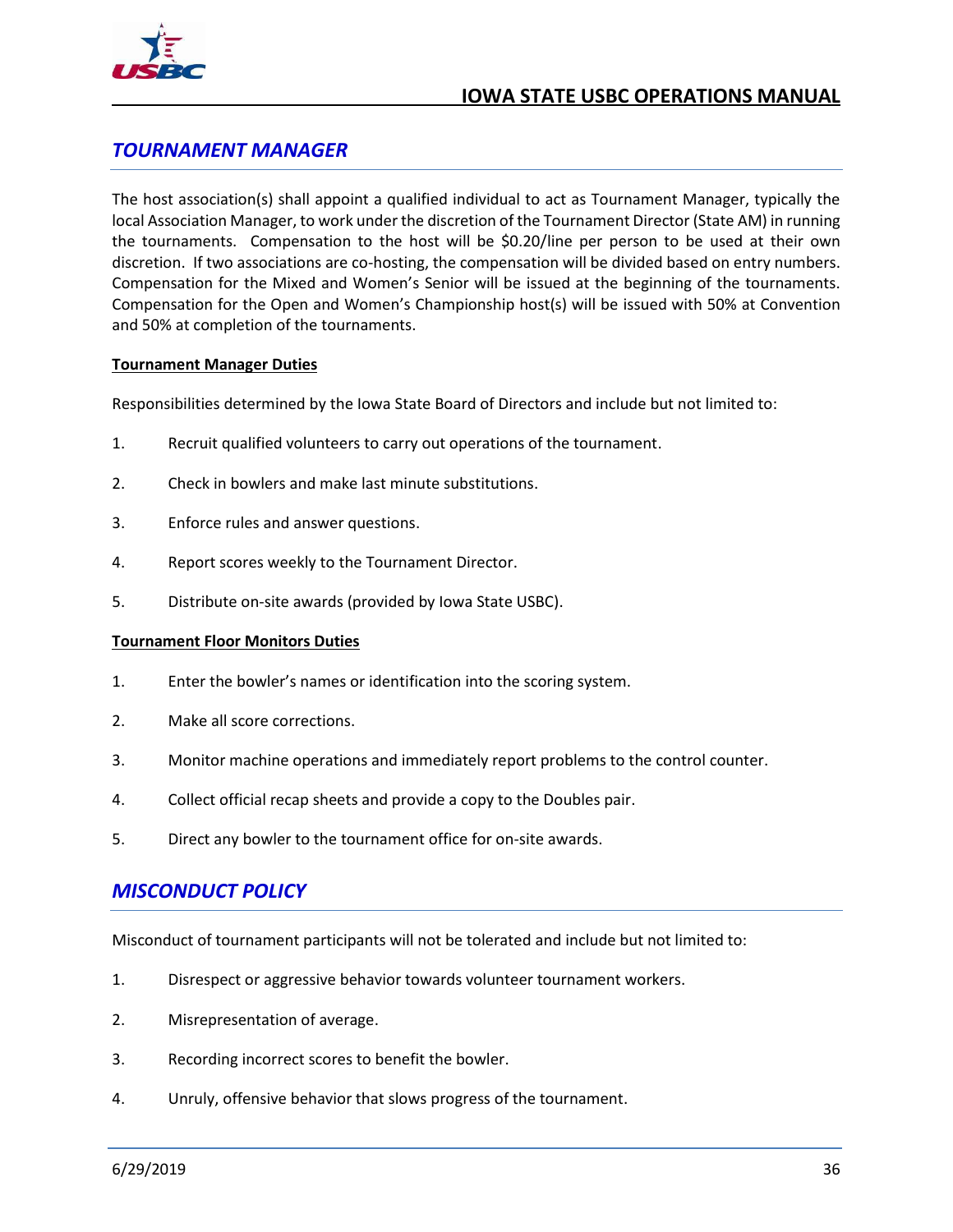

- 5. Inappropriate attire that may be disruptive or offensive to other bowlers.
- 6. Bowling under an assumed name (bowls under name of entrant who fails to attend or is under suspension or any team which employs such person herein described).

Consequences may include – individual or persons involved:

- 1. Disqualification of game(s) and dismissal from the bowling establishment.
- 2. Suspension from participation in optional pots, brackets, etc., at Iowa State tournaments (we can't not allow participation in tournaments unless membership if suspended by USBC).
- 3. Suspension of USBC membership.

The decision of the Tournament Director, President, Board members, or the Tournament Director's assistants shall be final in these matters.

Children should be supervised by a non-bowling adult. Disruptive behavior by uncontrolled children shall be subject to the appropriate actions by house personnel or tournament management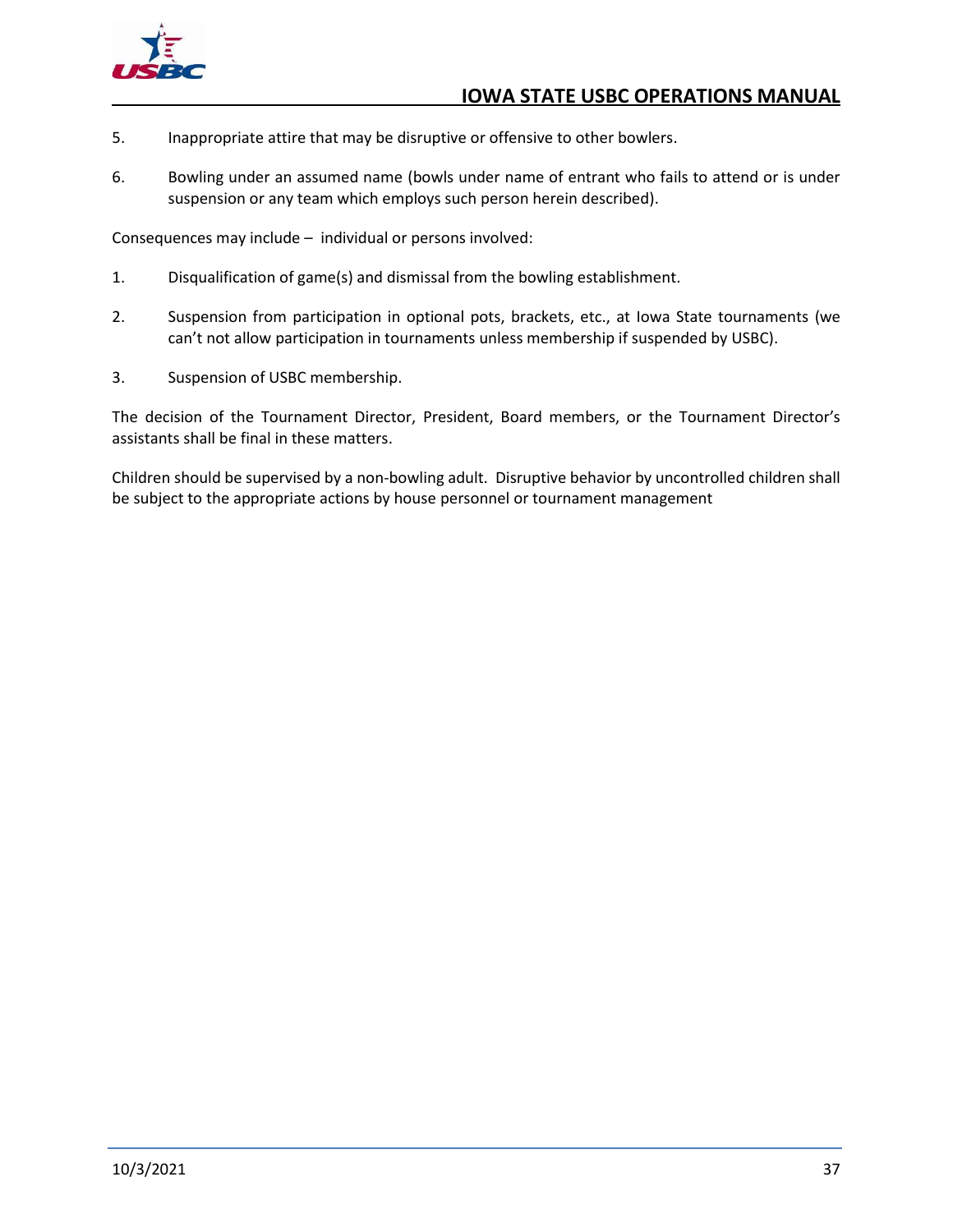## <span id="page-44-0"></span>*BOWL FOR THE CURE MAIL-IN TOURNAMENT*

The Iowa State USBC will conduct a mail-in singles tournament for all current Iowa adult USBC members in support of the "Susan G. Komen for the Cure" and "Bowl for the Cure®." The Susan G. Komen for the Cure Promise: To save lives and end breast cancer forever by empowering people, ensuring quality of care for all and energizing science to find the cures. For more information on the Komen Foundation, please contact them at 5005 LBJ Freeway, Suite 250, Dallas, TX 75244, visit [www.komen.org](http://www.komen.org/) or call 1.800.I'm.Aware® (1-800-462-9273).

- 1. This tournament will be conducted by the Iowa State USBC for its adult members. An entrant must be a current member of both USBC and the Iowa State USBC.
- 2. This tournament will carry its own certification and will be certified through USBC. All awards will be issued through leagues/local association tournaments. If a tie for first place occurs in any division, co-champions will be declared, and prize money will be combined and divided equally.
- 3. The Iowa State USBC will donate 100% of net proceeds equally to the Iowa Komen affiliates. Unused expense funds may be submitted to the "Susan G. Komen for the Cure" at the Board's discretion, for the benefit of Iowa bowlers.
- 4. This tournament will be conducted by submitting USBC certified league and local association tournament scores bowled during the week of "Bowl for the Cure®" which is generally the second week in February. In the event scheduled league or local association tournament bowling is postponed, or you are unable to bowl due to illness, etc., scores bowled the following week will be accepted. ONLY USBC CERTIFIED LEAGUE/LOCAL ASSOCIATION TOURNAMENT SCORES WILL BE ACCEPTED. Substitutions will not be allowed.
- 5. The tournament rules shall be governed by the USBC General Playing Rules and Certified Tournament rules.
	- USBC Rule 319a-2 (10 pin rule) will not apply
	- USBC Rule 319a-3 (bowler's responsibility for correct average) will apply
	- USBC Rule 319d (previous prize winnings) will not apply
	- USBC Rule 319e (average adjustment for entry) will apply
- 6. All scores must be bowled in USBC certified leagues or local association tournaments. An entry will be declared ineligible if the score verification form is returned without a copy of the league or tournament recap sheet.
- 7. Any protest regarding scores must be submitted in writing to the Tournament Director not later than seventy-two (72) hours after the games have been bowled. Protest regarding divisions must be made to the Tournament Director prior to the date bowled. The action of the Tournament Director shall be final unless an appeal is made to the Iowa State USBC Board of Directors or to USBC.
- 8. The Iowa State USBC Board of Directors shall have the power to hear and act on all protests arising from or under construction of the rules of the Iowa State USBC "Bowl for the Cure®" Mail-in Singles Tournament. The tournament rules will be adopted by the Iowa State USBC Board of Directors.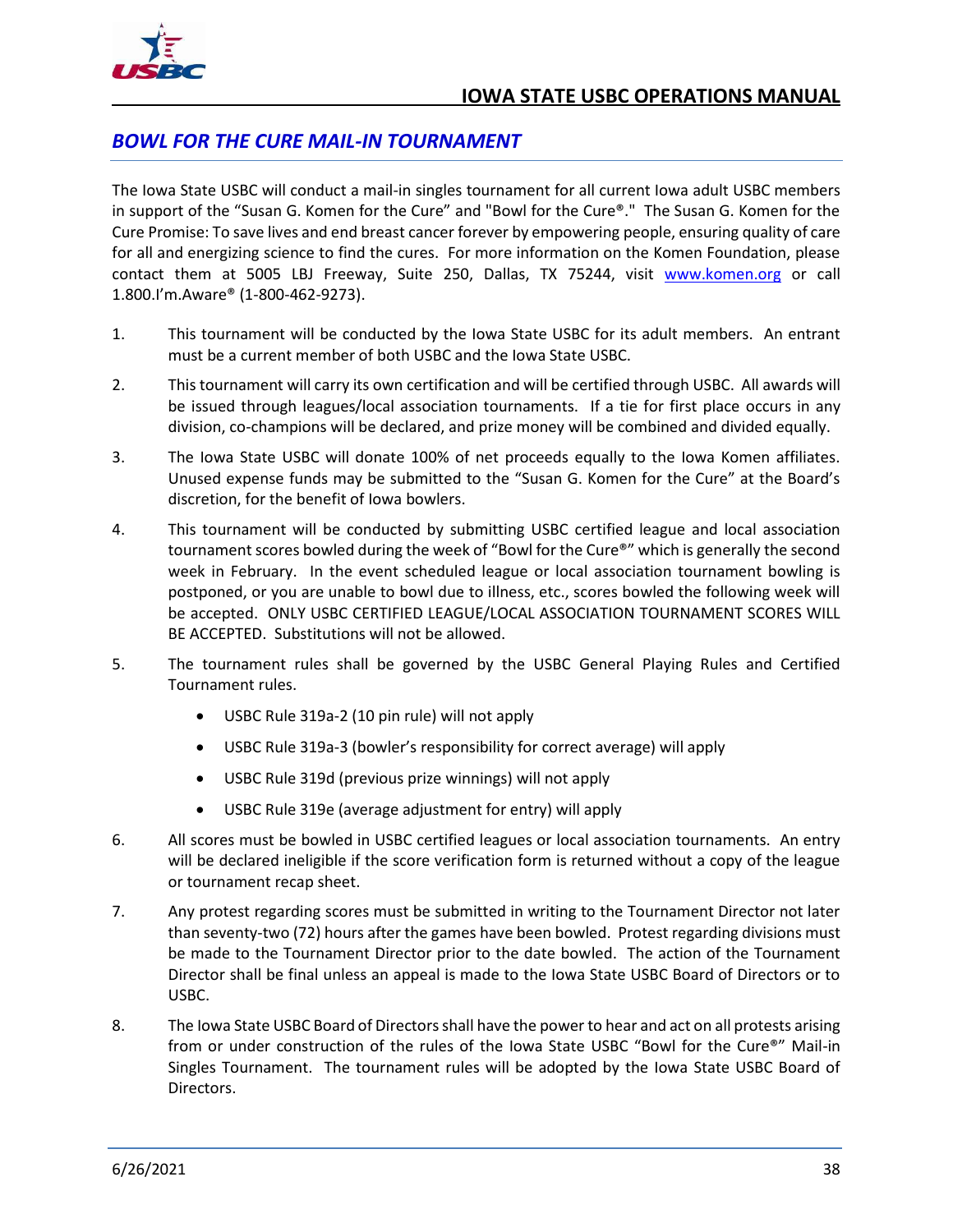

## <span id="page-45-0"></span>*BVL MAIL-IN TOURNAMENT*

The Iowa State USBC will conduct a mail-in singles tournament for all current Iowa adult USBC members in support of the Bowlers to Veterans Link ("BVL"). The BVL raises approximately one million dollars each year for the nation's veterans in need, as well as supporting hundreds of other therapeutic and recreational programs at VA Medical Centers, Vet Clinics and Out-Patient Clinics. The BVL, founded in 1942, is located in Fairfax, Virginia.

- 1. This tournament will be conducted by the Iowa State USBC for its adult members. An Iowa State USBC Board member will be the Tournament Director (or an appointee at the discretion of the Board). An entrant must be a current member of both USBC and the Iowa State USBC.
- 2. This tournament will carry its own certification and will be certified through USBC. All awards will be issued through leagues/local association tournaments. If a tie occurs in any division, cochampions will be declared, and prize money will be combined and divided equally.
- 3. The Iowa State USBC will donate 100% of net proceeds to the BVL, including the three facilities in Iowa (Des Moines, Iowa City and Marshalltown) and any other veteran venue. Unused expense funds may be submitted to the BVL at the Board's discretion.
- 4. This tournament will be conducted by submitting USBC certified league and local association tournament scores bowled during the week that Veteran's Day generally falls. In the event scheduled league or local association tournament bowling is postponed, or you are unable to bowl due to illness, etc., scores bowled the following week will be accepted. ONLY USBC CERTIFIED LEAGUE/LOCAL ASSOCIATION TOURNAMENT SCORES WILL BE ACCEPTED. Substitutions will not be allowed.
- 5. The tournament rules shall be governed by the USBC General Playing Rules and Certified Tournament rules.
	- USBC Rule 319a-2 (10 pin rule) will not apply
	- USBC Rule 319a-3 (bowler's responsibility for correct average) will apply
	- USBC Rule 319d (previous prize winnings) will not apply
	- USBC Rule 319e (average adjustment for entry) will apply
- 6. All scores must be bowled in USBC certified leagues or local association tournaments. An entry will be declared ineligible if the score verification form is returned without a copy of the league or tournament recap sheet.
- 7. Any protest regarding scores must be submitted in writing to the Tournament Director not later than seventy-two (72) hours after the games have been bowled. Protest regarding divisions must be made to the Tournament Director prior to the date bowled. The action of the Tournament Director shall be final unless an appeal is made to the Iowa State USBC Board of Directors or to USBC.
- 8. The Iowa State USBC Board of Directors shall have the power to hear and act on all protests arising from or under construction of the rules of the Iowa State USBC BVL Mail-in Singles Tournament. The tournament rules will be adopted by the Iowa State USBC Board of Directors.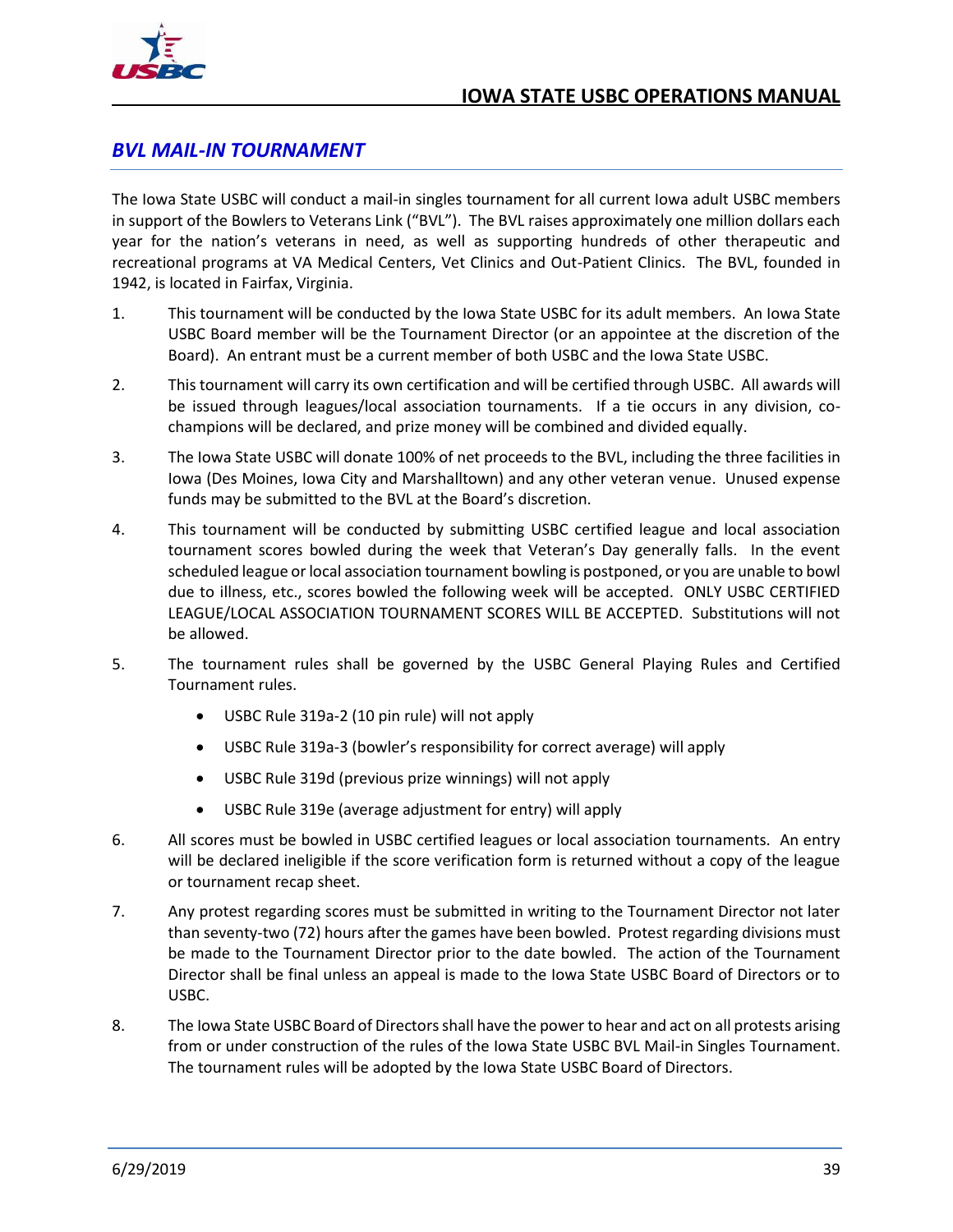

## <span id="page-46-0"></span>*MIXED TOURNAMENT*

#### <span id="page-46-1"></span>**Tournament Workers**

The Hosting Association will provide an adequate number of workers necessary to assure that all tournament operations and procedures be handled in a timely and efficient manner. The workers will be under the direction of the Tournament Director. Compensation for workers shall be provided to the association at the beginning of the tournament. Rate of compensation shall be \$0.20 per line per person, which the hosting association may distribute at their discretion, and they shall be responsible for any taxes that may be due.

#### <span id="page-46-2"></span>**Mixed Tournament Policy**

- 1. This tournament shall be certified by USBC. All entrants must be members of certified leagues or substitutes whose membership dues have been paid in accordance with the Bylaws of the USBC and the Iowa State USBC for the current season.
- 2. Unmarried grade or high school students under the age of eighteen (18) must furnish written authorization signed by a parent or guardian. This signed statement should be attached to the original entry/substitution form when submitted.
- 3. The tournament shall consist of a 4-person Team Event (2 men and 2 women), a Doubles Event (1 man and 1 woman), and an optional All Events.
- 4. Late entries may be accepted subject to lane availability and at the discretion of the Tournament Director.
- 5. All Teams and Doubles (when not on teams) will be notified in writing, of the time(s) they are scheduled to bowl.
- 6. The Tournament Director reserves the right to move entries if squads cannot be filled.
- 7. All remittances must be made payable to the Iowa State USBC. NO CASH WILL BE ACCEPTED. All dishonored checks or redeposit fees will be subject to a \$50 service fee per transaction. Failure to make restitution will result in the cancellation of the entire entry. This is the responsibility of the team captain.

#### <span id="page-46-3"></span>**Prize Fund**

- 8. The Board of Directors of the Iowa State USBC shall establish the amount to be allocated to the prize fund annually.
- 9. All prize funds shall be distributed within thirty (30) days following the close of the tournament except when USBC has authorized delay in payment.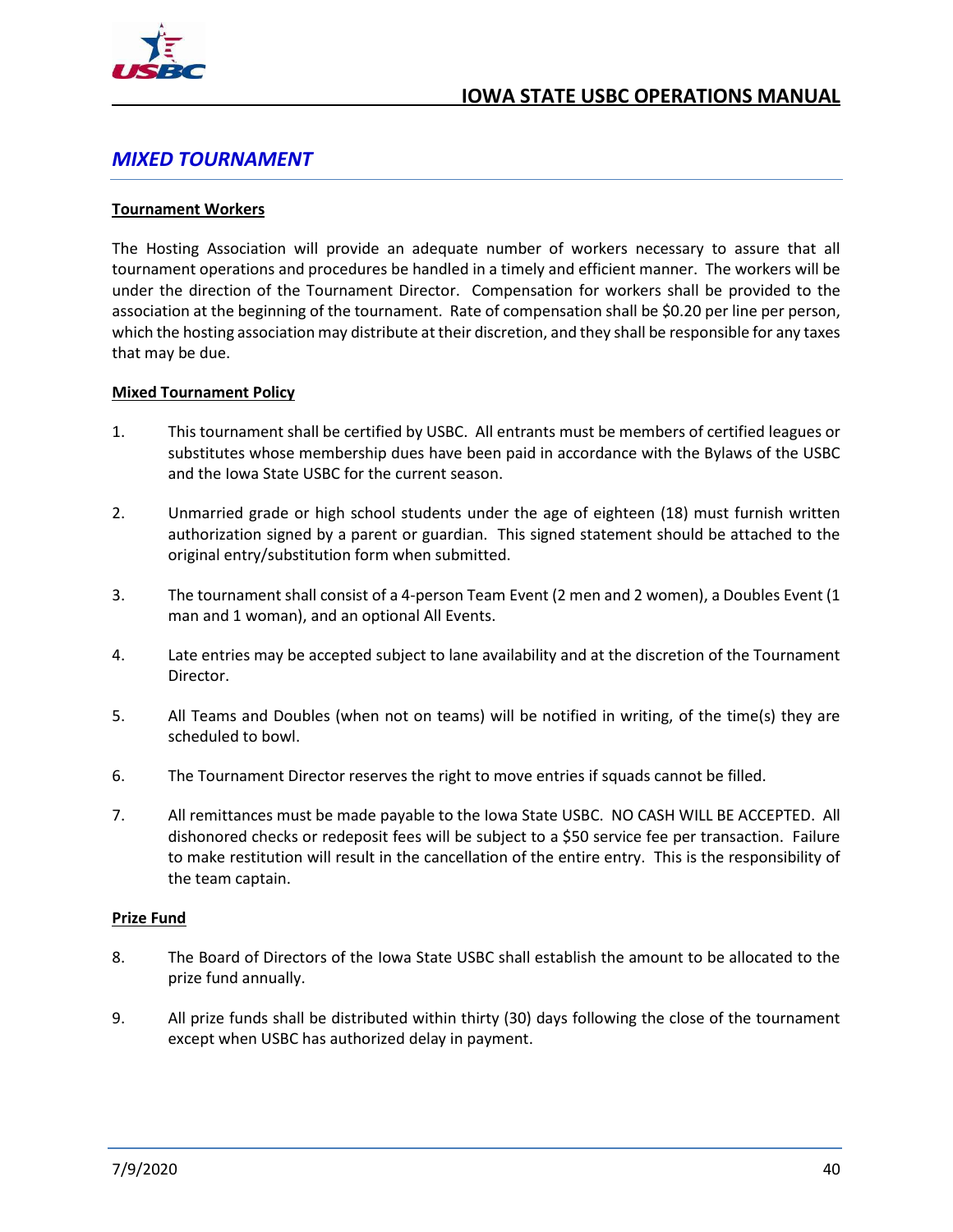

#### <span id="page-47-0"></span>**Averages**

- 10. It shall be the responsibility of the entrant to verify the accuracy of their average whether submitted by the bowler, the team captain or others. All winners' averages are subject to further verification by the Tournament Director.
- 11. The tournament will be handicapped at 100% of a 240-base and consist of one (1) division for the Team Event and one (1) division for the Doubles Event. The optional All Events will be two (2) divisions, one (1) for men and one (1) for women.

#### <span id="page-47-1"></span>**Substitutions**

- 12. If a duly scheduled entrant is unable to bowl because of disability or absence, the team captain shall have the right to substitute another bowler who qualifies under the tournament eligibility requirements. After a substitute is secured, they shall remain until the event is completed. All substitutes must be gender specific.
- 13. If a tournament official is requested to secure a substitute, that substitute will not be required to reimburse the original entrant and will be eligible for any prize money or awards earned by them. When a team secures its own substitute, they shall make their own arrangements for repayment of entry fees and prize distribution.
- 14. Substitute forms must be in the Iowa State USBC office as soon as possible prior to the date scheduled to bowl.
- 15. Paid All Events are not transferable unless the substitute replaces an original bowler in both the Team and Doubles events, and the transfer is made by a tournament official prior to the substitute participating in either event. If a substitute has paid the optional All Events fee by the entry closing date, in anticipation of bowling in both events, they would be eligible for the All Events awards.
- 16. Any bowler who arrives after a game has started will be permitted to bowl at the discretion of the Tournament Manager or the Tournament Assistant in charge. If allowed, they shall begin play with the score to count from the frame being bowled. They will not be credited with any pins for the frames missed (rule 322 a/ab).
- 17. In the event of an emergency after a game has started, a substitute will be allowed, their scores are to count with the frame being bowled with no delay of game. They must take the place of the absent bowler in the lineup.
- 18. Scores bowled through the efforts of more than one (1) individual shall not qualify for any USBC tournament individual high score awards, nor shall the scores be included in the All Events.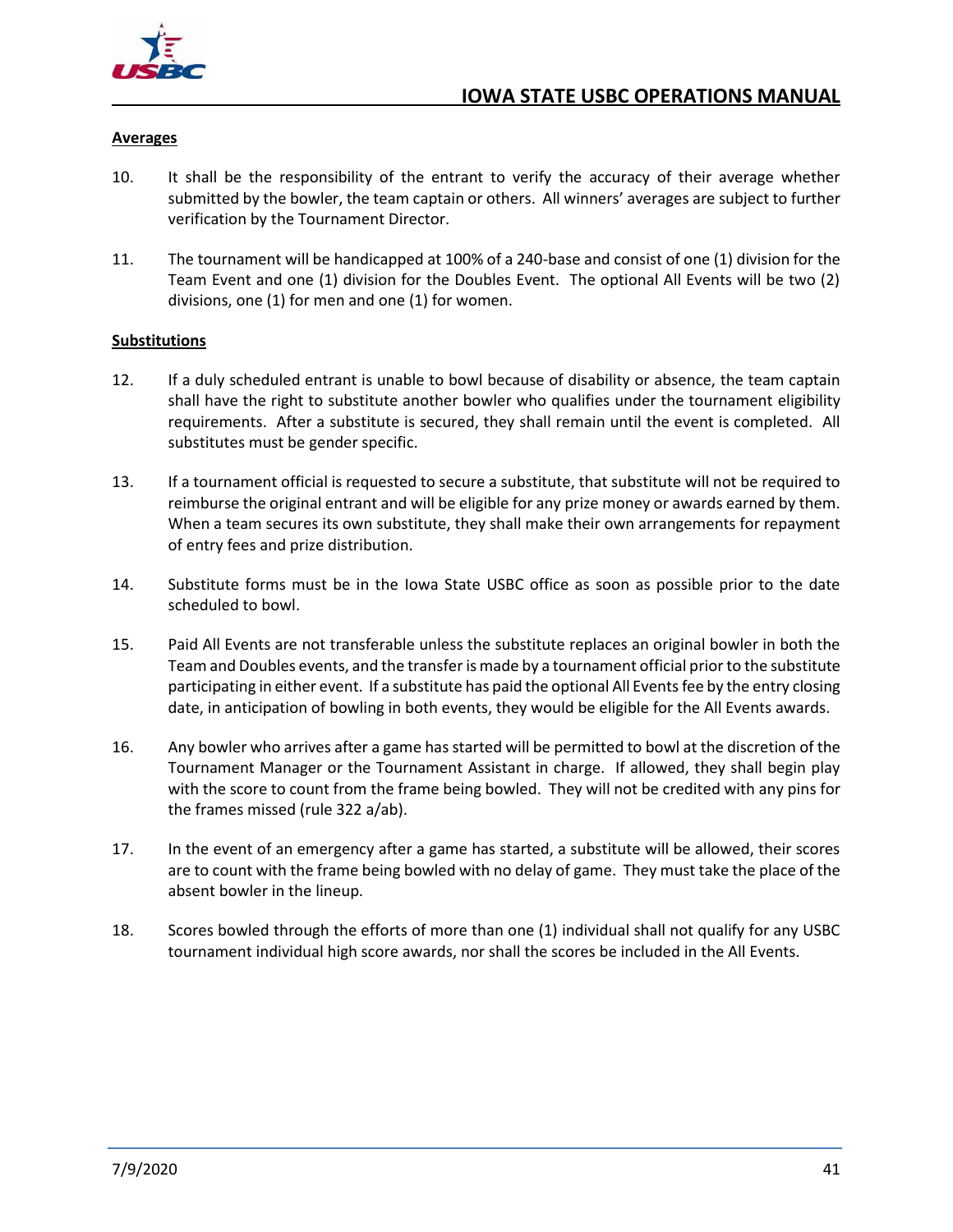

#### <span id="page-48-0"></span>**Awards/Ties**

19. Championship awards shall be presented to the Team, Doubles, and All Events winner(s) in each division. If a tie occurs in any event, co-champions will be declared. Prize money will be combined and divided equally, and duplicate awards will be presented.

<span id="page-48-1"></span>Mixed Championship Tournament Team Mixed Doubles Event All Events - Men All Events - Women

<span id="page-48-2"></span>Mixed Tournaments (Individual Awards) 300 Game 800 Series 100 Pins Over Game 150 Pins Over Series

#### <span id="page-48-3"></span>**Protests**

- 20. Any protest regarding scores must be submitted in writing to the Iowa State USBC Association Manager not later than seventy-two (72) hours after the games have been bowled. The action of the Iowa State USBC Association Manager shall be final unless an appeal is made to the Iowa State USBC Board of Directors or to USBC.
- 21. The Iowa State USBC Board of Directors shall have the power to hear and act on all protests arising from or under construction of the rules of the Iowa State Mixed Tournament. Tournament management has the authority to make decisions regarding anything not covered in these rules.

#### <span id="page-48-4"></span>**Miscellaneous Rules**

- 22. All entrants must report to the tournament check-in office one (1) hour before the scheduled time to bowl. Late substitutes must be made at the tournament office at least ninety (90) minutes prior to their scheduled time to bowl. There will be no line-up changes at the time of participation.
- 23. Each tournament participant must provide and use their own ball for competition, whether personally owned or a house ball.

#### <span id="page-48-5"></span>**Bidding Guidelines**

A joint invitation from the hosting association and the bowling center(s) shall be received by the Iowa State USBC for consideration. This invitation must be postmarked by February 1, two (2) years prior to the year for hosting.

Only bowling centers with sixteen (16) lanes or more will be considered for hosting the Iowa State Mixed Tournament. If no invitations are received by the deadline, the President, with the approval of the Board of Directors, may select the site.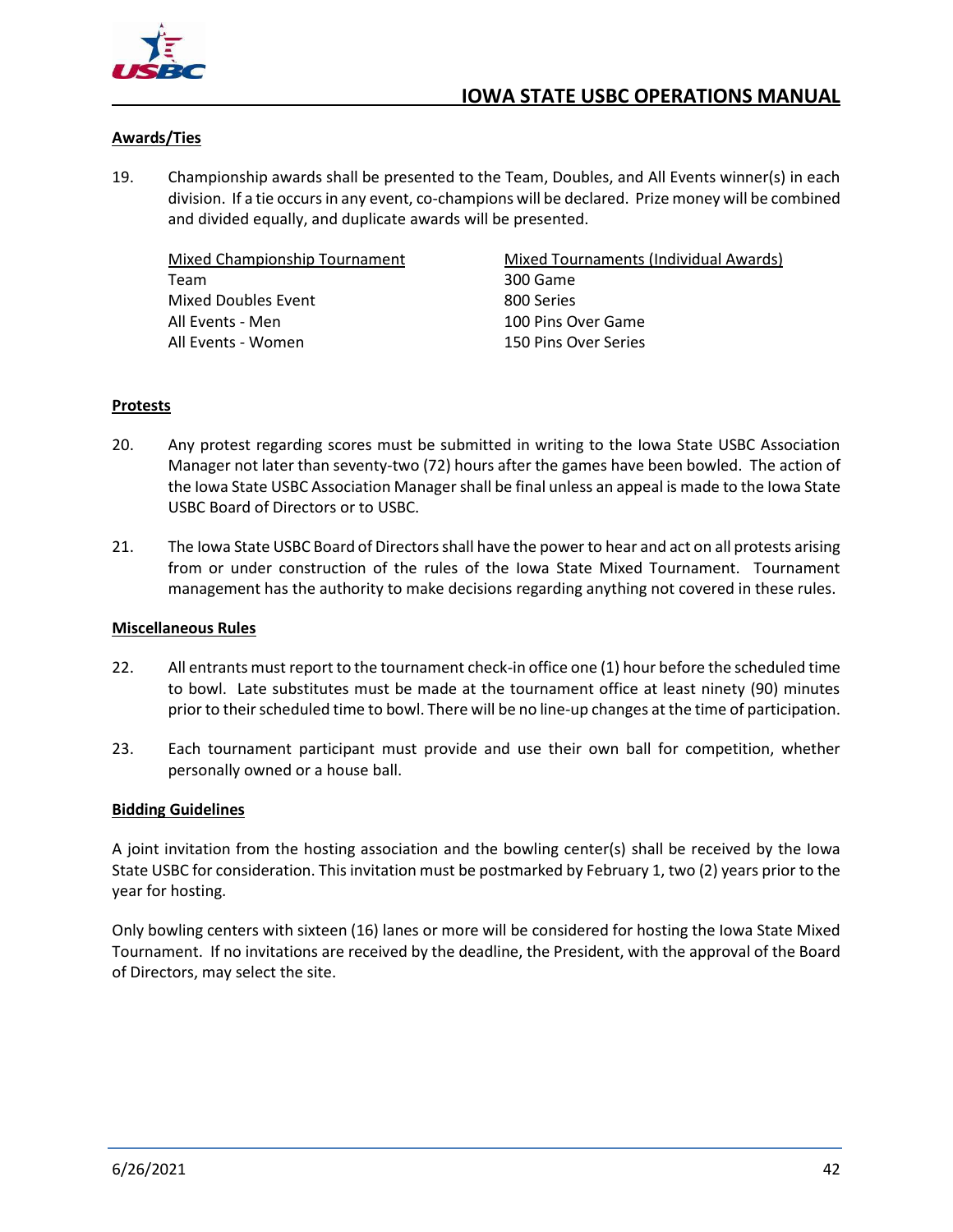

The bid package should include letters from:

- Bowling center(s) interested in hosting the tournament, including a description of the facilities and equipment, current lineage and projected lineage at the time of the tournament.
- Local bowling association in support of the tournament.

#### <span id="page-49-0"></span>**Contract**

The bowling center will be considered the contracted provider of services for the Iowa State Mixed Tournament. The center must be well maintained and willing to negotiate a fair price for lineage. The Board of Directors of the Iowa State USBC has the authority to award the tournament to another association and/or center(s) if satisfactory terms cannot be secured from the association or centers during the time of contract signing.

#### <span id="page-49-1"></span>**Raffle/Gaming License**

Any cash raffle during the Iowa State Mixed Tournament will be under the control of the local host association. They will need to acquire their own gambling license and pay required taxes.

#### <span id="page-49-2"></span>**Brackets**

If brackets are conducted during this tournament, they shall be subject to the following conditions:

- A. The results are to be printed after each game.
- B. Entry cost and divisions will be at the discretion of the hosting organization.
- C. The Iowa State USBC will not be responsible for the financial aspects or operation of the brackets.
- D. All questions concerning the operation of the brackets will be addressed to the bracket operators.

The Iowa State USBC recommends all bracket payouts be made to the winner or representative thereof at the conclusion of the squad bowled. Signature shall be required for all payouts. Exceptions may be made in the case of delays occurring during the squad which are beyond the control of the hosting association. Any funds not claimed shall be donated to a bowling charity of the hosting association's choosing. Said procedure shall be announced in all squad announcements and posted at the brackets sign-in table/area.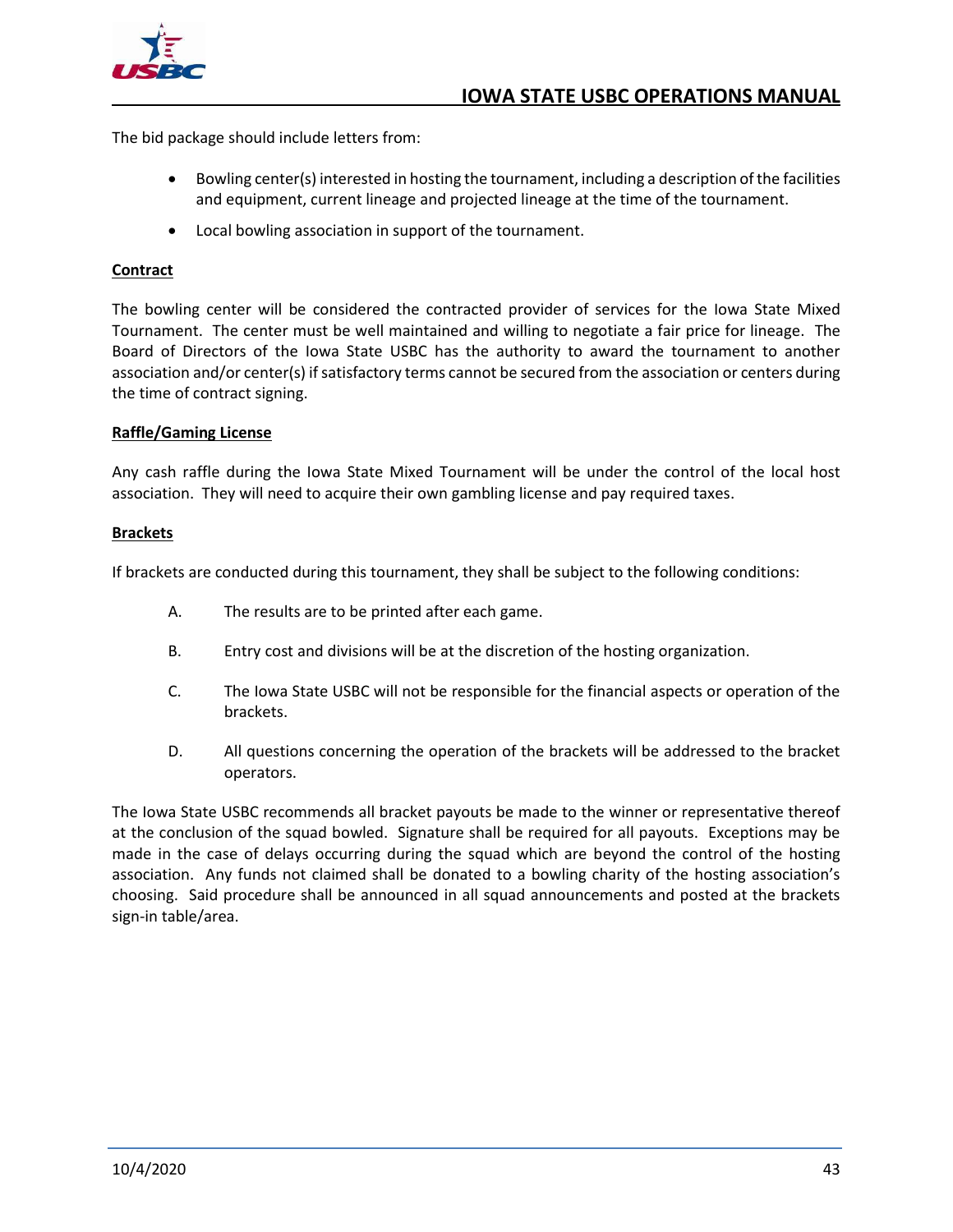

## <span id="page-50-0"></span>*OPEN CHAMPIONSHIP TOURNAMENT*

#### <span id="page-50-1"></span>**Rotation**

The Iowa State Open Championship Tournament shall be hosted by associations who are qualified and have shown interest in being on a rotation schedule. An association must have a center with 36 lanes or 16 and 24 when two centers are used. Centers used must be handicap accessible, well maintained and willing to negotiate a fair price for lineage. If an association is unable to host when it is their turn, they will be dropped to the bottom of the rotation schedule and another association will be asked to host. Notice shall be given two years in advance. See appendix for rotation schedule.

#### <span id="page-50-2"></span>**Eligibility**

- 1. All entrants must be members of the Iowa State USBC for the current season. Only members of certified leagues or substitutes whose membership dues have been paid in accordance with the USBC and Iowa State USBC Bylaws may bowl in the Iowa State USBC Open Championship Tournament.
- 2. The tournament rules shall be governed by the USBC General Playing Rules and Certified Tournament rules.
- 3. Unmarried grade and high school students who have not attained the age of eighteen (18) must have written consent of their parent or guardian in order to participate in this state tournament. Said written consent must be on a form approved by USBC and must be on file with the tournament association manager at least one (1) week before the bowler is eligible to bowl in tournament competition, unless the student is accompanied by their parent or legal guardian, in which case the parental consent form may be filed up to the time the student starts to bowl.
- 4. The tournament shall consist of three divisions, Open, Standard, and Booster. Only Standard and Booster shall be handicapped. Events include a five (5) member Team event, a Doubles event, a Singles event (a bowler must bowl in both the Doubles and Singles event), and an optional All Events. Optional entries must accompany the entry form and are non-refundable. An entrant may pay in advance the handicap All Events with the anticipation of bowling in all 3 events and being eligible for the All Events prize fund.
- 5. Multiple participation will be allowed in the team and doubles events. There must be at least three (3) different bowlers for the team event and different partner in the doubles event. A bowler may bowl once in singles. The penalty for an infraction of this rule is disqualification of the team and forfeiture of entry fees and prize money. The first team and doubles score will be the score used for All Events.

#### <span id="page-50-3"></span>**Entry Policy**

6. All entries postmarked the first post office business day following entry closing date shall be accepted. Full remittance (prize, bowling and expense fees) in check or money order must accompany entry.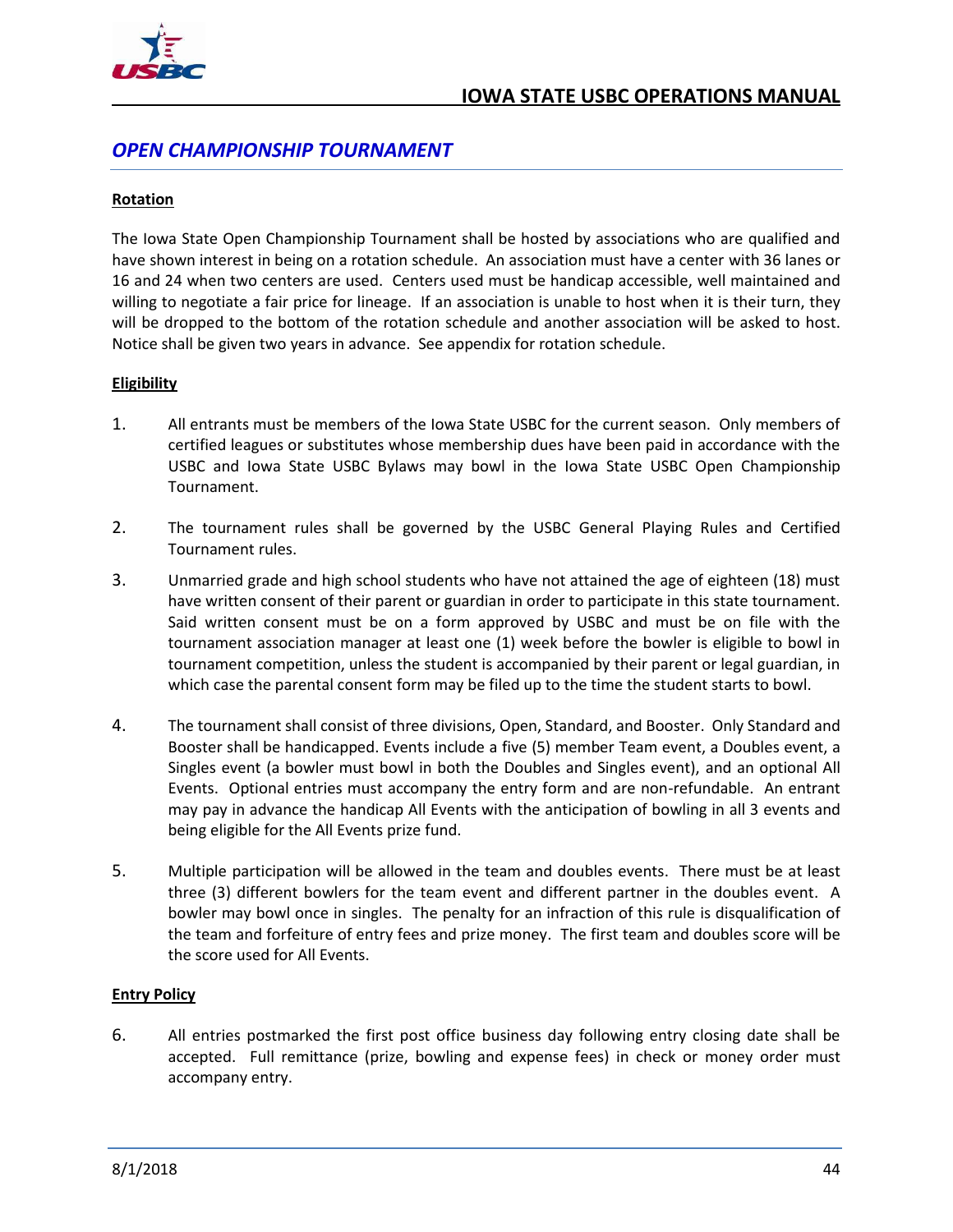

- 7. Late entries may be accepted subject to lane availability and at the discretion of the Tournament Director. No entries will be accepted after the tournament begins. All teams and individuals (when not on teams) will be notified in writing of the time they are scheduled to bowl.
- 8. No entry fees will be refunded after fifteen (15) days from the closing date or fifteen (15) days from the date of confirmation. Rescheduling of any event may be made at the discretion of the Tournament Director. Refunds for overpayment of fees will not be issued for less than \$5.00.

#### <span id="page-51-0"></span>**Entry Fees and Prize Funds**

- 9. All remittances must be made payable to the Iowa State USBC. NO CASH WILL BE ACCEPTED. All dishonored checks or redeposit fees will be subject to a \$50 service fee per transaction. Failure to make restitution will result in the cancellation of the entire entry. This is the responsibility of the team captain.
- 10. The Board of Directors of the Iowa State USBC shall establish the amount to be allocated to the prize fund annually.
- 11. The prize list shall be prepared with the ratio of one prize to every five (1:5) entries in Team, Doubles, and Singles. All Events, one prize to every twenty (1:20) entries.
- 12. All Standard and Booster prize fees shall remain in the respective division prize money.
- 13. All prize funds shall be distributed within thirty (30) days following the close of the tournament except when USBC has authorized delay in payment.

#### <span id="page-51-1"></span>**Averages**

- 14. Averages used shall be established in any USBC certified leagues and associations and used in the following order:
	- (a) Highest average of not less than twenty-one (21) games in any league (including summer and adjusted sport average) at the end of previous season.
	- (b) Highest average of twenty-one (21) games or more as of January 1 of the current season.
	- (c) Established average of twelve (12) or more games as of the date of participation. Verification from local association will be required.
	- (d) If bowler does not meet any of the above average requirements, they may enter with a 230 average.
- 15. It shall be the responsibility of the entrant to verify the accuracy of their average, whether submitted by the bowler, the team captain, or others. All winners' averages are subject to further verification by the Tournament Director. Falsification of average will be subject to disqualification.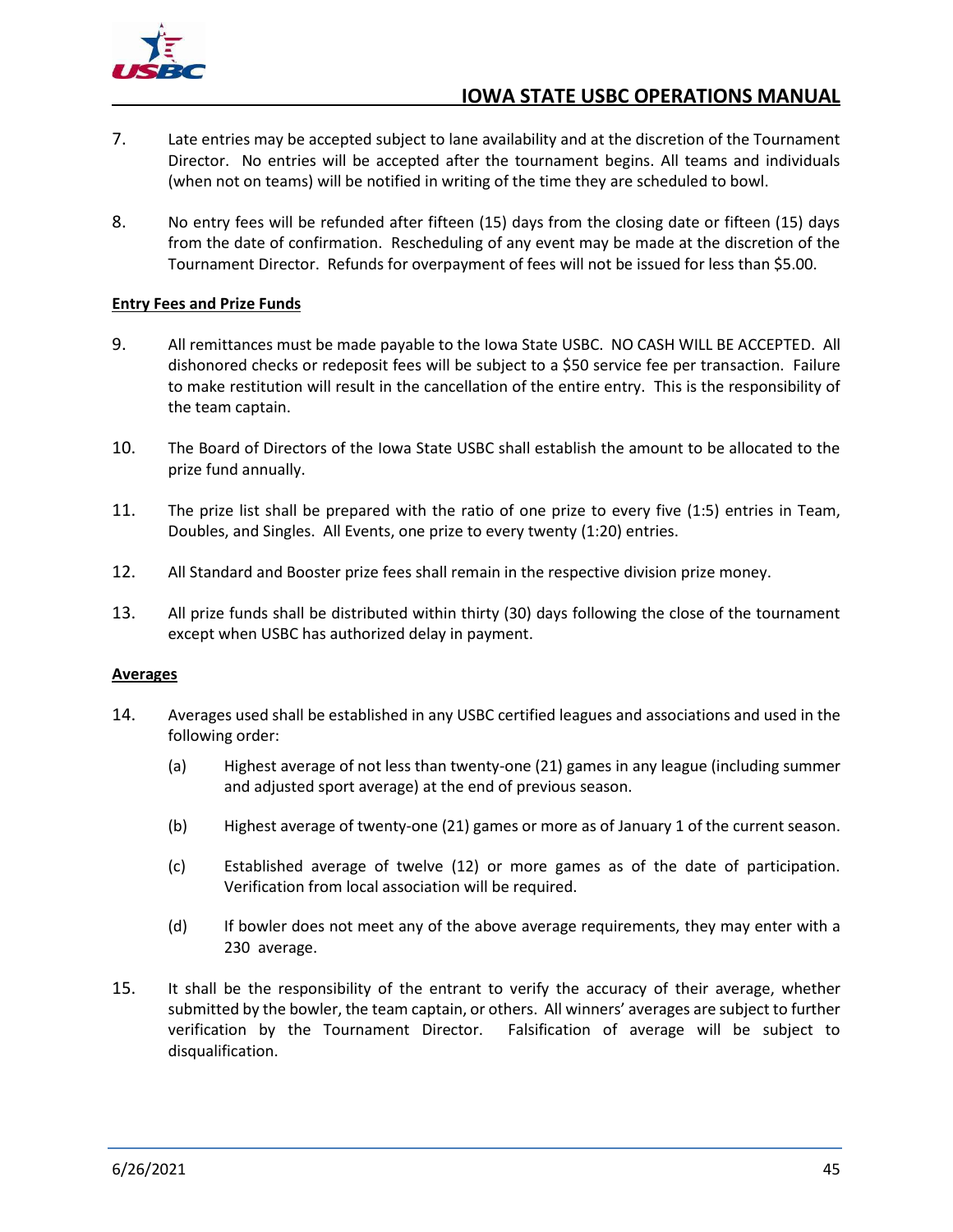

#### <span id="page-52-0"></span>**Scheduling**

- 16. There will be no line-up changes at the time of participation.
- 17. The Iowa State USBC reserves the right to move entries if squads cannot be filled.

#### <span id="page-52-1"></span>**Substitutions**

- 18. If a duly scheduled entrant is unable to bowl because of disability or absence, the captain shall have the right to substitute another bowler who qualifies under the Iowa State USBC Open Championship Tournament eligibility requirements. After a substitute is secured, they shall remain until the event is completed. When a substitution changes a division in any event, the division will be adjusted accordingly.
- 19. If tournament officials are requested to secure a substitute, that substitute will not be required to reimburse the original entrant and will be eligible for any prize money or awards earned. When the team secures its own substitute, they shall make their own arrangements for repayment of entry fee and prize distribution.
- 20. Substitute forms must be in the Iowa State USBC office as soon as possible prior to the date scheduled to bowl.
- 21. Paid All Events are not transferable unless the substitute replaces an original entrant in all three events, and the transfer is made by a tournament official prior to the substitute's participation in any event. If the substitute had paid the optional All Events fee, in anticipation of bowling all three events and bowled all three events, they would be eligible for an All Events award.
- 22. Any bowler who has arrived after the game has started will be permitted to bowl at the discretion of the Tournament Director or the tournament assistant in charge. If allowed, bowler shall begin play with the score to count from the frame then being bowled. They will not be credited with any pins for the frames missed. (Rule 322a/a-b).

#### <span id="page-52-2"></span>**Awards**

#### <span id="page-52-3"></span>Open Tournaments (Individual Awards)

300 Game 800 Series 100 Pins Over Game 150 Pins Over Series

<span id="page-52-4"></span>Open Championship Tournament 5-Person Team Champions, All Divisions (Awards to each individual) Doubles Champions, All Divisions (Awards to each Individual) Singles Champions, All Divisions (Individual Award) All Events Champions, All Divisions (Individual Award)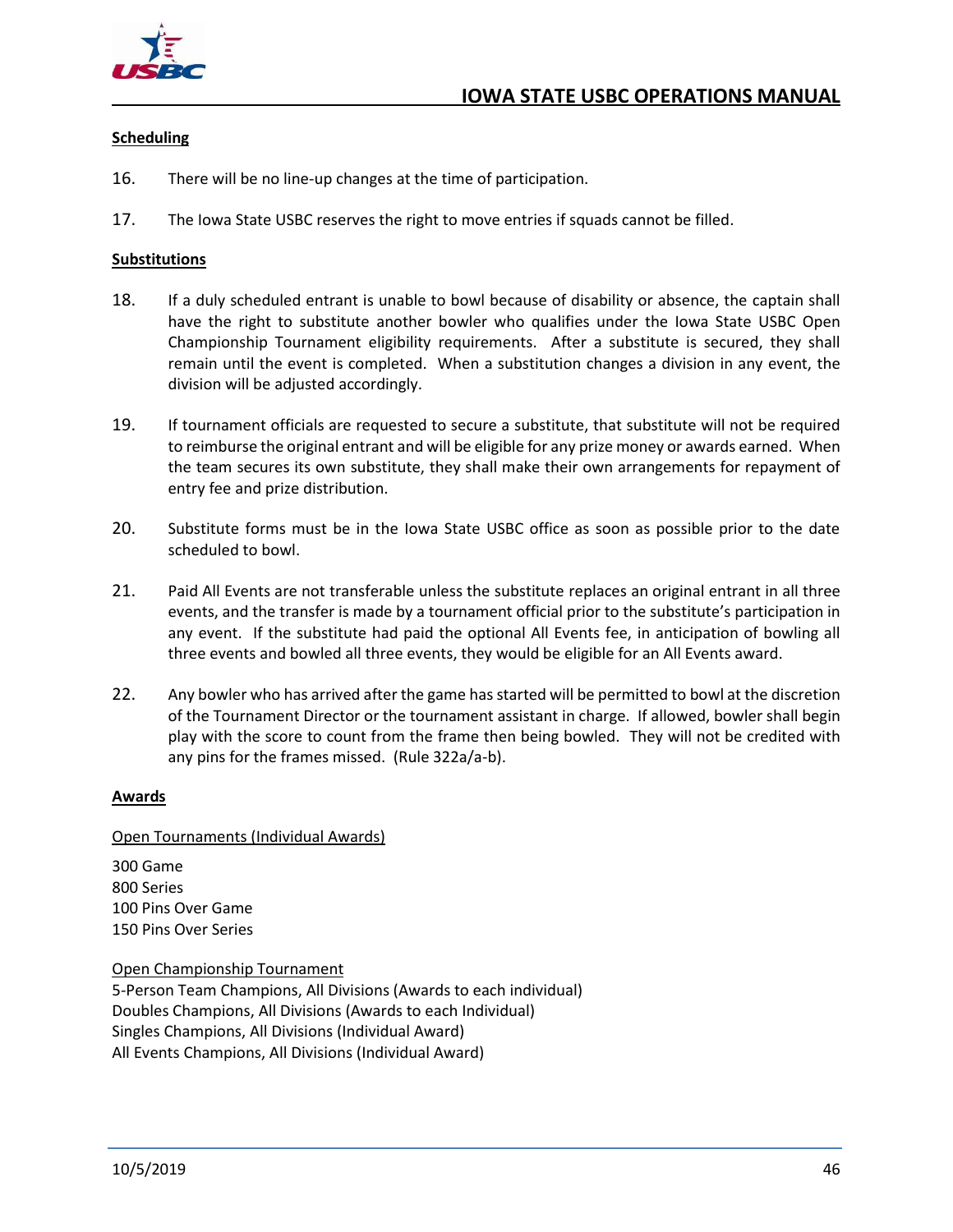

#### <span id="page-53-0"></span>50-Year Participation Plaque

Any bowler competing in their 50th state championship tournament, Open or Women's, will be awarded a 50-Year Club plaque and will be introduced on the squad on which they are bowling each year thereafter. Plaques are awarded by taking the word of the individual bowler. Women may not count both tournaments when bowled the same year (Open and Women's).

#### <span id="page-53-1"></span>**Ties**

23. If a tie for first place occurs in any event, co-champions will be declared. Prize money will be combined and divided equally, and duplicate awards will be presented.

#### <span id="page-53-2"></span>**Protests**

- 24. Any protest regarding scores must be submitted in writing to the Association Manager not later than seventy-two (72) hours after the games have been bowled. Protests regarding classification must be made to the Tournament Director before or at the time of bowling. The action of the Tournament Director shall be final unless an appeal is made to the Board of Directors or to USBC.
- 25. The Board of Directors shall have the power to hear and act on all protests arising from or under construction of the rules of the Iowa State USBC Open Championship Tournament. The Tournament Director has the authority to make decisions regarding anything not covered in these rules.

#### <span id="page-53-3"></span>**Raffle/Gaming License**

Any cash raffle during the Iowa State Mixed Tournament will be under the control of the local host association. They will need to acquire their own gambling license and pay required taxes.

#### <span id="page-53-4"></span>**Brackets**

- 26. If brackets are conducted during this tournament, they shall be subject to the following conditions:
	- A. The results are to be printed after each game.
	- B. Entry cost and divisions will be at the discretion of the hosting organization.
	- C. The Iowa State USBC will not be responsible for the financial aspects or operation of the brackets.
	- D. All questions concerning the operation of the brackets will be addressed to the bracket operators.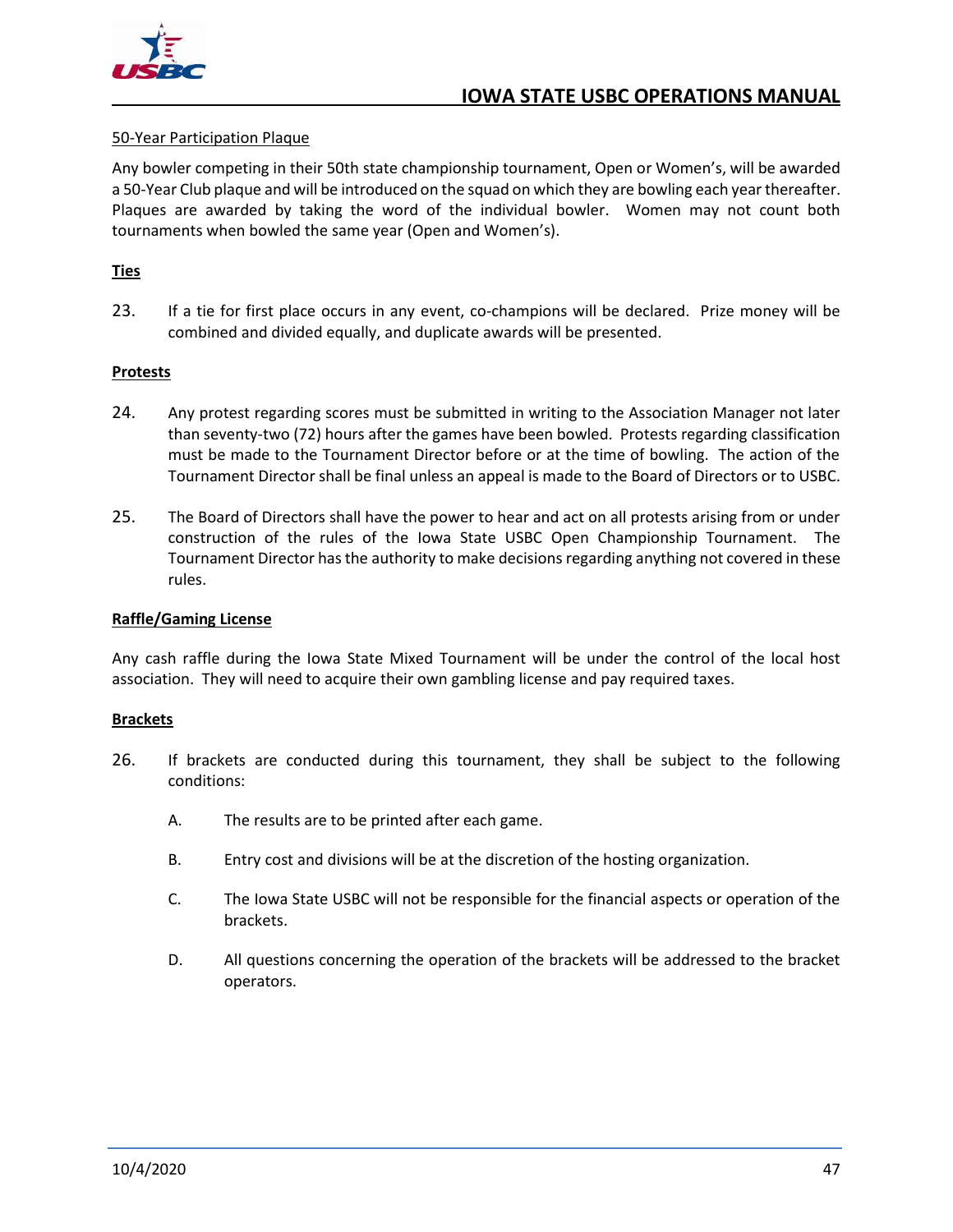

The Iowa State USBC recommends all bracket payouts be made to the winner or representative thereof at the conclusion of the squad bowled. Signature shall be required for all payouts. Exceptions may be made in the case of delays occurring during the squad which are beyond the control of the hosting association. Any funds not claimed shall be donated to a bowling charity of the hosting association's choosing. Said procedure shall be announced in all squad announcements and posted at the brackets sign-in table/area.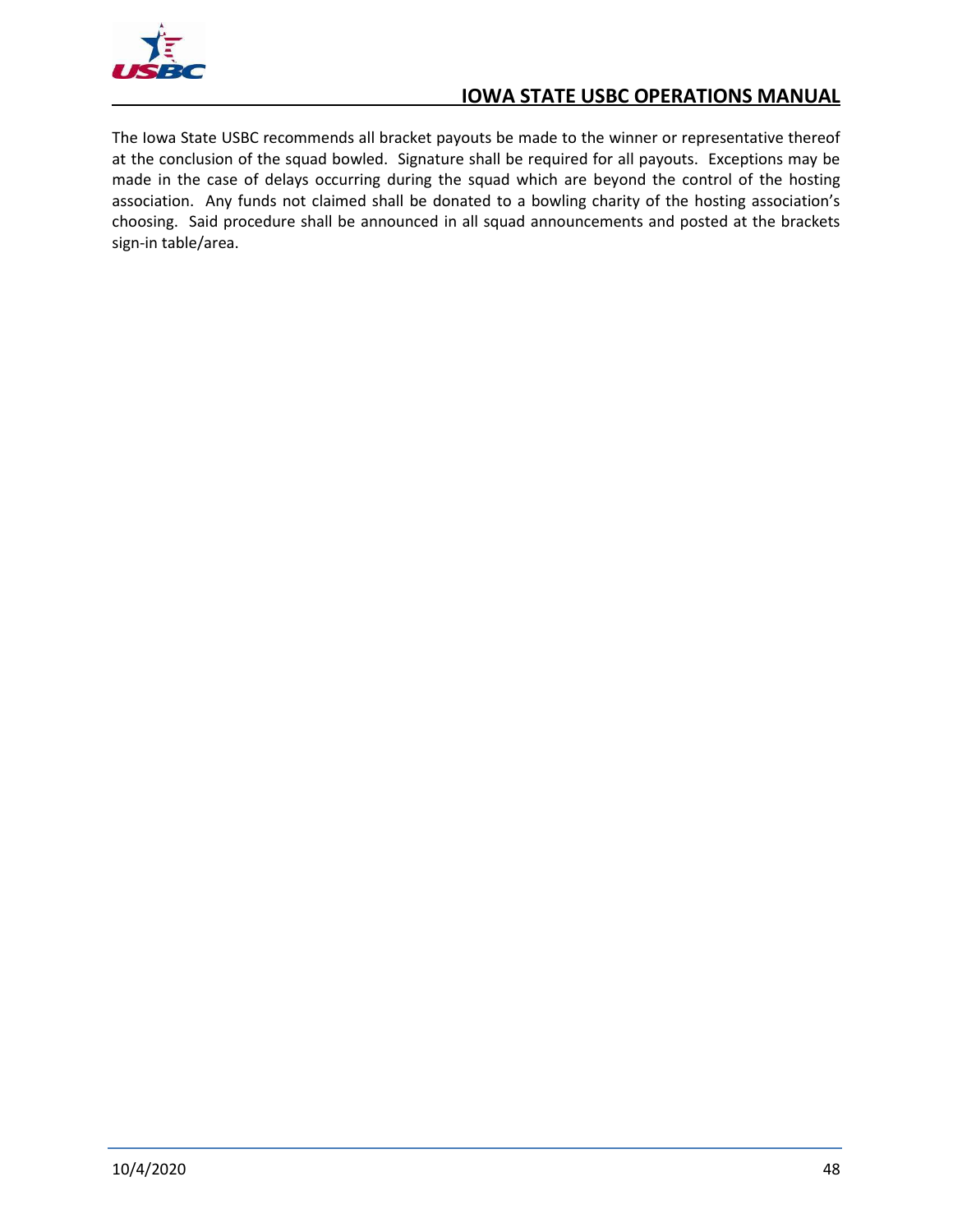

## <span id="page-55-0"></span>*WOMEN'S CHAMPIONSHIP TOURNAMENT*

#### <span id="page-55-1"></span>**Rotation**

The Iowa State Women's Championship Tournament shall be hosted by associations who are qualified and have shown interest in being on a rotation schedule. An association must have a center with 28 lanes or 12 and 16 when two centers are used. Centers used must be handicap accessible, well maintained and willing to negotiate a fair price for lineage. If an association is unable to host when it is their turn, they will be dropped to the bottom of the rotation schedule and another association will be asked to host. Notice shall be given two years in advance. See appendix for rotation schedule.

#### <span id="page-55-2"></span>**Eligibility**

- 1. All entrants must be female members of the Iowa State USBC for the current season. Only members of certified leagues or substitutes whose membership dues have been paid in accordance with the USBC and Iowa State USBC Bylaws may bowl in the Iowa State USBC Women's Championship Tournament.
- 2. A multiple membership bowler from another state association will be permitted to bowl in the Iowa State USBC Women's Championship Tournament, provided she meets the average and membership requirement.
- 3. The tournament rules shall be governed by the USBC General Playing Rules and Certified Tournament rules.
- 4. Unmarried grade or high school students under the age of eighteen (18) must furnish written authorization signed by a parent or guardian. This signed statement should be attached to the original entry/substitution form when submitted.
- 5. The tournament shall consist of a 4-woman Team event, a Doubles event, a Singles event (a bowler must bowl in both the Doubles and Singles event), an optional All Events, an optional scratch Singles event and an optional scratch All Events. Entrants who have paid the fees for the regular handicap Singles and All Events may enter the optional Scratch Singles and/or the Scratch All Events. All optional entries must accompany the entry form and are non-refundable. An entrant may pay in advance the handicap All Events and scratch All Events with the anticipation of bowling in all 3 events and being eligible for the All Events prize fund.
- 6. Multiple participation will be allowed in the Team and doubles event. At least two (2) members of the Team's lineup must be different on each entry, a different partner for the doubles event. A bowler may substitute in the Doubles event multiple times. The first Team and Doubles score will be the score used for All Events, handicap or optional scratch.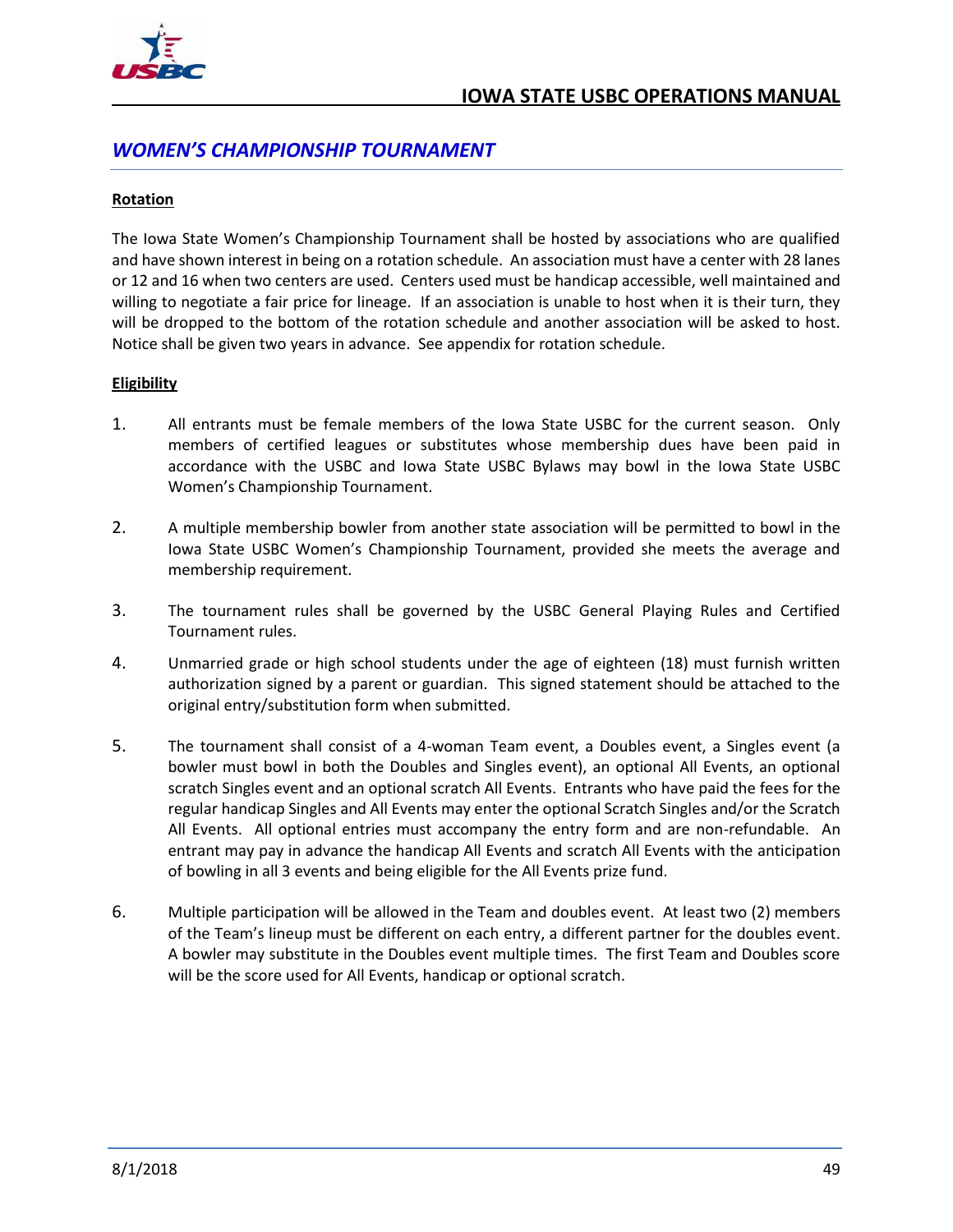

#### <span id="page-56-0"></span>**Entry Policy**

- 7. Tournament entries open August 1 and entries will be scheduled only when completed entry form and full fees are received by the Association Manager.
- 8. Late entries may be accepted subject to lane availability and at the discretion of the Tournament Director. No entries will be accepted after the tournament begins. All teams and individuals (when not on teams) will be notified in writing of the time they are scheduled to bowl.
- 9. No entry fees will be refunded after fifteen (15) days from the closing date or fifteen (15) days from the date of confirmation. Rescheduling of any event may be made at the discretion of the Tournament Director. Refunds for overpayment of fees will not be issued for less than \$5.00.

#### <span id="page-56-1"></span>**Entry Fees and Prize Funds**

- 10. All remittances must be made payable to the Iowa State USBC. NO CASH WILL BE ACCEPTED. All dishonored checks or redeposit fees will be subject to a \$50 service fee per transaction. Failure to make restitution will result in the cancellation of the entire entry. This is the responsibility of the team captain.
- 11. The Board of Directors of the Iowa State USBC shall establish the amount to be allocated to the prize fund annually.
- 12. All prize funds shall be distributed within thirty (30) days following the close of the tournament except when USBC has authorized delay in payment.

#### <span id="page-56-2"></span>**Averages**

- 13. Averages used shall be established in any USBC certified leagues and associations and used in the following order:
	- (a) Highest average of not less than twenty-one (21) games in any league (including summer and adjusted sport average) at the end of previous season.
	- (b) Highest average of twenty-one (21) games or more as of January 1 of the current season.
	- (c) Established average of twelve (12) or more games as of the date of participation. Verification from local association will be required.
	- (d) If bowler does not meet any of the above average requirements, she may enter with a 220 average.
- 14. It shall be the responsibility of the entrant to verify the accuracy of her average, whether submitted by the bowler, the team captain, or others. All winners' averages are subject to further verification by the Tournament Director. Falsification of average will be subject to disqualification.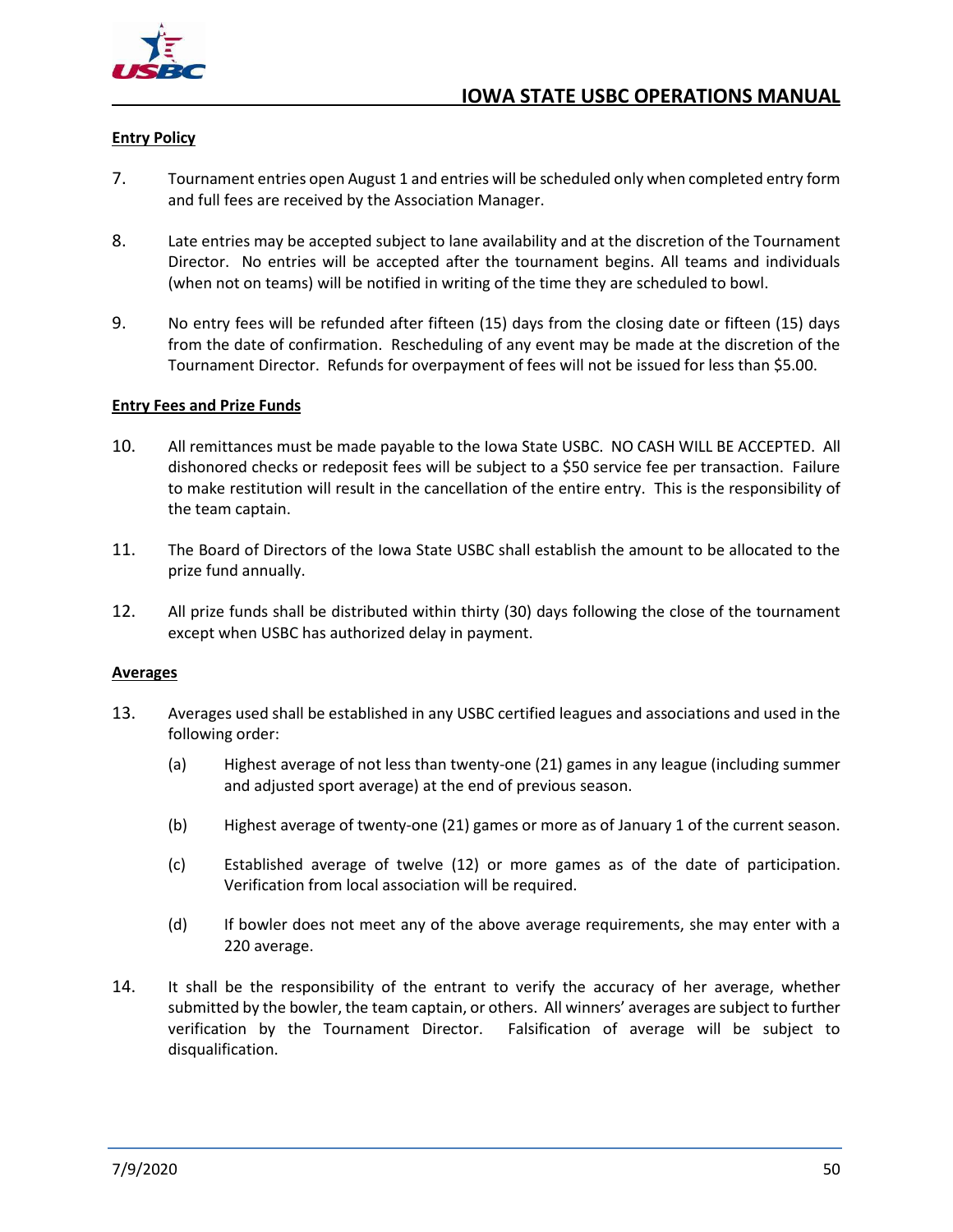

15. The annual Iowa State USBC Women's Championship Tournament handicap shall be determined by the Board of Directors.

#### <span id="page-57-0"></span>**Scheduling**

- 16. There will be no line-up changes at the time of participation.
- 17. The Iowa State USBC reserves the right to move entries if squads cannot be filled.

#### <span id="page-57-1"></span>**Substitutions**

- 18. If a duly scheduled entrant is unable to bowl because of disability or absence, the captain shall have the right to substitute another bowler who qualifies under the Iowa State USBC Women's Championship Tournament eligibility requirements. After a substitute is secured, she shall remain until the event is completed.
- 19. If tournament officials are requested to secure a substitute, that substitute will not be required to reimburse the original entrant and will be eligible for any prize money or awards earned by her. When the Team secures its own substitute, they shall make their own arrangements for repayment of entry fee and prize distribution.
- 20. Substitute forms must be in the Iowa State USBC office as soon as possible prior to the date scheduled to bowl.
- 21. Paid All Events are not transferable unless the substitute replaces an original entrant in all three events, and the transfer is made by a tournament official prior to the substitute's participation in any event. If the substitute had paid the optional All Events fee, in anticipation of bowling all three events and bowled all three events, she would be eligible for an All Events award.
- 22. Any bowler who has arrived after the game has started will be permitted to bowl at the discretion of the Tournament Director or the tournament assistant in charge. If allowed, she shall begin play with the score to count from the frame then being bowled. She will not be credited with any pins for the frames missed. (Rule 322a/a-b)

#### <span id="page-57-2"></span>**Awards**

State association championship awards shall be awarded to the Team, Doubles, Singles (handicap and optional scratch) and All Events (handicap and optional scratch) champions. In the case of any event winner(s) winning both the handicap and scratch, one award will be presented to the winner(s) showing both awards.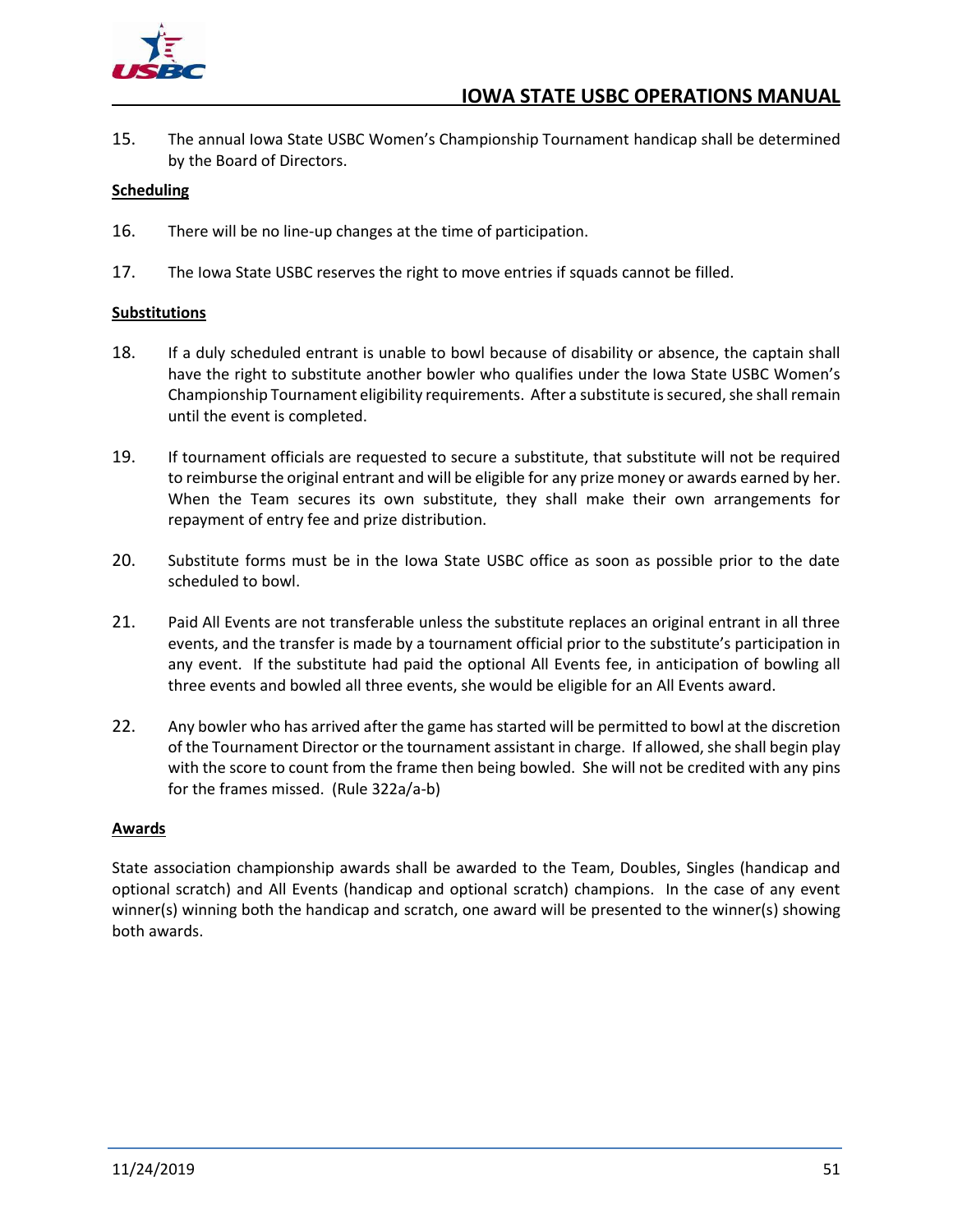

## <span id="page-58-0"></span>Women's Championship Tournament

4-woman Team event Doubles Event Singles Event Optional All Events Optional Scratch Singles Event Optional Scratch All Events

#### <span id="page-58-1"></span>Women's Tournaments (Individual Awards) 200 Game 275 Game, 300 Game 700 Series, 800 Series 100 Pins Over Game 150 Pins Over Series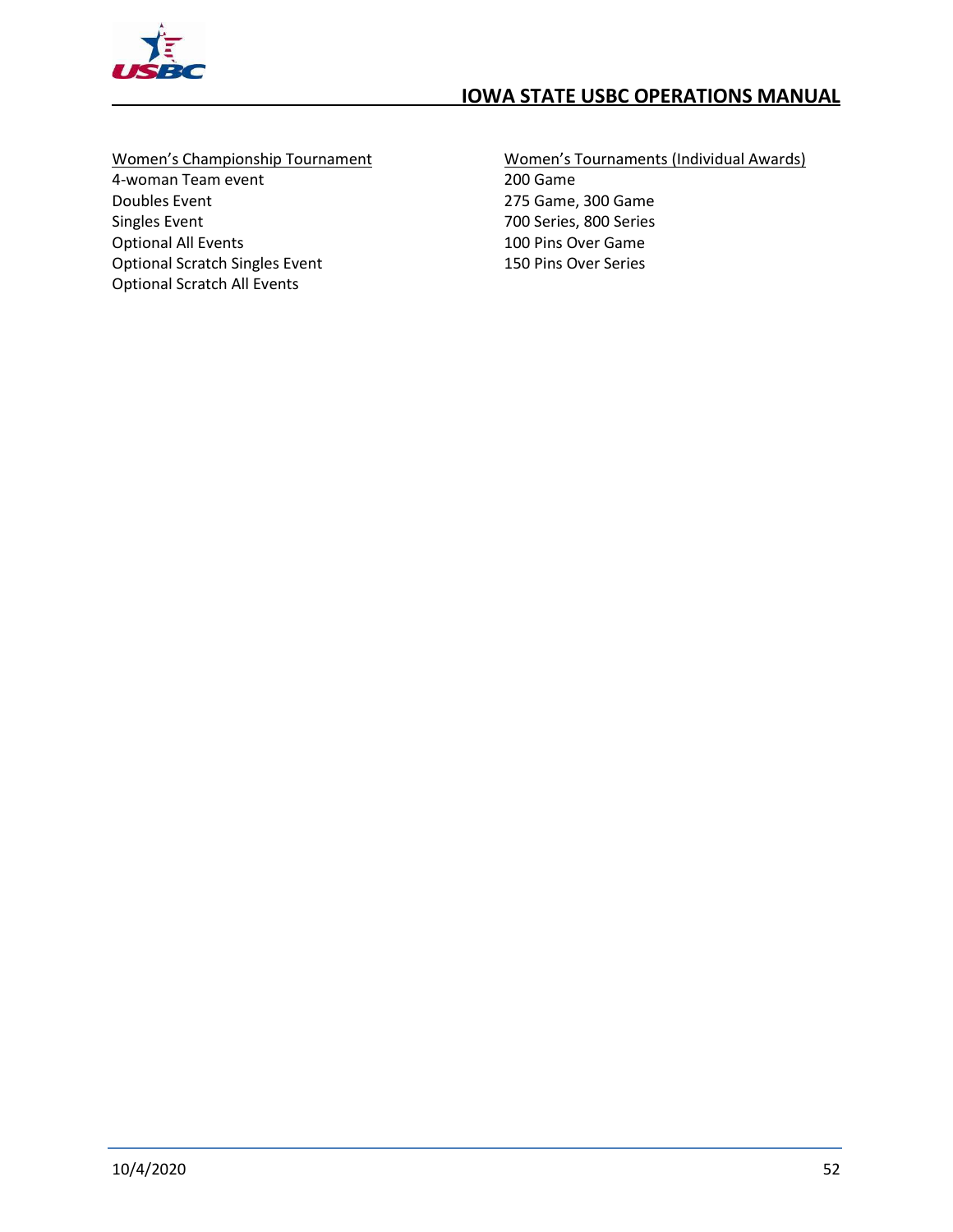

#### <span id="page-59-0"></span>50-Year Participation Plaque

Any bowler competing in their 50th state championship tournament, Open or Women's, will be awarded a 50-Year Club plaque and will be introduced on the squad on which they are bowling each year thereafter. Plaques are awarded by taking the word of the individual bowler(s). Women may not count both tournaments when bowled the same year (Open and Women's).

#### <span id="page-59-1"></span>**Ties**

23. If a tie for first place occurs in any event, co-champions will be declared. Prize money will be combined and divided equally, and duplicate awards will be presented.

#### <span id="page-59-2"></span>**Protests**

- 24. Any protest regarding scores must be submitted in writing to the Association Manager not later than seventy-two (72) hours after the games have been bowled. Protests regarding classification must be made to the Tournament Director before or at the time of bowling. The action of the Tournament Director shall be final unless an appeal is made to the Board of Directors or to USBC.
- 25. The Board of Directors shall have the power to hear and act on all protests arising from or under construction of the rules of the Iowa State USBC Women's Championship Tournament. The Tournament Director has the authority to make decisions regarding anything not covered in these rules.

#### <span id="page-59-3"></span>**Raffle/Gaming License**

Any cash raffle during the Iowa State Mixed Tournament will be under the control of the local host association. They will need to acquire their own gambling license and pay required taxes.

#### <span id="page-59-4"></span>**Brackets**

- 26. If brackets are conducted during this tournament, they shall be subject to the following conditions:
	- A. The results are to be printed after each game.
	- B. Entry cost and divisions will be at the discretion of the hosting organization.
	- C. The Iowa State USBC will not be responsible for the financial aspects or operation of the brackets.
	- D. All questions concerning the operation of the brackets will be addressed to the bracket operators.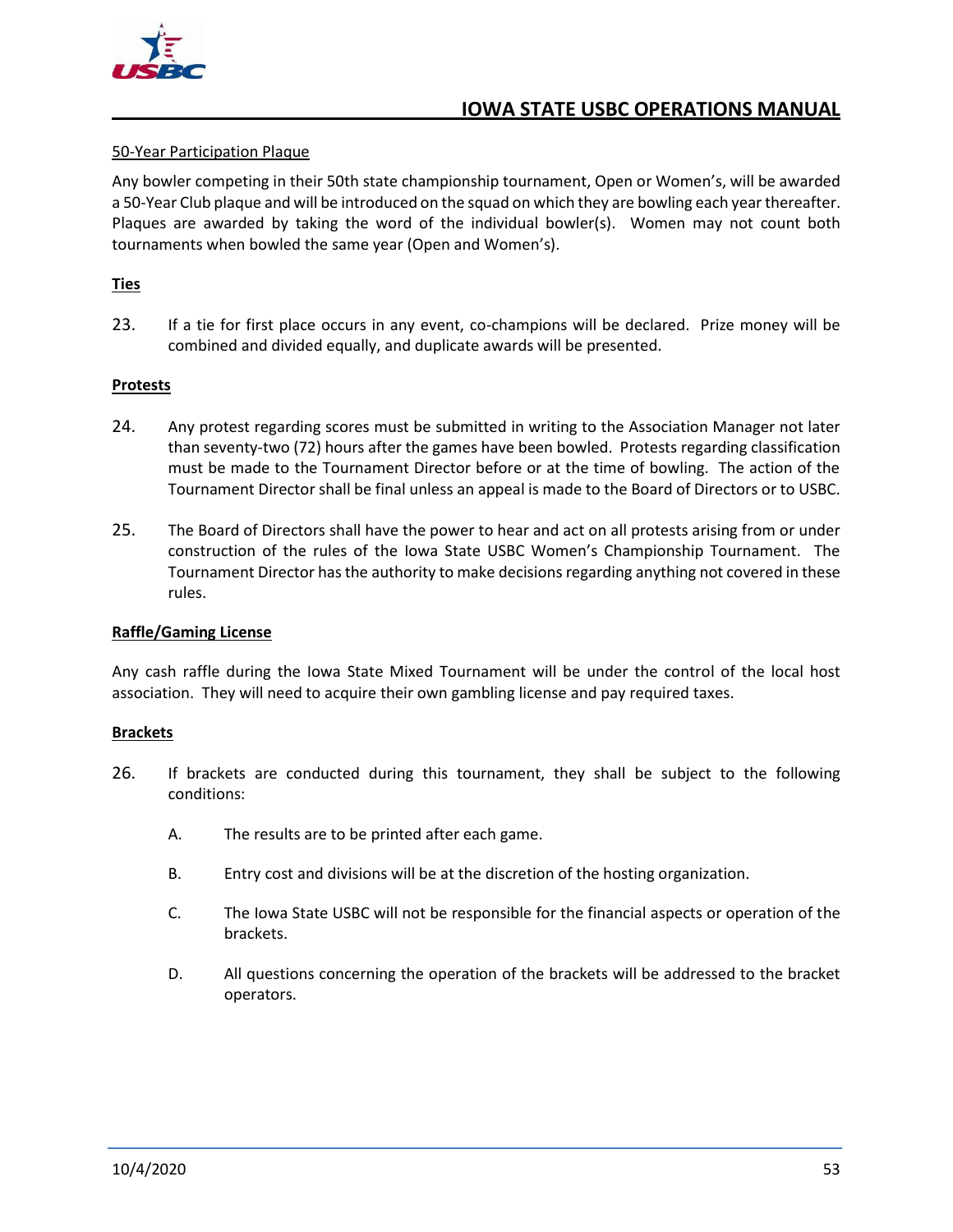

The Iowa State USBC recommends all bracket payouts be made to the winner or representative thereof at the conclusion of the squad bowled. Signature shall be required for all payouts. Exceptions may be made in the case of delays occurring during the squad which are beyond the control of the hosting association. Any funds not claimed shall be donated to a bowling charity of the hosting association's choosing. Said procedure shall be announced in all squad announcements and posted at the brackets sign-in table/area.

## <span id="page-60-0"></span>*SENIOR WOMEN'S TOURNAMENT*

#### <span id="page-60-1"></span>**Tournament Workers**

The hosting association will provide an adequate number of workers necessary to assure that all tournament operations and procedures be handled in a timely and efficient manner. The workers will be under the direction of the Tournament Director. Compensation for workers shall be provided to the association prior to the beginning of the tournament. Rate of compensation shall be \$0.20 per line per person, which the hosting association may distribute at their discretion, and they shall be responsible for any taxes that may be due.

#### <span id="page-60-2"></span>**Senior Women's Tournament Policy**

- 1. All entrants must be 50 years of age or older on or before May 1 and must be a female member of the Iowa State USBC for the current season. Only members of certified leagues or substitutes whose membership dues have been paid in accordance with the USBC and Iowa State USBC Bylaws may bowl in the Iowa State Senior Women's Tournament. Bowlers need NOT belong to a senior league to be eligible to enter this tournament.
- 2. The Iowa State Senior Women's Tournament rules will be adopted by the Board of Directors.
- 3. The tournament shall consist of a Doubles event and a Singles event with an optional All Events.
- 4. Entrants shall participate only once in each event. Bowlers entering Doubles must also enter Singles; bowlers entering Singles must also enter Doubles.
- 5. Notification of scheduled date and time will be sent to person submitting the entry form, who is then responsible for notifying all entrants submitted.
- 6. All remittances must be made payable to the Iowa State USBC. NO CASH WILL BE ACCEPTED. All dishonored checks or redeposit fees will be subject to a \$50 service fee per transaction. Failure to make restitution will result in the cancellation of the entire entry. This is the responsibility of the team captain.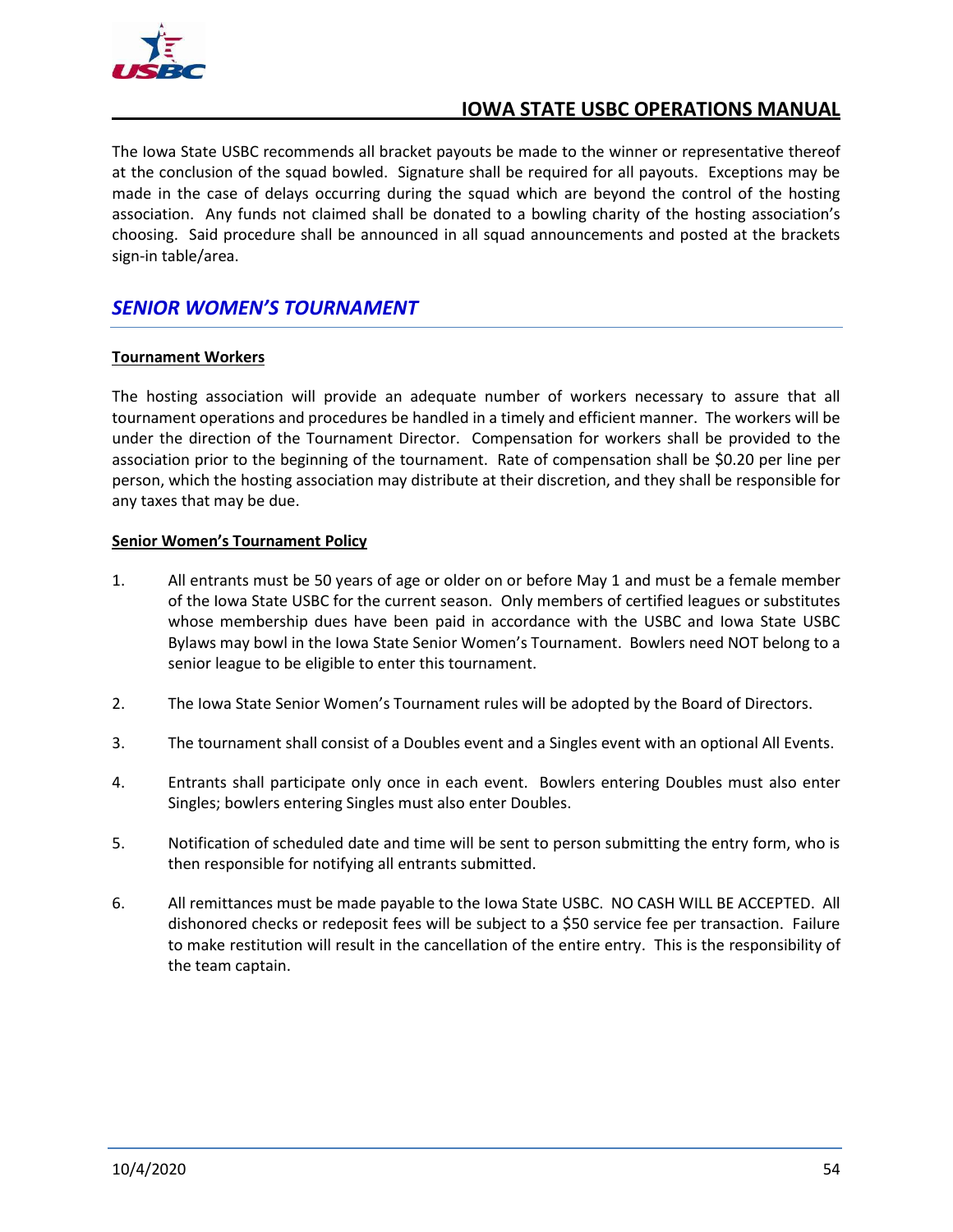

#### <span id="page-61-0"></span>**Prize Fund**

- 7. The Board of Directors shall establish the amount to be allocated to the prize fund annually.
- 8. All prize funds shall be distributed within thirty (30) days following the close of the tournament except when USBC has authorized delay in payment.

#### <span id="page-61-1"></span>**Averages**

9. It shall be the responsibility of the entrant to verify the accuracy of her average, whether submitted by the bowler or others. The Tournament Director has the right to verify and correct incorrect averages. Failure to use the correct average shall disqualify score if submitted average is lower than correct average thereby resulting in a lower classification or more handicap. Prize winnings shall be based on the submitted average if it is higher than the correct average. However, corrections in averages may be permitted up to the completion of the first game of a series.

#### <span id="page-61-2"></span>**Divisions**

10. The tournament shall be divided into two (2) divisions based on entrants age, as follows:

| <b>Singles Event</b>   |                         | <b>Doubles Event</b> |                                          |
|------------------------|-------------------------|----------------------|------------------------------------------|
| Division 1             | Ages 65 and over        | Division 1           | Combined ages of 130 and over            |
| $\mathsf I$ Division 2 | Ages 50 to 64 inclusive | Division 2           | Combined ages of 100 to 129<br>inclusive |

All Events are in the same division as the entrant's Singles event.

#### <span id="page-61-3"></span>**Scheduling**

- 11. No line-up changes at the time of participation.
- 12. The Tournament Director reserves the right to move entries if squads cannot be filled.

#### <span id="page-61-4"></span>**Substitutions**

- 13. If a duly scheduled entrant is unable to bowl, another bowler who is qualified under the tournament eligibility requirements may be substituted. Multiple participation in the Doubles event will be allowed only as a substitute.
- 14. Any bowler who arrives after the game is started will be permitted to bowl at the discretion of the Tournament Director or the tournament assistant in charge. If allowed, she shall begin play with the score to count from the frame then being bowled. She will not be credited with any pins for the frames missed. (Rule 322a/a-b)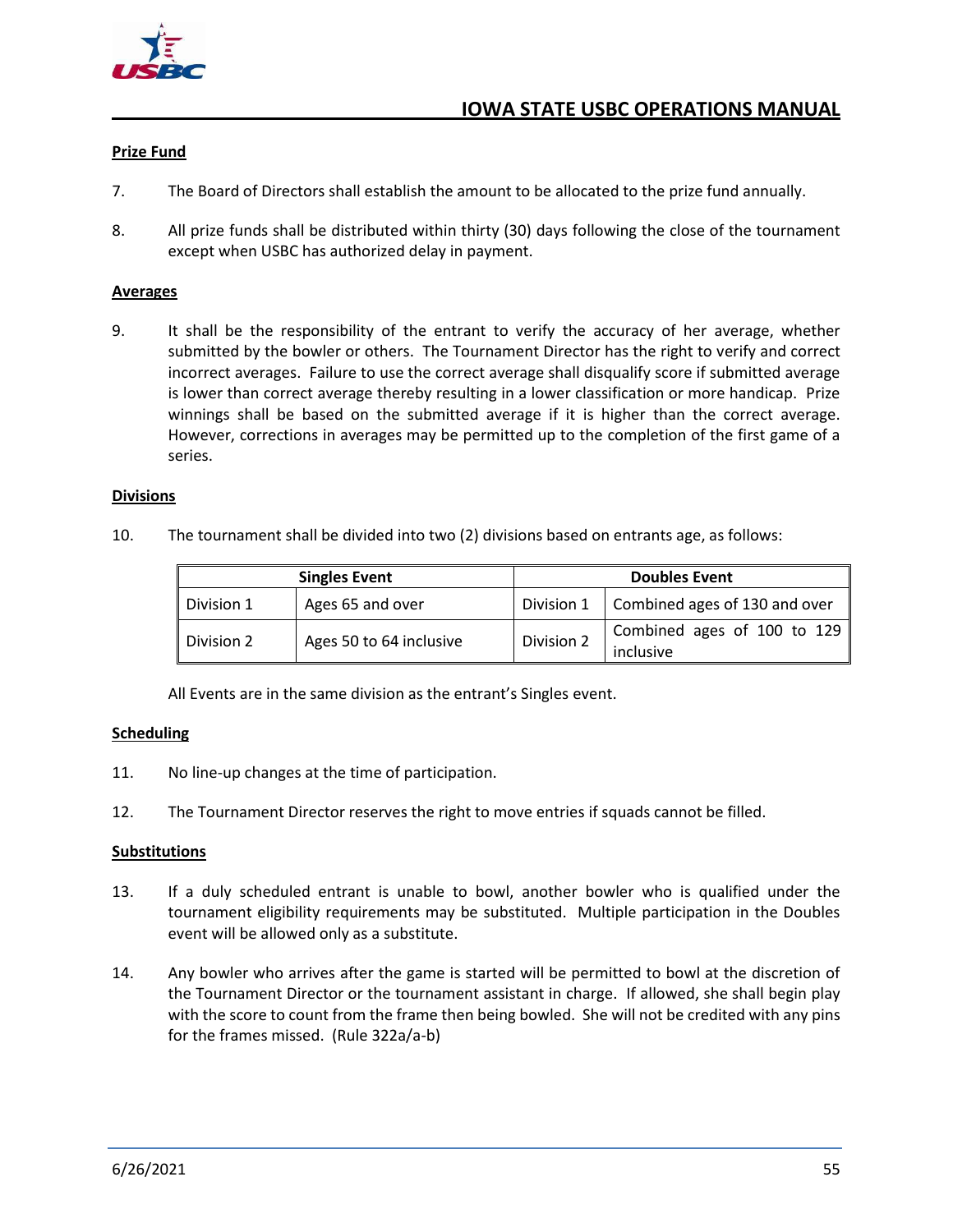

- 15. If one bowler is late for the Doubles event, the bowler present will bowl her Singles first. If her partner has not arrived by the time her Singles event is finished, and a substitute cannot be found, she will be permitted to bowl her games in the Doubles event in order to qualify for All Events.
- 16. Scores bowled through the efforts of more than one individual player shall not qualify for any Iowa State USBC or USBC Awards nor shall the score be included in the All Events.

#### <span id="page-62-0"></span>**Awards**

17. Iowa State Senior Women's Tournament awards shall be presented to the Doubles, Singles and All Events champions in each division.

<span id="page-62-2"></span><span id="page-62-1"></span>

| <b>Women's Senior Champions</b>                 | Women's Senior (Individual Awards) |  |
|-------------------------------------------------|------------------------------------|--|
| Doubles Event – Division 1 and Division 2       | 200 Game                           |  |
| Singles Event – Division 1 and Division 2       | 275 Game, 300 Game                 |  |
| Optional All Events - Division 1 and Division 2 | 700 Series, 800 Series             |  |
|                                                 | 100 Pins Over Game                 |  |
|                                                 | 150 Pins Over Series               |  |

#### <span id="page-62-3"></span>**Ties**

18. If a tie for first place occurs in any event in any division, co-champions will be declared. Prize money will be combined and divided equally, and duplicate awards will be presented.

#### <span id="page-62-4"></span>**Protests**

- 19. Any protest regarding scores must be submitted in writing to the Tournament Director not later than seventy-two (72) hours after the games have been bowled. Protests regarding divisions must be made to the Tournament Director before or at the time of bowling. The action of the Tournament Director shall be final unless an appeal is made to the Board of Directors or to USBC.
- 20. The Board of Directors shall have the power to hear and act on all protests arising from or under construction of the rules of the Iowa State Senior Women's Tournament

#### <span id="page-62-5"></span>**Bidding Guidelines**

A joint invitation from the hosting association and the bowling center(s) will be received by the Iowa State USBC for consideration. This invitation must be postmarked no later than February 1 two (2) years prior to the bid year for hosting. If no invitations are received by the deadline, the ISUSBC President, with approval of the Board, may select the site.

Only bowling centers with eight (8) or more lanes will be considered for hosting the Iowa State Senior Women's Tournament.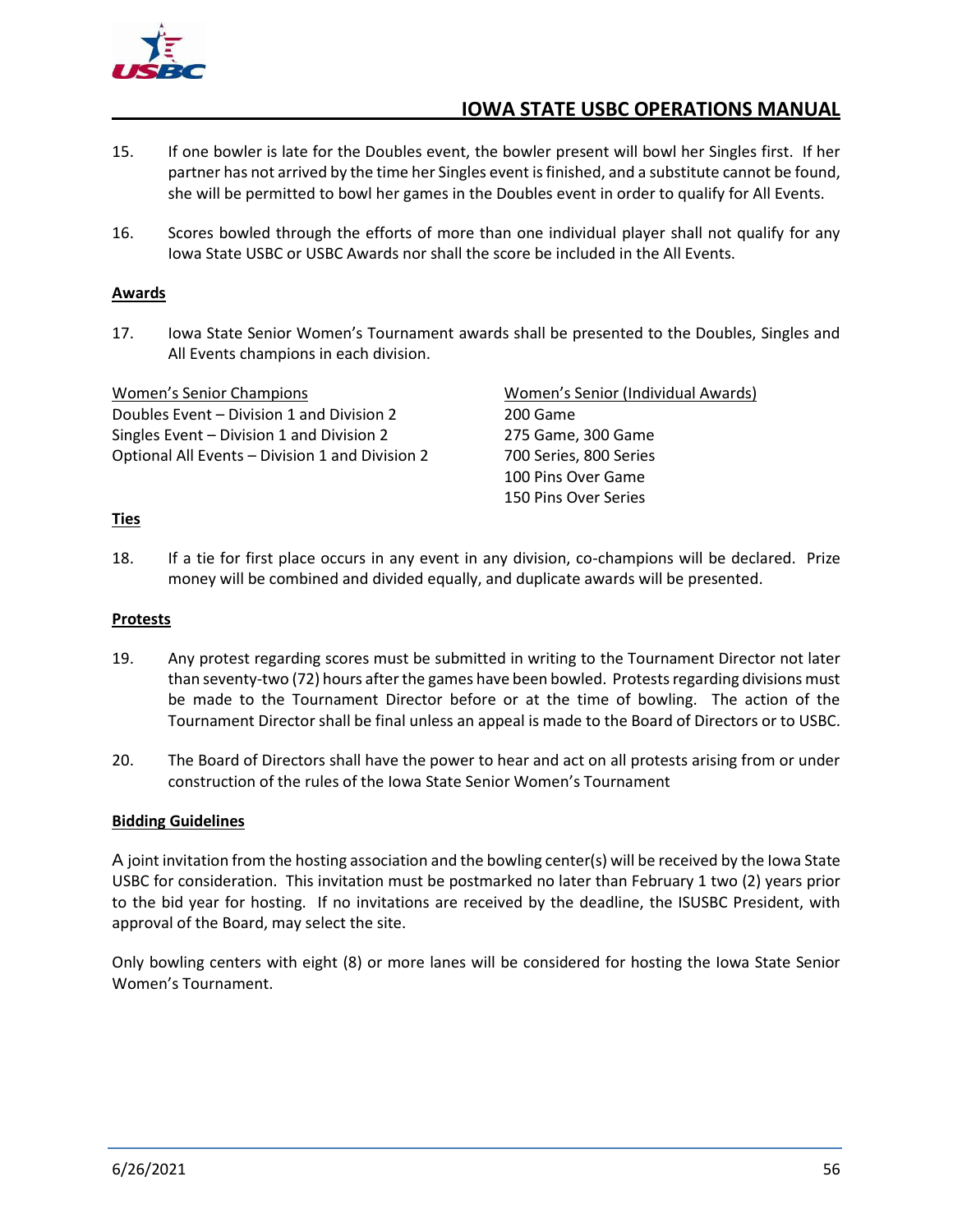

The Bid Package should include letters from:

- Bowling center(s) interested in hosting the tournament, including a description of the facilities and equipment. Current lineage and projected lineage at the time of the tournament.
- Local bowling association in support of the tournament.

#### <span id="page-63-0"></span>**Contract**

The bowling center will be considered the contracted provider of services for the Iowa State Senior Women's Tournament. It is imperative that center be well maintained and willing to charge a reasonable lineage price for tournament bowling. The Board of Directors has the authority to award the tournament to another association and/or center(s) if satisfactory terms cannot be secured from the association or centers during the time of contract signing.

#### <span id="page-63-1"></span>**Raffle/Gaming License**

Any cash raffle conducted during the Iowa State USBC Senior Women's Tournament will be under the control of the local host association, and they will need to acquire their own gambling license.

#### <span id="page-63-2"></span>**Brackets**

If brackets are conducted during this tournament, it shall be subject to the following conditions:

- A. The results are to be printed after each game.
- B. Entry cost and divisions will be at the discretion of the hosting organization.
- C. The Iowa State USBC will not be responsible for the financial aspects or operation of the brackets.
- D. All questions concerning the operation of the brackets will be addressed to the bracket operators.

The Iowa State USBC recommends all bracket payouts be made to the winner or representative thereof at the conclusion of the squad bowled. Signature shall be required for all payouts. Exceptions may be made in the case of delays occurring during the squad which are beyond the control of the hosting association. Any funds not claimed shall be donated to a bowling charity of the hosting association's choosing. Said procedure shall be announced in all squad announcements and posted at the brackets sign-in table/area.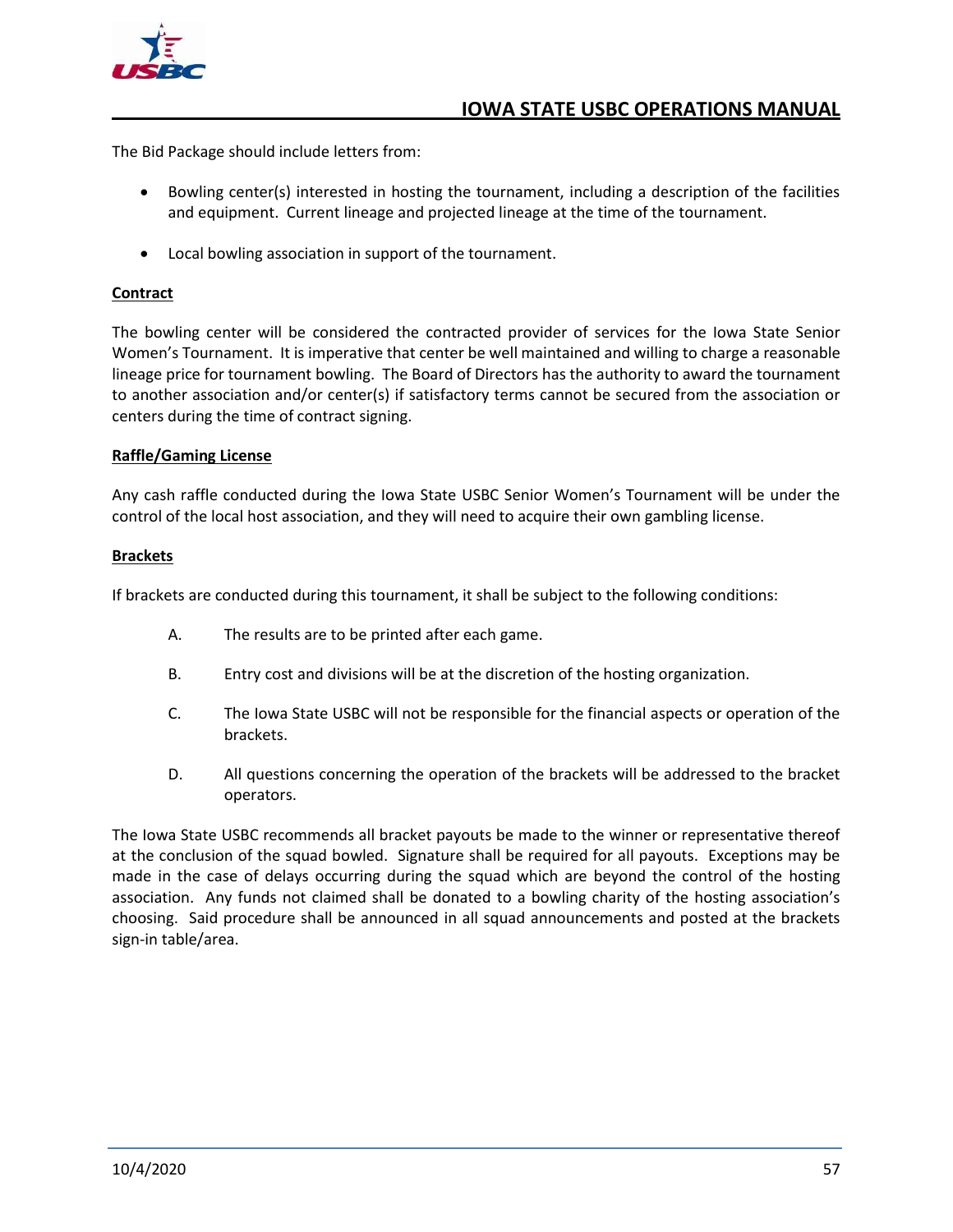

## **IOWA STATE USBC**

## <span id="page-64-0"></span>*GUIDELINES FOR HOSTING A TOURNAMENT*

#### <span id="page-64-1"></span>**SECTION A: Advance Planning for Bid/Proposal Submission**

1) Local Association Board Advance Planning

A 100% commitment from all board members to support the hosting and operation during the entire tournament is required. Local board should be ready to commit working weekends for the duration of the tournament (3-5 weeks for Mixed, Women's Senior and Youth State, 3-4 months for Open and Women's Championship). Ask yourselves: can you get the volunteers needed to assist with running a tournament, will the proprietors commit to lane availability for this duration of time, are there enough hotel/motel and restaurant accommodations, will the local Convention and Visitors Bureau (CVB) and/or Chamber of Commerce (CC) be involved in assisting? To be eligible to host the Youth State Tournament your association must have a minimum of four (4) teams participating in the three (3) previous consecutive years.

2) Drafting the Bid/Proposal

Local associations that wish to host an Iowa State USBC tournament MUST submit the following information by February 1 two (2) years in advance. Note Championships: Open and Women's are on a rotation schedule; Mixed, Women's Senior and Youth Championship are selected from qualified bids.

- Names of eligible and interested bowling centers: must be handicap accessible and well maintained
- Number of lanes in each center: note the requirement for each tournament
	- o Mixed 16
	- $\degree$  Open 36 for one center or 24 and 16 when using two (2) centers
	- o Women's 28 for one center or 16 and 12 when using two (2) centers
	- o Women's Senior 8
	- o Youth State 24 for one center or 20 and 12 using two (2) centers
- Guaranteed cost per line of bowling, including sales tax, negotiable using hosts' previous three (3) year average

It is recommended the local CVB and or CC be involved in assisting the local association with obtaining center information as well as commitment to sponsor dollars being offered in the proposal. In addition, they can provide valuable information related to city activities, hotel/motel information and prices, restaurants etc., which should be included in the proposal. Hotel/motel information should be available electronically for printing. Complimentary hotel room for the Youth Coordinator/Tournament Director is required on Friday and Saturday for the duration of the Youth State tournament.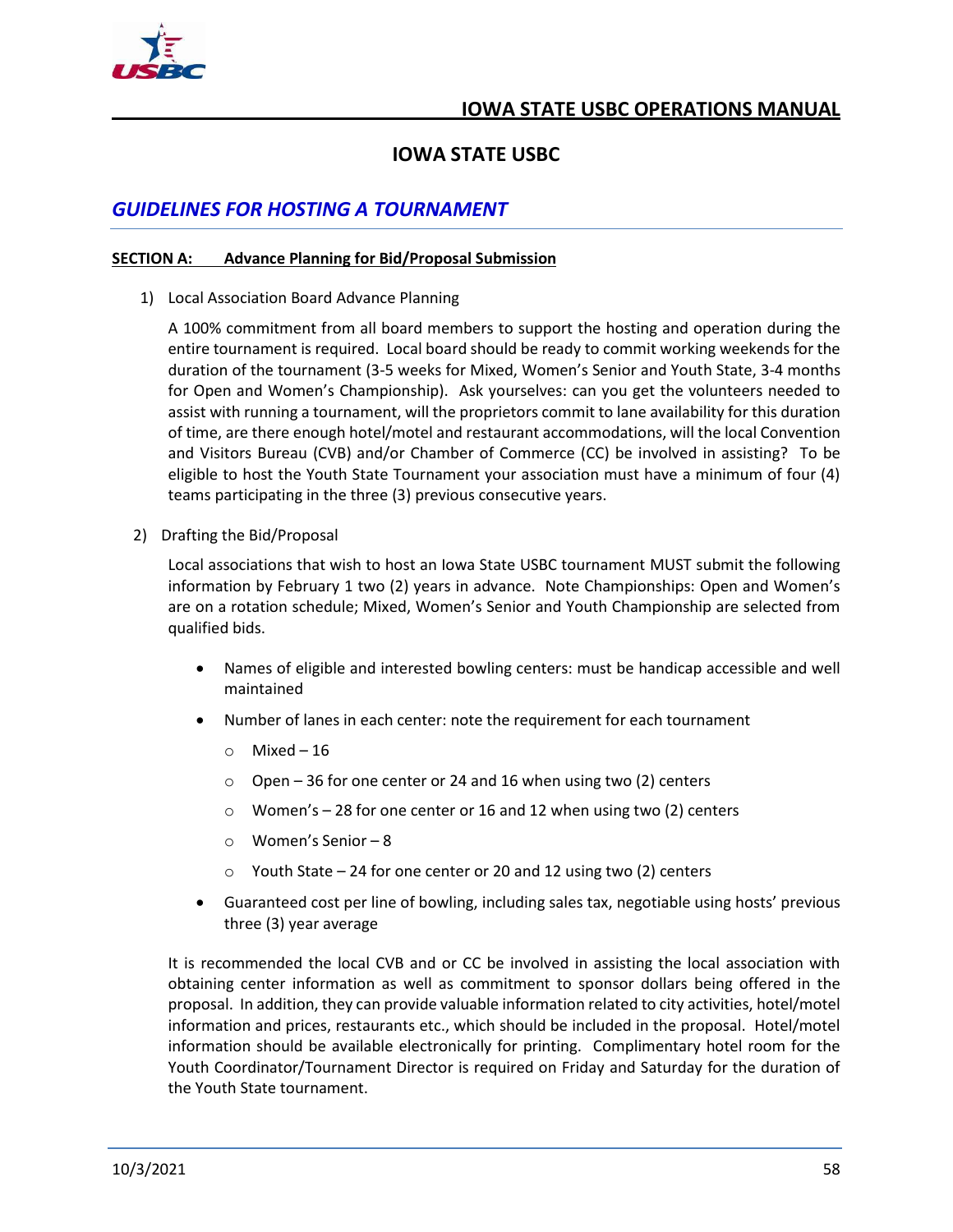

3) Submission of Final Bid/Proposal

The final bid (Mixed, Women's Senior and Youth) or proposal (Open and Women's Championship) must be postmarked by February 1 two (2) years prior to the tournament year and sent to the Iowa State USBC Association Manager and Youth Coordinator for Youth Championship. Include all above required information and signatures from the host Board President, Association Manager, and the CVB and/or CC showing total support from the association and community. The site of Mixed and Women's Senior will be selected by the Iowa State USBC Board of Directors from qualified bids submitted. Selection of the Open and Women's' tournament center(s) shall be made by the Iowa State USBC President and Association Manager. Selection of the Youth Championship site will be made by the Youth Committee with approval of the Iowa State Board of Directors.

#### <span id="page-65-0"></span>**SECTION B: Hosting Preparation Guidelines**

1) Organize the Local Association Board

It is necessary to organize your core workers, usually local board members, and appoint a Tournament Manager. The Tournament Manager is responsible for ensuring:

- Qualified volunteers are recruited to carry out the operations of the tournament
- Check-in bowlers and make last minute substitutions
- Enforce rules and answer questions
- Report scores weekly to the Tournament Director (ISUSBC Association Manager or Youth Coordinator)
- Distribute and maintain inventory of on-site awards provided by Iowa State USBC.

Decide what committees are necessary and appoint chairpersons for each. Determine how many volunteers will be needed for each squad. Arrange for optional Opening Ceremony. Complimentary motel rooms are requested for the Iowa State USBC President and Association Manager when having an Opening Ceremony.

2) Meet With Iowa State USBC Tournament Representatives

This meeting will be scheduled by Iowa State USBC after the proposal is approved. Required in attendance are Tournament Manager, Association President, CVB and /or CC reps as well as bowling center proprietors to discuss contract requirements. Eligible bowling center(s) will be inspected for required tournament office and check-in space, lineage, lane dressing, adequate parking and handicap accessibility. The bowling center(s) will be the contracted provider of lanes for the tournament. The local association will be the contracted provider of all needed tournament services. The Iowa State USBC Board of Directors has the authority to award the tournament to another association and/or center(s) if satisfactory terms cannot be secured from the association or center(s).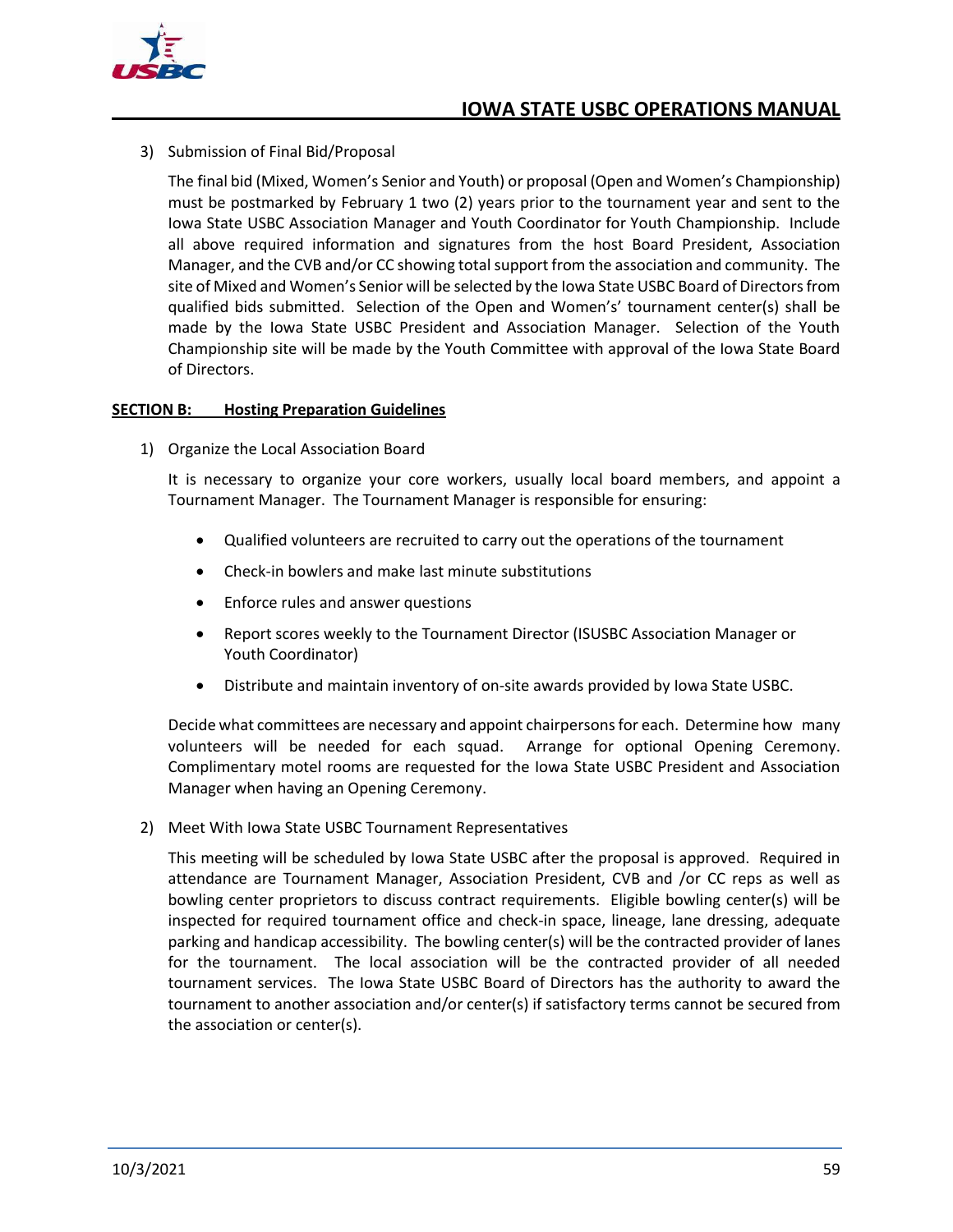

3) Communicate With Bowling Center Proprietors

Discussions with the proprietors involved in the tournament is vital to ensure the success of the tournament. Include designation of office space with the ability to lock to ensure the safety of computer and valuable data. Hosting the Youth and Women's Championship requires space for photographer and storage of the equipment. Will a Pro Shop be available as a service to the bowlers? Does the center(s) have adequate staffing for running each squad? Can they provide conditions compliant with USBC lane dressing requirements and consistent with the tournament contract? Are they willing to provide complimentary shoes as a courtesy to youth needing shoes (Youth State only)?

4) Decide on Potential Fund Raisers

There are various ways for local associations to benefit financially from hosting a state tournament. Popular fund raisers include but not limited to cash raffles, bowling ball raffles, merchandise sales, and brackets. The Iowa State USBC will not be responsible for the financial aspects or operation of any fund raisers. Note: Raffles and brackets are not allowed at Youth Tournament.

- Raffles Any association running a raffle MUST obtain a gambling license as a non-profit organization. Contact the Iowa Department of Inspections and Appeals. Sales tax is due on the gross sales of raffle tickets. Applicable tax is determined by state and local tax combined. Note that the state of Iowa requires 75% of the net profits from raffles to be distributed to entities other than the local association.
- Merchandise shirts, towels, koozies etc. State and local sales tax is applicable also for merchandise sales.
- Brackets May be scratch and/or handicapped the same as the tournament. Cost is at the discretion of the host. Results are to be posted after each game. Payouts will be paid at the conclusion of each squad. Signatures should be required. Exceptions may be made in case of delays occurring beyond the control of the host, then winnings should be mailed within seven (7) days. Any unclaimed funds will be donated to a bowling charity of the host's choosing. Bowlers should be made aware of these policies before signing up for brackets.
- 5) Contact Local Media

Talk to local media (radio, TV, newspaper) about the magnitude of hosting a tournament. Provide as much information as possible weekly, including honor scores and current leaders.

#### <span id="page-66-0"></span>**SECTION C: Tournament Operation**

It is a good idea to train volunteer workers prior to the start of the tournament. Iowa State USBC is available to assist in this training as needed. Compensation of \$.20/line will be provided by the Iowa State USBC which the hosting association may distribute at their discretion (with exception of Youth State).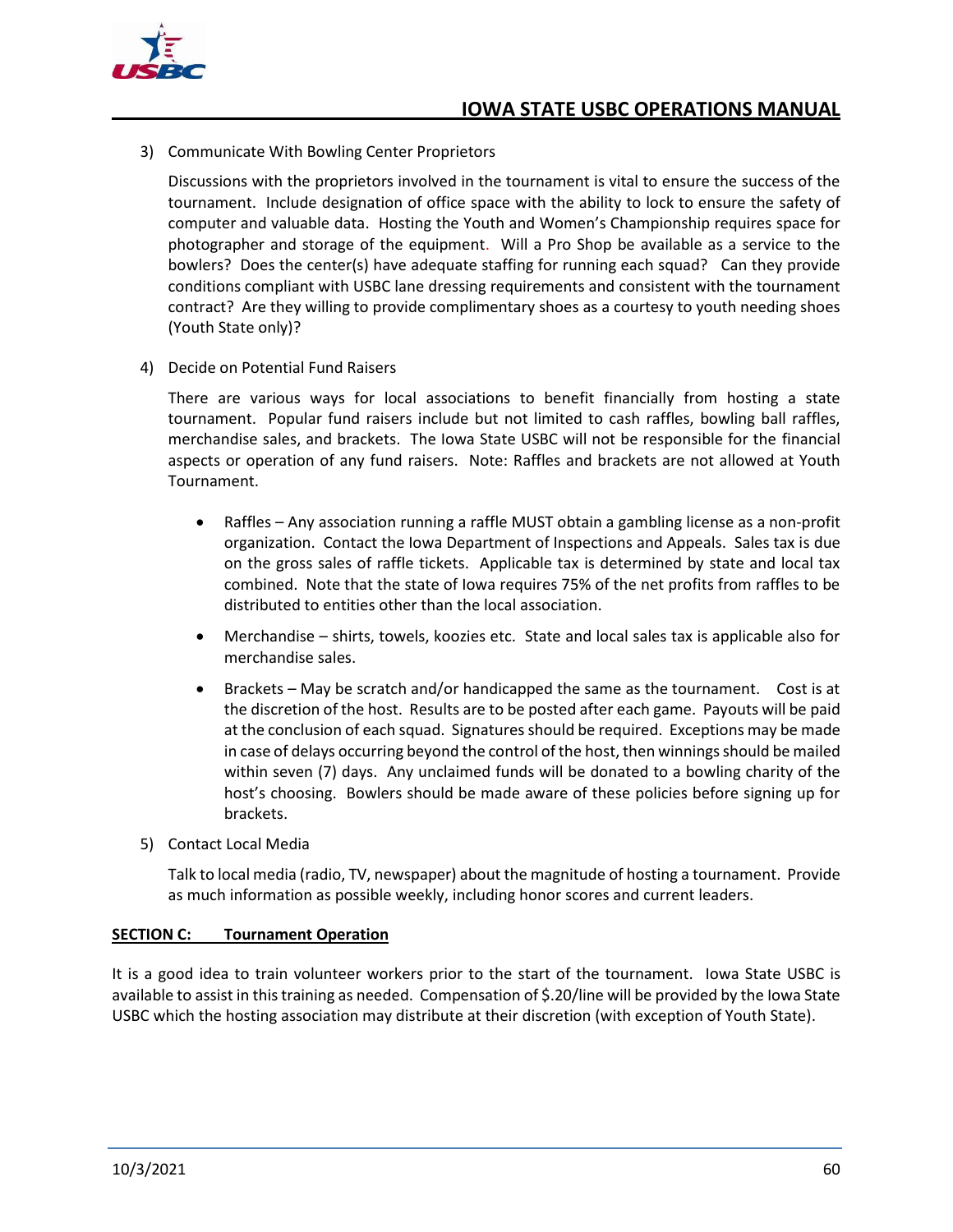

1) Bowler Check-In at Tournament Office

Qualified volunteers are needed as office helpers. The Iowa State USBC Association Manager and Youth Coordinator will furnish a roster list for each squad. Team captains are required to checkin for their team. Care must be taken to ensure accuracy of any changes made, substitutions, averages, and memberships. Forms are provided for making these changes as well as instructions for inputting them in the computer.

2) Lane Monitors

Volunteers are needed for making changes on the scoring systems and fielding questions. One (1) for every six (6) lanes is adequate. Accuracy is important. Watch for any unusually slow bowlers and report to the tournament office if intervention is needed. Report any mechanical issues to the appropriate center staff. Score monitors are used to record bowlers scores for the Youth State, usually provided by the proprietor and/or association as needed.

3) Handling Bowler Complaints

It is recommended that the Tournament Manager or designated official, be available at every shift in case a ruling needs to be made on a complaint or a bowler becomes unruly to the point he or she interferes with other bowlers. The tournament office should handle the situation as best they can, then report to the Iowa State USBC Tournament Director as soon as possible to follow up with any action that may be necessary.

4) Submission of Weekly Results

The Tournament Manager is responsible for transmitting electronically weekly updates to the Tournament Director.

#### <span id="page-67-0"></span>**SECTION D: Conclusion of Tournament**

1) Recognition of Volunteers and Sponsors

Every effort should be made to thank volunteers and sponsors publicly for their time, support, and effort in running this tournament.

2) Relax and Celebrate the Conclusion of a Success Tournament!!